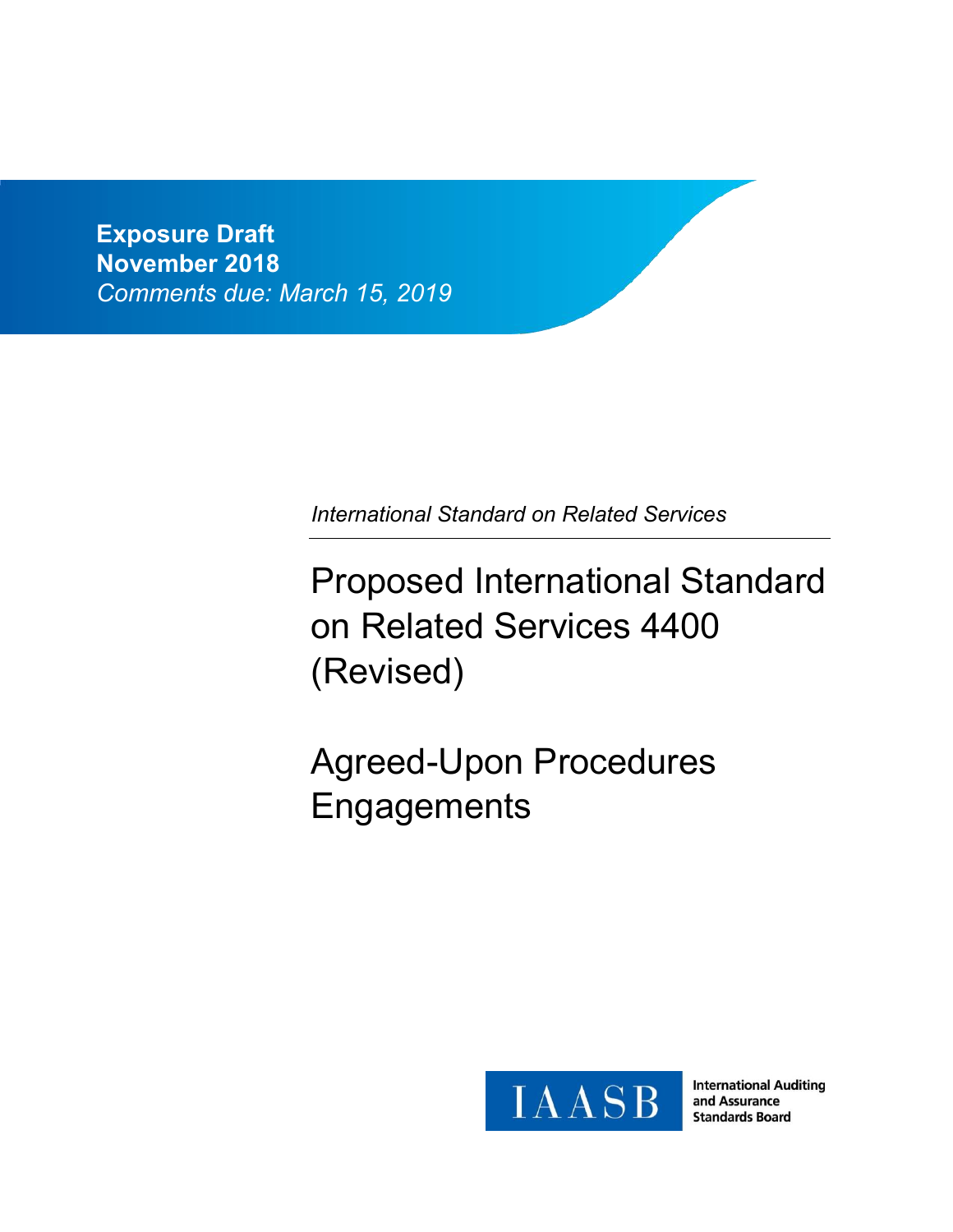### **About the IAASB**

This Exposure Draft was developed and approved by the International Auditing and Assurance Standards Board (IAASB).

The objective of the IAASB is to serve the public interest by setting high-quality auditing, assurance, and other related standards and by facilitating the convergence of international and national auditing and assurance standards, thereby enhancing the quality and consistency of practice throughout the world and strengthening public confidence in the global auditing and assurance profession.

The IAASB develops auditing and assurance standards and guidance for use by all professional accountants under a shared standard-setting process involving the Public Interest Oversight Board, which oversees the activities of the IAASB, and the IAASB Consultative Advisory Group, which provides public interest input into the development of the standards and guidance. The structures and processes that support the operations of the IAASB are facilitated by the International Federation of Accountants (IFAC).

For copyright, trademark, and permissions information, please see page 42.





**International Auditing** and Assurance **Standards Board**.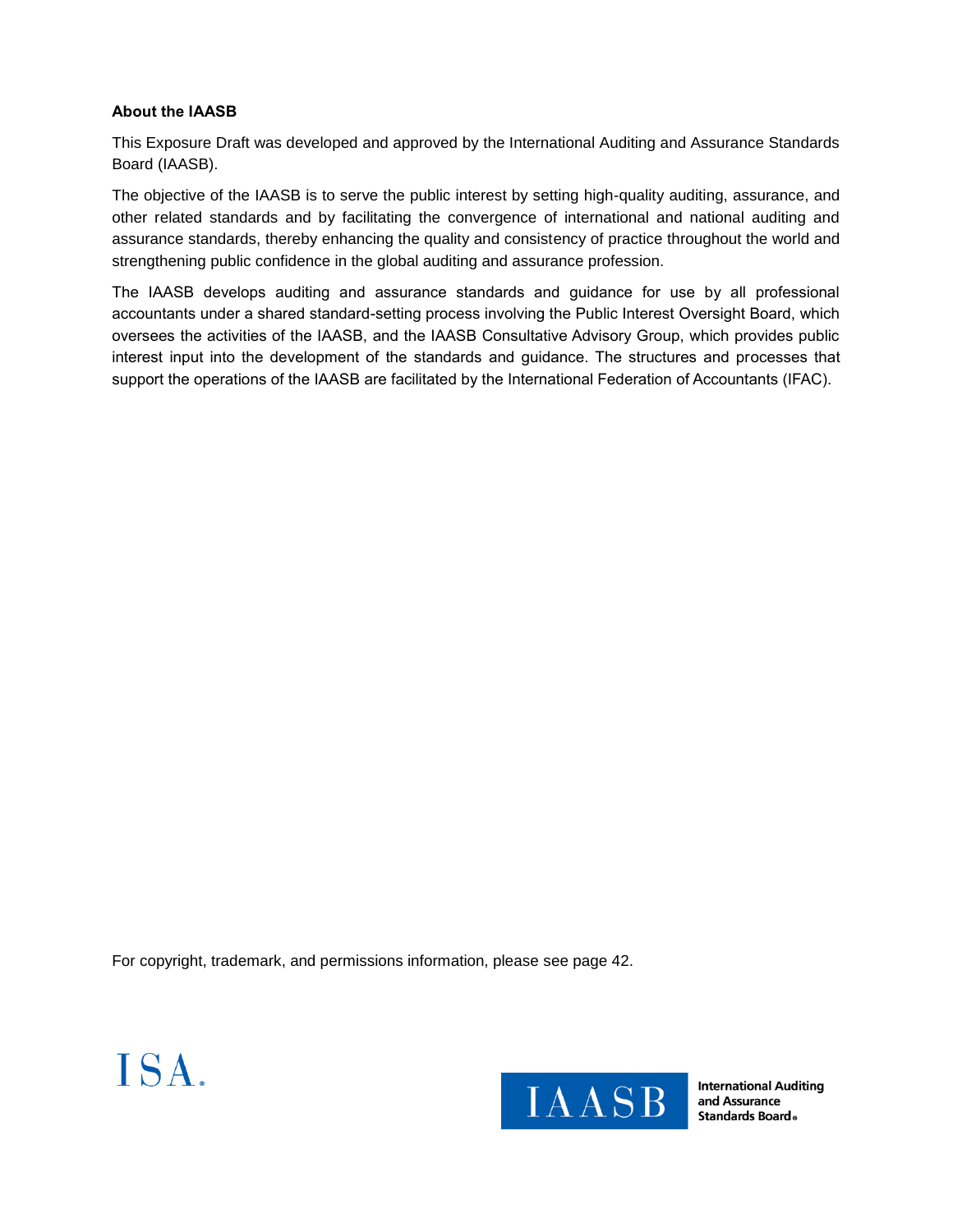# **REQUEST FOR COMMENTS**

This Exposure Draft, proposed International Standard on Related Services (ISRS) 4400 (Revised), *Agreed-Upon Procedures Engagements*, was developed and approved by the International Auditing and Assurance Standards Board® (IAASB®).

The proposals in this Exposure Draft may be modified in light of comments received before being issued in final form. **Comments are requested by March 15, 2019.**

Respondents are asked to submit their comments electronically through the IAASB website, using the "Submit a Comment" link. Please submit comments in both a PDF and Word file. First-time users must register to use this feature. All comments will be considered a matter of public record and will ultimately be posted on the website.

This publication may be downloaded from the IAASB website: www.iaasb.org. The approved text is published in the English language.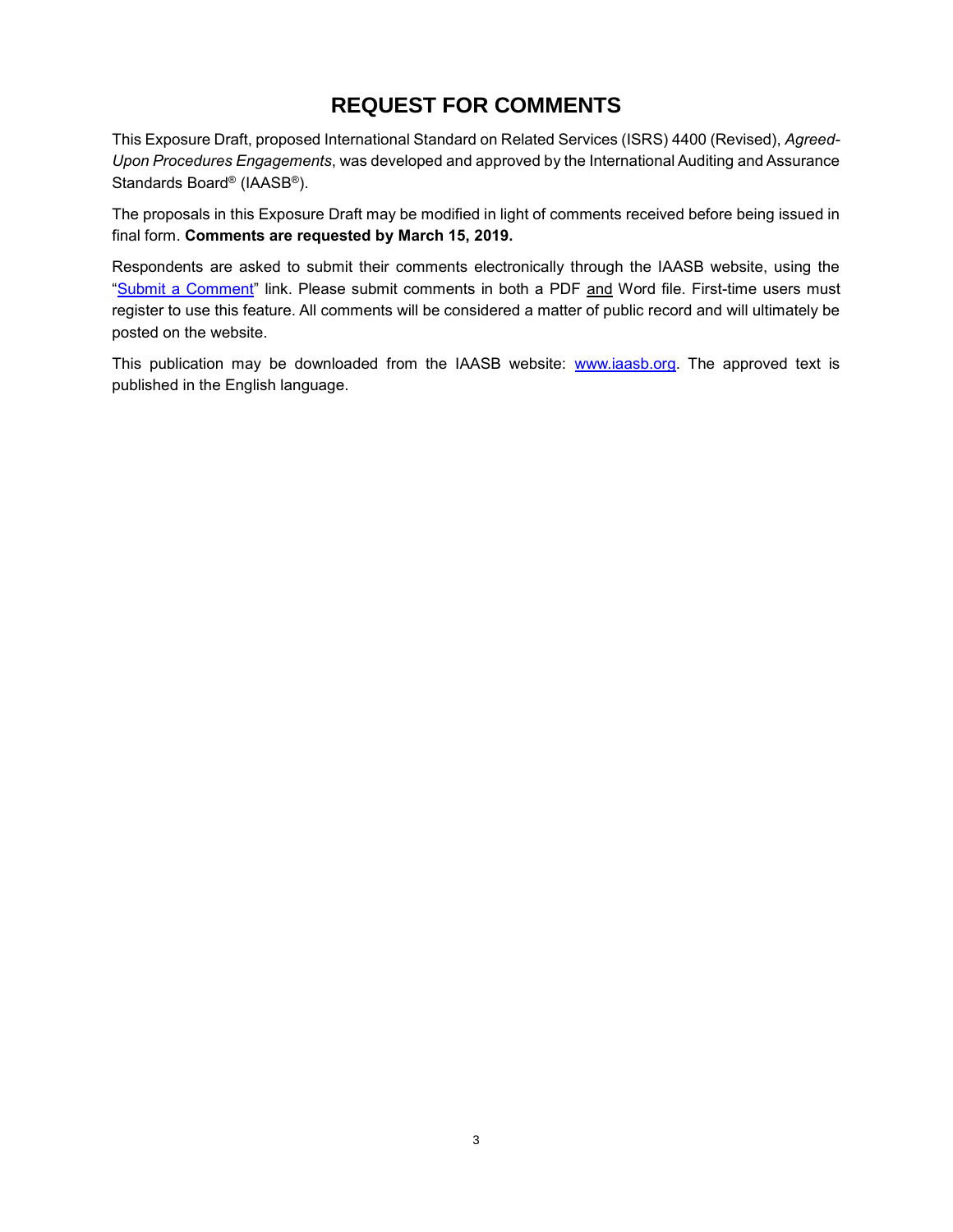# **EXPLANATORY MEMORANDUM**

# **CONTENTS**

|                                                                                            | Page |
|--------------------------------------------------------------------------------------------|------|
|                                                                                            | 6    |
|                                                                                            | 7    |
|                                                                                            | 7    |
|                                                                                            | 16   |
| <b>Exposure Draft</b>                                                                      |      |
| Proposed International Standard on Related Services 4400 (Revised), Agreed-Upon Procedures | 18   |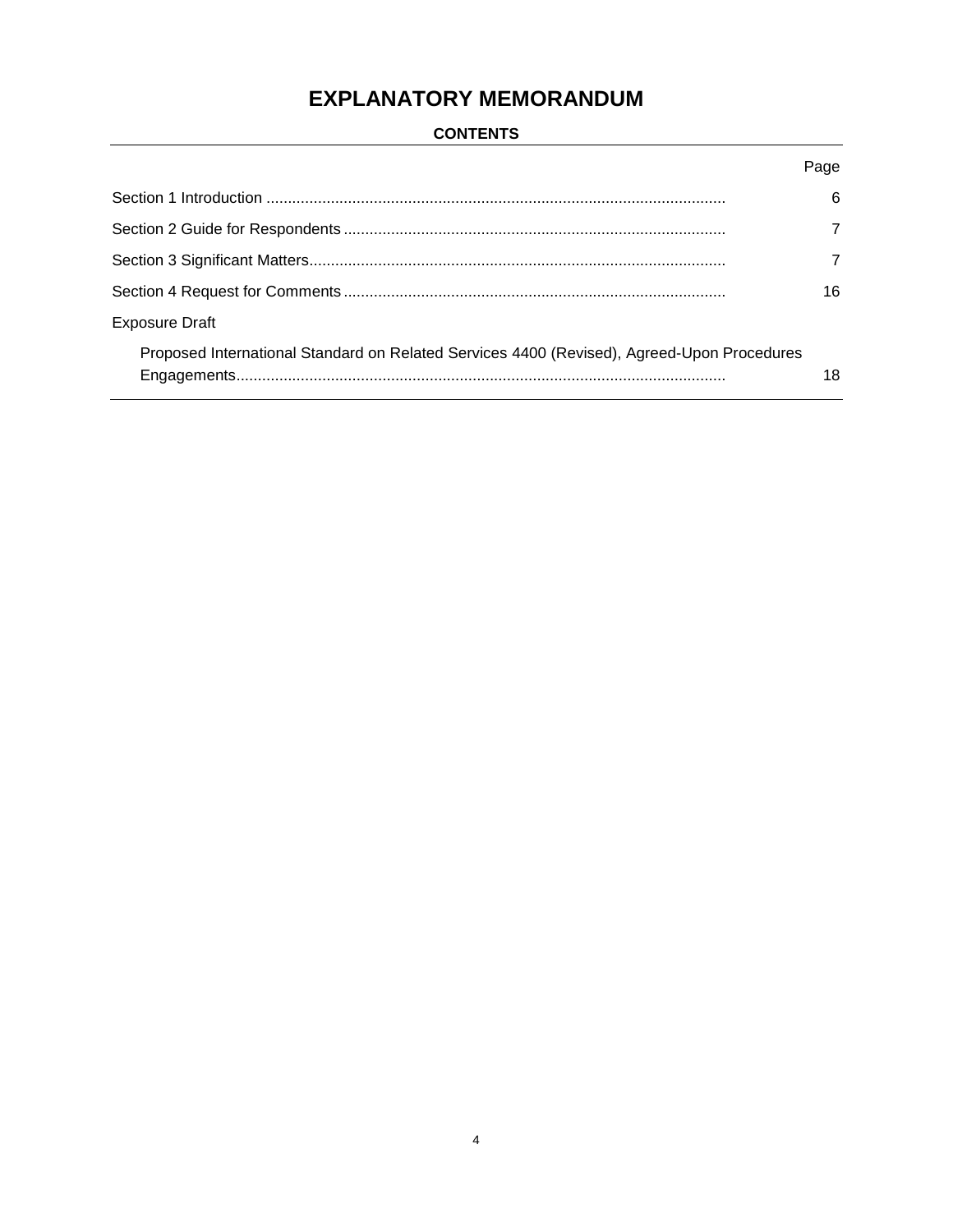# **Executive Summary**

l

Agreed-upon procedures (AUP) engagements are widely used in many jurisdictions and the demand for AUP engagements continues to grow, particularly in relation to the need for increased accountability around funding and grants. Extant ISRS 4400<sup>1</sup> was developed over 20 years ago and has not kept pace with the significant changes that have occurred in the business environment driving the demand for AUP engagements on both financial and non-financial subject matters. To explore the issues related to AUP engagements, the IAASB commenced a project in 2015.

In November 2016, a Discussion Paper, *Exploring the Demand for Agreed-Upon Procedures Engagements and Other Services, and the Implications for the IAASB's International Standards* ("Discussion Paper")<sup>2</sup> was issued to explore the demand for, and issues relating to, AUP engagements. Responses from a wide range of stakeholders and jurisdictions were overwhelmingly supportive of the views and conclusions expressed in the Discussion Paper. In September 2017, the IAASB approved a project proposal<sup>3</sup> to revise extant ISRS 4400 to address issues relating to AUP engagements.

This exposure draft of proposed ISRS 4400 (Revised), *Agreed-Upon Procedures Engagements* (ED-4400) is drafted using the clarity drafting convention and enhances key concepts relevant to an AUP engagement, including:

- Professional judgment new requirement and application material on the role of professional judgment in an AUP engagement.
- Independence new requirements and application material on disclosures in the AUP report relating to the practitioner's independence (or lack thereof).
- Engagement acceptance and continuance considerations new requirements and application material addressing conditions for engagement acceptance and continuance, including guidance on what constitutes appropriate (or inappropriate) terminology to describe procedures and findings in AUP reports.
- Use of a practitioner's expert new requirements and application material to address the use of the work of a practitioner's expert in an AUP engagement, including the practitioner's responsibilities when using the work of an expert and consideration of whether it is appropriate to include references to the expert in an AUP report.
- AUP report restrictions clarification that the AUP report is not restricted to parties that have agreed to the procedures to be performed unless the practitioner decides to do so, and new application material on the practitioner's considerations if the practitioner wishes to place restrictions on the AUP report.

ED-4400 also addresses non-financial subject matters, and includes new definitions and new requirements and application material on written representations, recommendations arising from the performance of AUP engagements, and documentation, among others.

<sup>1</sup> International Standard on Related Services (ISRS) 4400, *Engagements to Perform Agreed-Upon Procedures Regarding Financial Information*

<sup>2</sup> https://www.ifac.org/system/files/publications/files/Agreed-Upon-Procedures-Working-Group-Discussion-Paper-Nov-2016.pdf

<sup>3</sup> http://www.iaasb.org/system/files/meetings/files/20170918-IAASB-Agenda-Item-5-B-Agreed-Upon-Procedures-Project-Proposal-UPDATED.pdf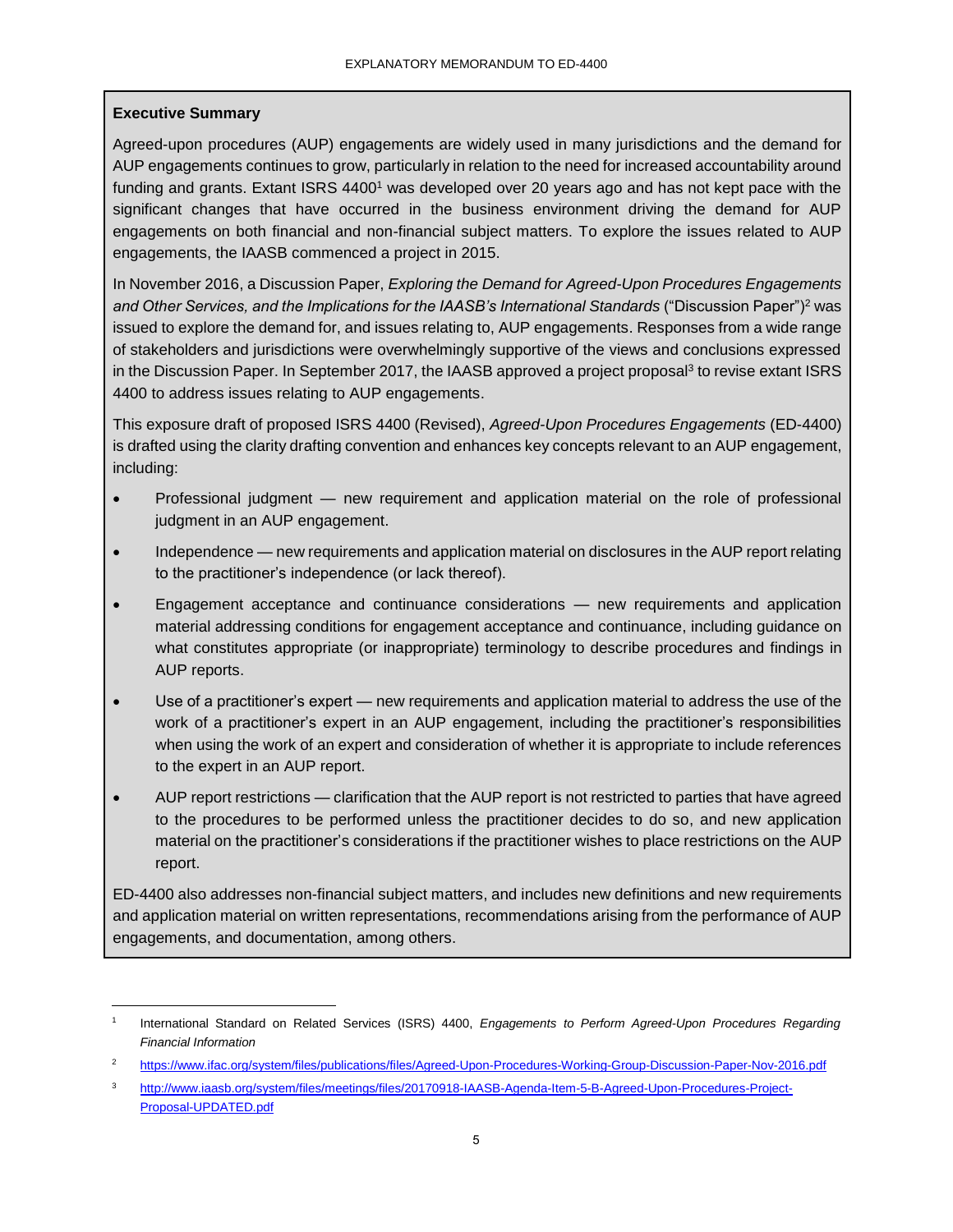# **Section 1 Introduction**

1. This memorandum provides background to, and an explanation of ED-4400, which was approved for exposure by the IAASB in September 2018.

# **Section 1-1 – Background**

- 2. A wide range of stakeholders use AUP reports for a variety of reasons and the demand for AUP engagements continues to grow, particularly in relation to the need for increased accountability around funding and grants. In addition, changes in regulation (such as the increase in audit exemption thresholds in many jurisdictions) have also driven increased demand for AUP engagements, especially from smaller entities, as the increased audit exemption thresholds prompt stakeholders to look for alternative services to an audit. For example, banks in some jurisdictions request AUP engagements on receivables and inventory in lieu of audited financial statements of borrowers.
- 3. Extant ISRS 4400 was developed over 20 years ago and has not kept pace with the significant changes that have occurred in the business environment; for example, increasing requests for AUP engagements on non-financial subject matters. In response to calls from stakeholders, a project to revise this standard was included in the IAASB's 2012–2014 *Strategy and Work Program*. 4 In addition to enhancing the standard to address issues that had been identified, it was also intended that the revised standard would be redrafted using the clarity drafting conventions. This project was postponed to the 2015‒2016 *Work Plan*<sup>5</sup> because of the acceleration of work on the Auditor Reporting project.
- 4. In 2015, the IAASB commenced a project to explore issues related to AUP engagements. In November 2016, the IAASB issued the Discussion Paper to explore demand for, and issues relating to, AUP engagements. Extensive outreach with many stakeholders was conducted, including:
	- Users of AUP engagements such as securities regulators and funding agencies;
	- National standard setters in Africa, Asia, Europe and North America;
	- Practitioners who perform AUP engagements, including representatives from large multinational firms and the IFAC's Small- and Medium-sized Practices Committee; and
	- Other organizations subject to regulatory oversight.
- 5. 54 responses to the Discussion Paper were received from a wide range of stakeholders and jurisdictions. Significantly, the responses were overwhelmingly supportive of the views and conclusions expressed in the Discussion Paper relating to a revision of extant ISRS 4400. In September 2017, the IAASB approved a project proposal to revise extant ISRS 4400 to address issues relating to AUP engagements as identified in the Discussion Paper and by stakeholders.

l

http://www.ifac.org/system/files/publications/files/IAASB%20Strategy%20and%20Work%20Program%202012-2014-final.pdf

<sup>5</sup> http://www.ifac.org/system/files/publications/files/IAASB-Work-Plan-2015-2016.pdf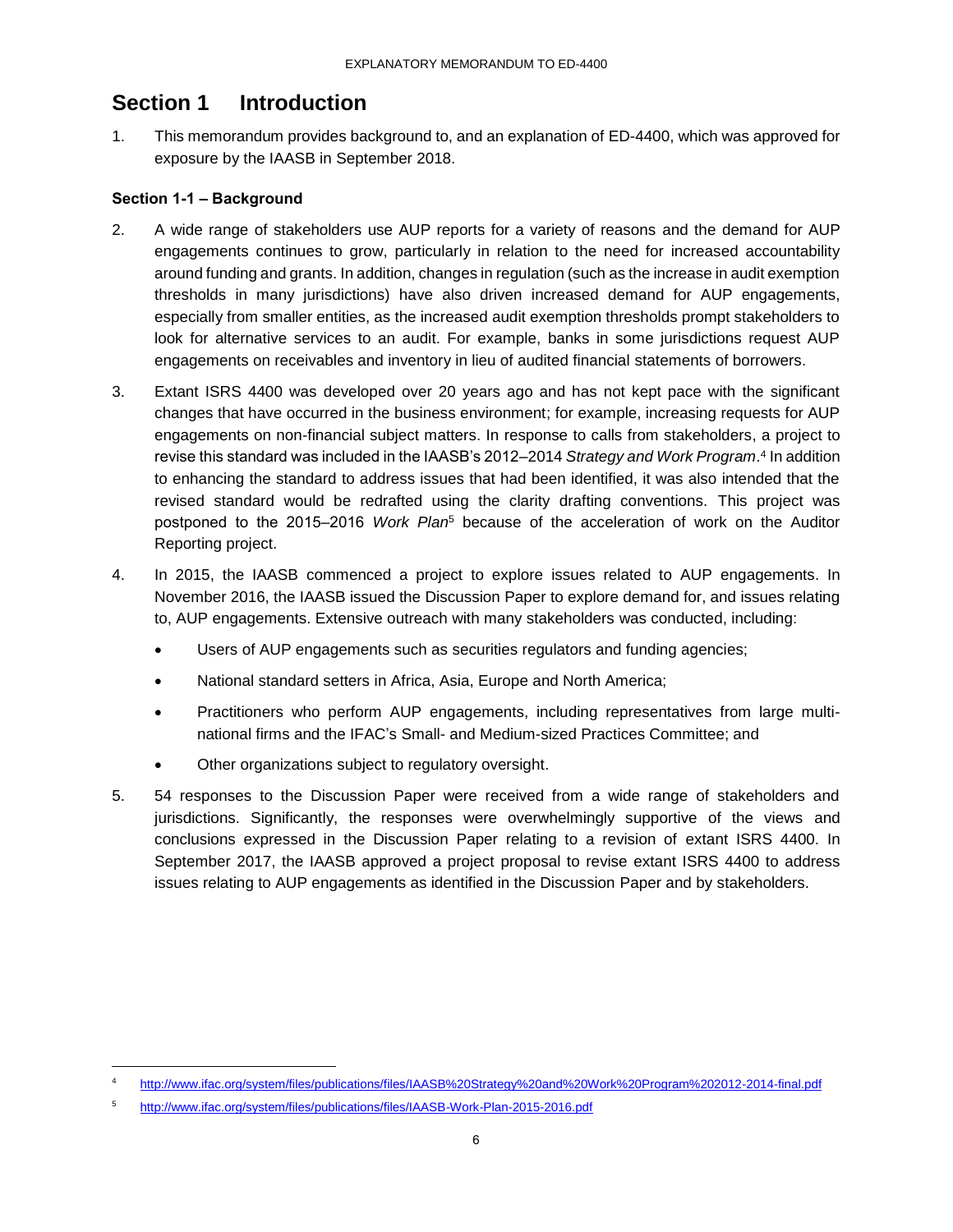# **Section 2 Guide for Respondents**

The IAASB welcomes comments on all matters addressed in ED-4400, but especially those identified in the Request for Comments section. Comments are most helpful when they refer to specific paragraphs, include the reasons for the comments, and make specific suggestions for any proposed changes to wording. Respondents are free to address only questions relevant to them from the Request for Comments section. When a respondent agrees with proposals in ED-4400 (especially those calling for change in current practice), it will be helpful for the IAASB to be made aware of this view as this cannot always be inferred when not stated.

# **Section 3 Significant Matters**

# **Section 3A – Public Interest Issues Addressed in ED-4400**

6. All the proposed revisions in ED-4400 are made with the public interest in the forefront. The clarification, enhancement and modernization of extant ISRS 4400 serves the public interest by:

# *Responding to the Needs of the IAASB's Stakeholders*

ED-4400 meets the needs of users, such as regulators, funding bodies and creditors, for increased accountability around the use of funds and grants, and for AUP engagements on financial and nonfinancial subject matters by:

- Broadening the scope to include financial and non-financial subject matters;
- Adding examples of AUP engagements;
- Clarifying the role professional judgment plays in an AUP engagement;
- Including explanations on the distinctions between AUP engagements and assurance engagements; and
- Highlighting the practitioner's responsibilities under relevant ethical requirements for dealing with fraud and non-compliance with laws and regulations.

### *Providing Clarity in the AUP Report*

ED-4400 enhances the AUP report for clarity and transparency by:

- Adding requirements and application material to help the practitioner avoid the use of terminology in the AUP report that is unclear, misleading or subject to varying interpretations;
- Adding requirements and application material for the AUP report to include statements addressing circumstances when the practitioner is (or is not) required to be independent; and
- Adding a requirement and application material that the AUP report be clearly distinguished from other engagement reports.

### *Reducing Inconsistency in the Performance of AUP Engagements*

ED-4400 is drafted using a drafting convention called the "clarity format", which helps to promote consistency in the performance of AUP engagements. IAASB standards using the clarity format contain the following:

Introduction: which explains the purpose and scope of the standard;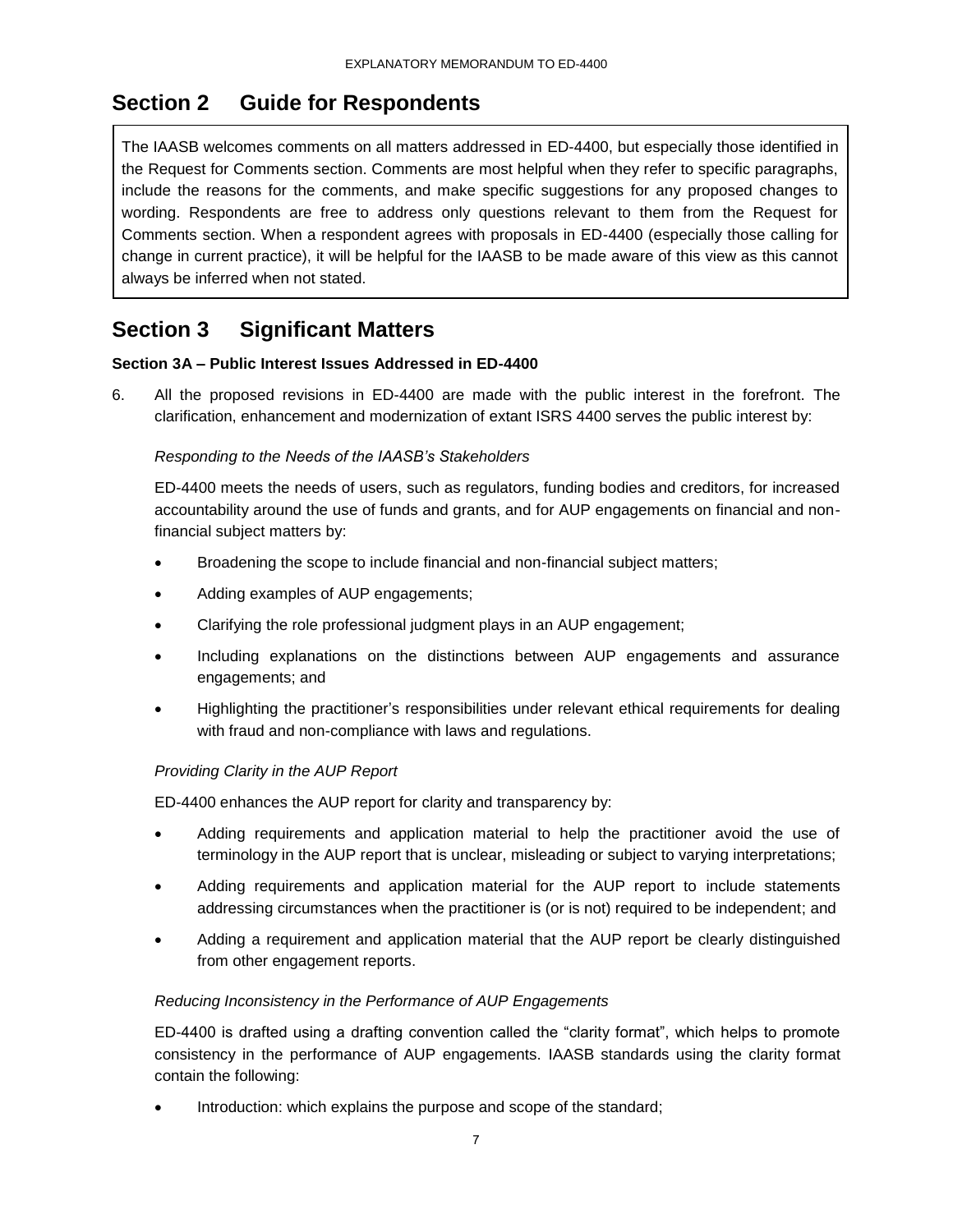- Objective: which defines the context in which the requirements are set;
- Definitions: which include specific meaning of terms in the standard;
- Requirements: which set out what the practitioner must comply with, using the words "the practitioner shall"; and
- Application and Other Explanatory Material: which cross-references the requirements and provides further explanation of and guidance for carrying out the requirements of the standard.
- 7. Details on key revisions that are important in supporting public interest are set out below.

### **Section 3B – Professional Judgment**

l

- 8. The *Preface to the International Quality Control, Auditing, Review, Other Assurance, and Related Services Pronouncements* states that the nature of International Standards requires the professional accountant to exercise professional judgment in applying them.<sup>6</sup> However, professional judgment is not discussed in extant ISRS 4400. The Discussion Paper set out the view that the exercise of professional judgment is never suspended in an AUP engagement and that the application of professional judgment may be more evident in the context of professional competence and due care. The Discussion Paper also included a question about what the role of professional judgment should be in an AUP engagement.
- 9. A significant majority of respondents to the Discussion Paper agreed that professional judgment applies in AUP engagements but the role professional judgment plays in an AUP engagement differs from that in an assurance engagement.
- 10. The IAASB discussed varying views on the role of professional judgment in an AUP engagement and how this might be reflected in ED-4400, ranging from a very limited role (for example, application material to recognize that professional judgment may be applied when agreeing the terms of engagement but not in performing the procedures) to an unrestricted role (for example, a requirement for the practitioner to apply professional judgment in conducting an AUP engagement with no restrictions).
- 11. After deliberation of all views, the IAASB identified areas in an AUP engagement where professional judgment is commonly applied and concluded that professional judgment is not suspended in an AUP engagement. However, as an AUP engagement involves the performance of specific procedures that have been agreed upon with the engaging party and where the engaging party has acknowledged that the procedures performed are appropriate for the purpose of the engagement, the application of professional judgment when performing procedures in an AUP engagement differs from that in an assurance engagement. To reflect the unique role of professional judgment in an AUP engagement, the IAASB developed:
	- A definition of professional judgment in paragraph 13(j) of ED-4400 derived from ISAE 3000 (Revised);<sup>7</sup>

<sup>6</sup> *Preface to the International Quality Control, Auditing, Review, Other Assurance, and Related Services Pronouncements,* paragraph 16

<sup>7</sup> International Standard on Assurance Engagements (ISAE) 3000 (Revised), *Assurance Engagements Other than Audits or Reviews of Historical Financial Information*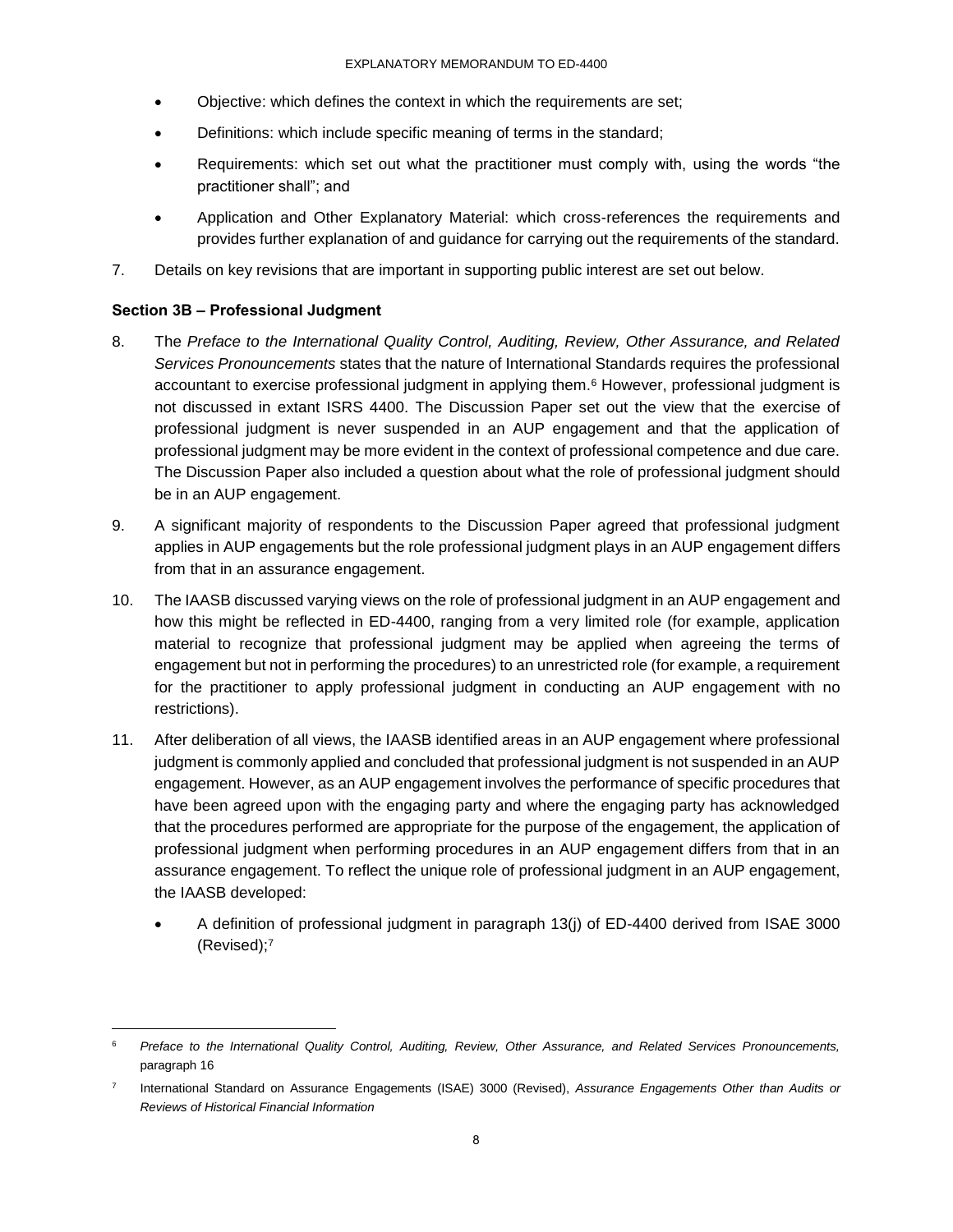- A requirement for the practitioner to apply professional judgment in accepting and conducting an AUP engagement, taking into account the circumstances of the engagement in paragraph 18 of ED-4400; and
- Application material to provide examples of areas where professional judgment may be applied, and to explain the unique role that professional judgment plays in an AUP engagement in paragraphs A14-A16 of ED-4400.

# **Section 3C – Practitioner's Objectivity and Independence**

- 12. The International Ethics Standards Board for Accountants (IESBA)'s *International Code of Ethics for Professional Accountants (including International Independence Standards)* (IESBA Code) requires practitioners to comply with fundamental principles including objectivity. The principle of objectivity requires practitioners not to compromise their professional or business judgment because of bias, conflict of interest or the undue influence of others. Consistent with the IESBA Code, extant ISRS 4400 states that independence is not a requirement for AUP engagements. However, if the practitioner is not independent, a statement to that effect would be made in the AUP report.<sup>8</sup>
- 13. A majority of respondents to the Discussion Paper agreed that the existing approach strikes the right balance between acknowledging the value of independence and avoiding a requirement that is unnecessarily restrictive. Other views expressed included:
	- The practitioner should not be required to disclose that the practitioner is not independent. Any requirements relating to independence or disclosure of non-independence should be addressed by the relevant ethical requirements, and not in the ISRS; and
	- The practitioner should be required to be independent unless certain conditions are met (for example, if the engaging party explicitly agrees to the practitioner not being independent).
- 14. The IAASB recognizes that the practitioner's independence is a matter of public interest for assurance engagements. In relation to AUP engagements, in response to comments received on the Discussion Paper and jointly with the IESBA, the IAASB explored the various options pertaining to a practitioner's independence, including the relevance and applicability of requiring the practitioner be independent under certain circumstances, such as when the AUP report is available to the public.
- 15. Consistent with the view expressed by the majority of respondents to the Discussion Paper and after consultation with the IESBA, the IAASB ultimately decided not to make it a precondition for the practitioner to be independent. Factors considered by the IAASB in reaching this conclusion include:
	- Given that the practitioner is reporting on factual results from performing AUP, independence is less important as it is unlikely that factual results would be susceptible to potential bias;
	- As indicated by the majority of respondents to the Discussion Paper, including a precondition for independence in ED-4400 seems unnecessarily restrictive. For example, many practitioners, especially those in small-and-medium-sized practices, may be requested to perform AUP engagements by entities for which the practitioner has not assessed independence; and
	- The IESBA Code does not require a practitioner performing non-assurance engagements such as AUP engagements to be independent. Including a precondition for independence in ED-4400 would result in inconsistencies with the IESBA Code and may result in confusion. Also, as the IESBA Code does not require a practitioner performing an AUP engagement to be

l

<sup>8</sup> ISRS 4400, paragraph 7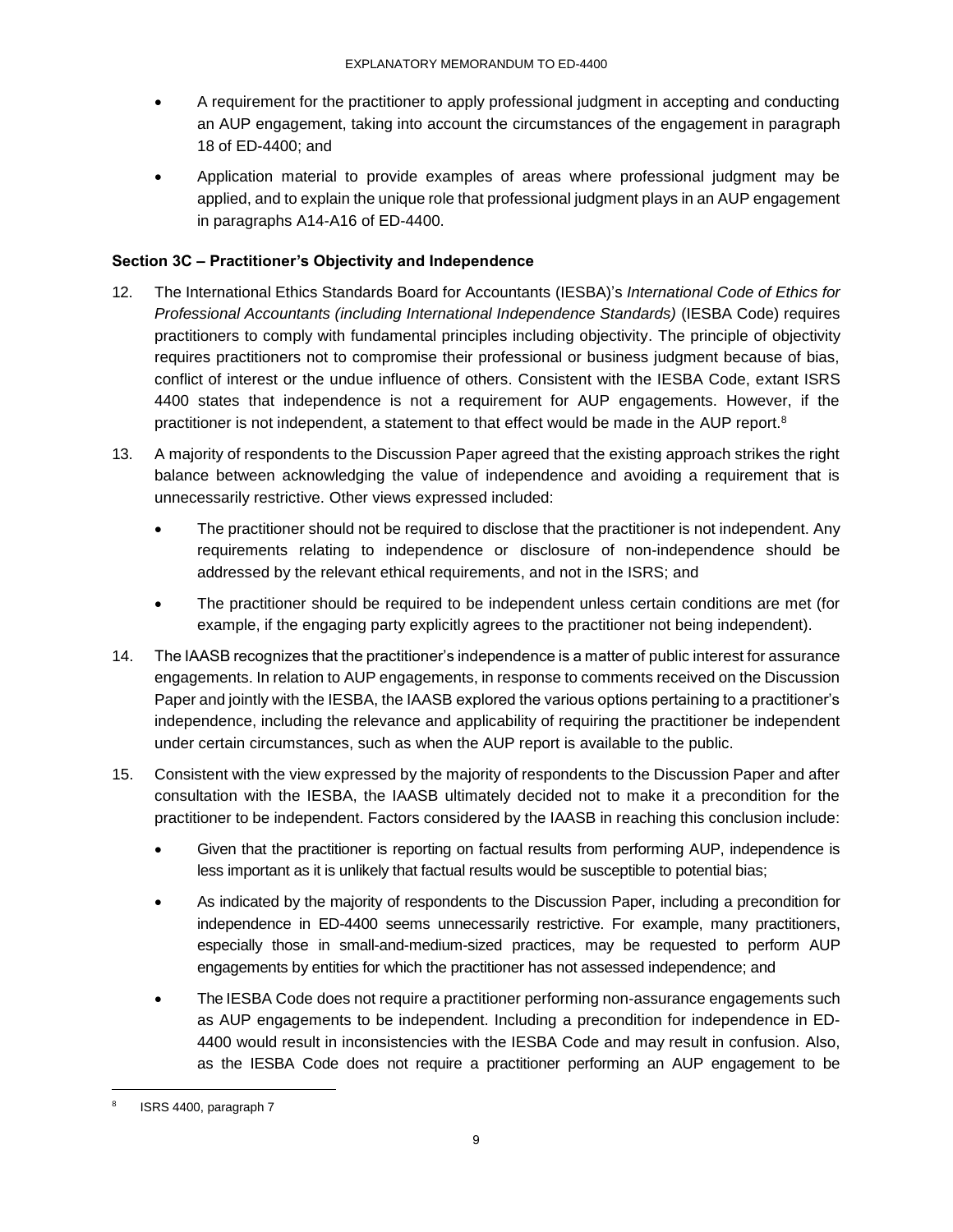independent, there are currently no generally accepted criteria for determining independence in these circumstances.

### *Disclosure of Independence*

- 16. The IAASB recognizes that the extant approach of including a statement in the AUP report if the practitioner is not independent may not be practicable in some circumstances. For example, if there is no requirement for the practitioner to be independent, it is unlikely that the practitioner would assess independence and therefore be in a position to determine that the practitioner is, in fact, not independent. Despite the potential impracticalities, the IAASB is of the view that transparency regarding the practitioner's independence (or lack thereof) is essential to the public interest.
- 17. Although the IESBA Code does not require a practitioner performing an AUP engagement to be independent, the practitioner may be required to be independent because of the ethical requirements relevant to the particular jurisdiction, the terms of the engagement, or other reasons (such as firm policy).
- 18. If the practitioner is required to be independent, the practitioner would determine that the practitioner is independent before accepting the AUP engagement. The IAASB is of the view that it is in the public interest to enhance transparency regarding the practitioner's determination of independence, in particular by describing in the AUP report:
	- The criteria the practitioner used to determine independence; and
	- The result of the practitioner's assessment of independence (i.e., that the practitioner is independent).

This enhanced transparency is reflected in paragraph 30(f)(i) of ED-4400.

- 19. If there is no requirement for the practitioner to be independent, it is likely that the practitioner would not have assessed independence. There were different views as to whether the practitioner would include a statement that the practitioner is not independent under extant ISRS 4400 in such a case. For example, some have interpreted that a statement that the practitioner is not independent would only be included in the AUP report if the practitioner has determined that the practitioner is, in fact, not independent. Others have interpreted that the statement that the practitioner is not independent would be included in the AUP report if the practitioner did not, or was unable to, determine that the practitioner is, in fact, independent.
- 20. To enhance the clarity of the AUP report, if the practitioner is not required to be independent and has not assessed independence, paragraph 30(f)(ii)(a) of ED-4400 requires the practitioner to state that the practitioner is not required to be independent.
- 21. In some circumstances, the practitioner may have determined that the practitioner is independent (or is not independent) even though there is no requirement for the practitioner to be independent. For example, the practitioner may have reached a conclusion on independence when performing an audit engagement for the entity or when previously considering whether to accept an assurance engagement for the entity. To enhance transparency in these circumstances:
	- If the practitioner has determined that the practitioner is independent, the AUP report would include a statement that the practitioner is independent and the basis therefor (Paragraph 30(f)(ii)(b) of ED-4400); or
	- If the practitioner has determined that the practitioner is not independent, the AUP report would include a statement to that effect (Paragraph 30(g) of ED-4400).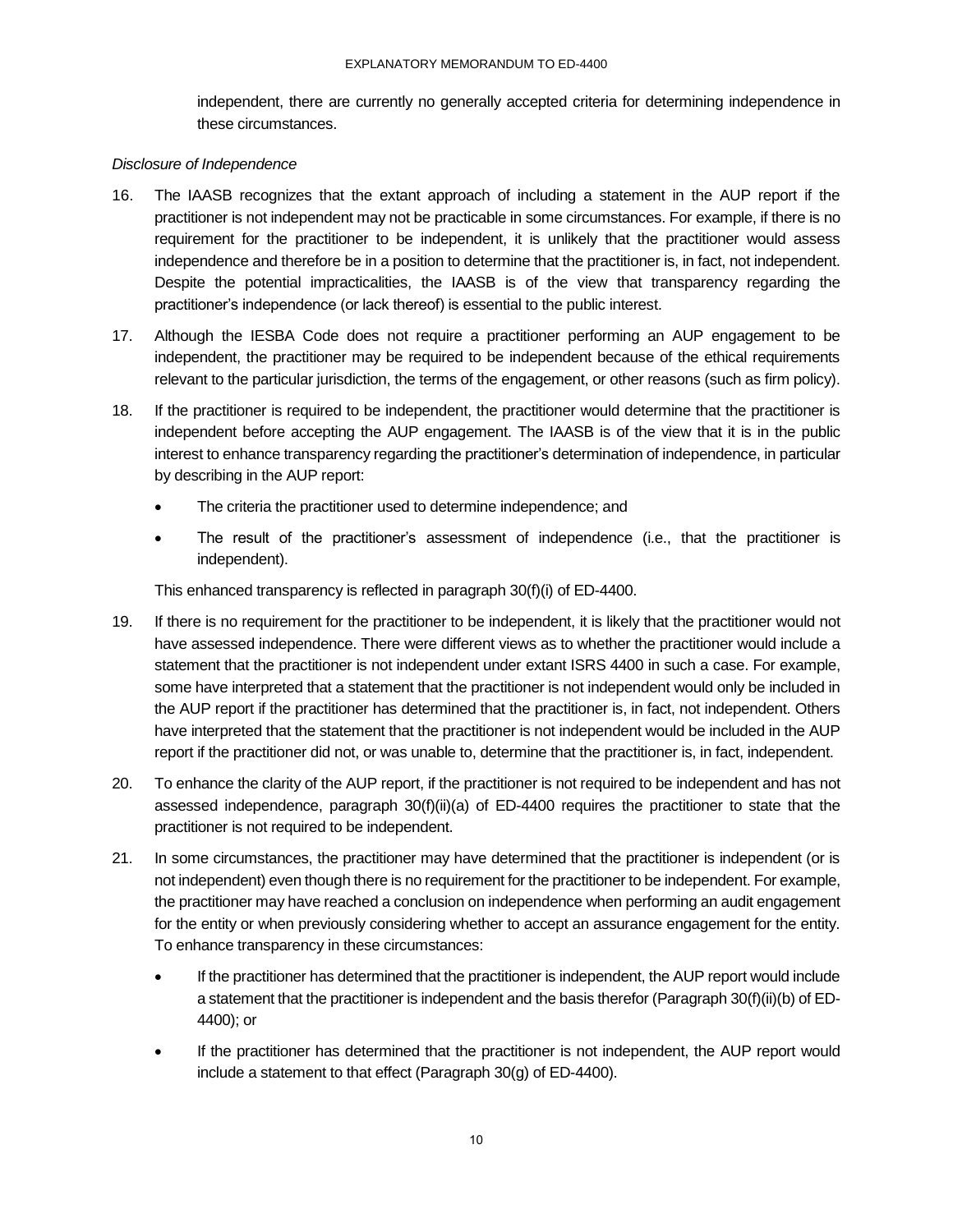22. The table below summarizes the requirements and application material to enhance transparency regarding the practitioner's independence:

|                                 |                                                                                       | Is practitioner required to be independent by relevant ethical<br>requirements, terms of the engagement, or other reasons?                      |                                                                                                                                                                                                                                                         |
|---------------------------------|---------------------------------------------------------------------------------------|-------------------------------------------------------------------------------------------------------------------------------------------------|---------------------------------------------------------------------------------------------------------------------------------------------------------------------------------------------------------------------------------------------------------|
|                                 |                                                                                       | <b>Yes</b>                                                                                                                                      | <b>No</b>                                                                                                                                                                                                                                               |
| Is practitioner<br>independent? | Not known -<br><b>The</b><br>practitioner<br>has<br>not<br>determined<br>independence | The practitioner is not able to<br>perform<br>the<br>engagement<br>because the practitioner has<br>not made a determination on<br>independence. | Include a statement that the<br>practitioner is not required to<br>be independent in the AUP<br>report. (Paragraph 30(f)(ii)(a)<br>of ED-4400)                                                                                                          |
| <b>Yes</b>                      |                                                                                       | Include a statement that the<br>practitioner is independent and<br>the basis therefor in the AUP<br>report. (Paragraph 30(f)(i) of<br>ED-4400)  | Include a statement that the<br>practitioner is independent<br>and the basis therefor in the<br>AUP report. (Paragraphs<br>$30(f)(ii)(b)$ and A40 of ED-<br>4400)                                                                                       |
|                                 | <b>No</b>                                                                             | The practitioner is not able to<br>perform<br>the<br>engagement<br>because the practitioner is not<br>independent.                              | Include a statement in the<br><b>AUP</b><br>the<br>report<br>that<br>practitioner is not required to<br>be independent and that the<br>practitioner<br>is<br>not<br>independent.<br>(Paragraphs<br>$30(f)(ii)(a)$ , $30(g)$ and A41-<br>A42 of ED-4400) |

- 23. After deliberating the issue, the IAASB agreed that the proposed approach reflects an appropriate balance among the need for:
	- The AUP engagement to be performed by a practitioner who is objective (that is, the practitioner's professional or business judgment is not compromised);
	- Flexibility to address circumstances when the engaging party does not require the practitioner to be independent or the practitioner is required to perform the engagement despite not being independent;
	- Transparency regarding the practitioner's independence; and
	- Avoiding placing onerous obligations on the practitioner to assess independence if the practitioner is not required to be independent.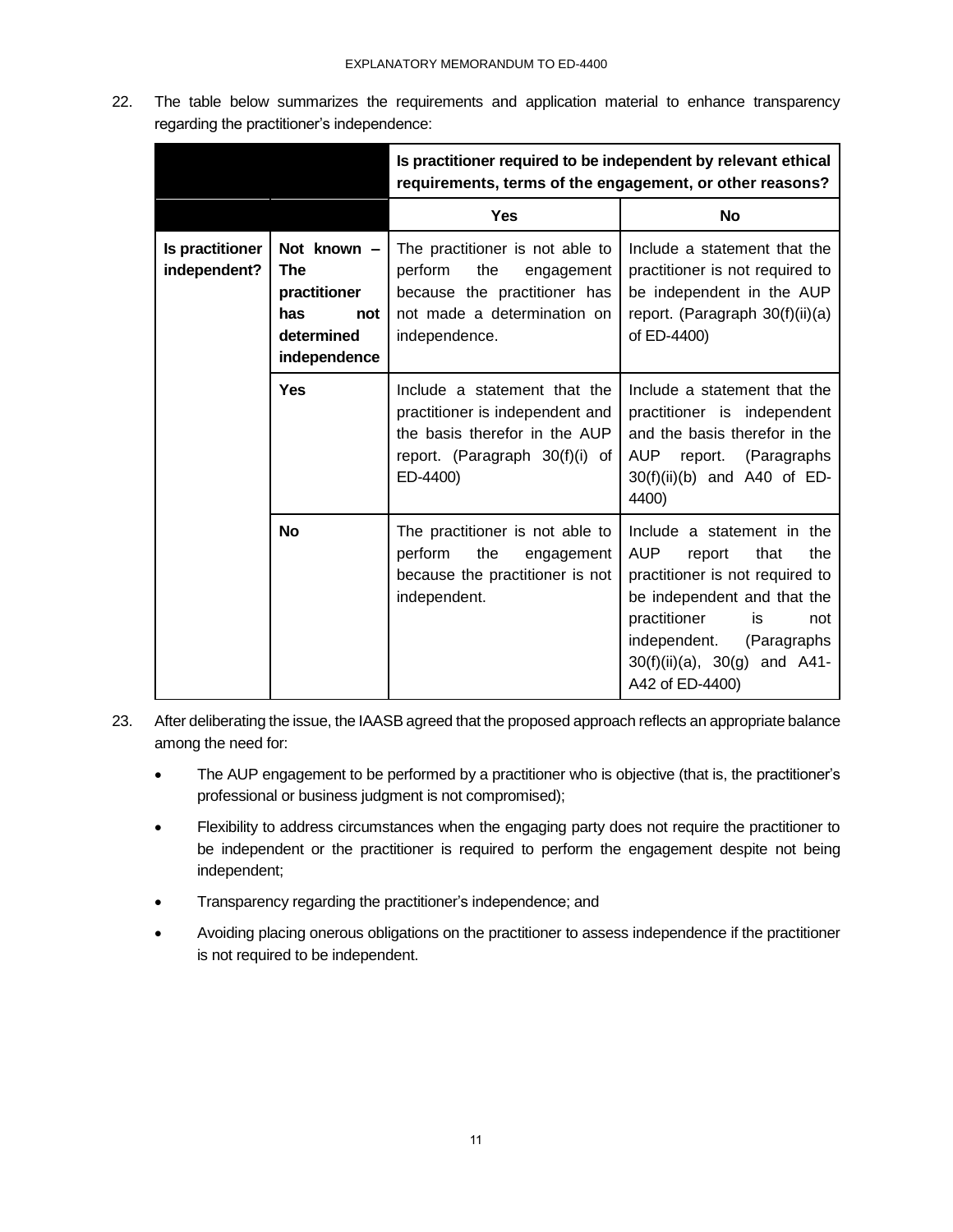## **Section 3D – Quality Control**

- 24. ED-4400 contains a number of paragraphs relating to quality control. The IAASB is currently undertaking a project to revise ISQC 1. $9$  The paragraphs in ED-4400 relating to quality control are subject to change pending the IAASB's revisions.
- 25. The IAASB intends to address changes to the IAASB's International Standards arising from proposed ISQM 1 <sup>10</sup> in a holistic manner. As a temporary measure, paragraphs in ED-4400 relating to quality control are replicated from ISRS 4410 (Revised)<sup>11</sup> with minimal changes. This approach allows ED-4400 to become effective before the effective date of proposed ISQM 1.

## **Section 3E – Findings**

- 26. Extant ISRS 4400 refers to "factual findings". Consistent with the view expressed by a significant majority of respondents to the Discussion Paper, the IAASB is of the view that performing the procedures in an AUP engagement should result in objectively verifiable factual findings and not subjective opinions or conclusions.
- 27. The IAASB considered whether the term "factual findings" may imply that there might be findings that are "not factual". To better communicate that the results from performing the AUP must be factual, ED-4400:
	- Uses the term "findings" instead of "factual findings";
	- Includes a definition that "findings are the factual results of procedures performed. Findings are capable of being objectively verified and objectively described. Accordingly, references to findings in this ISRS exclude opinions or conclusions in any form as well as any recommendations that the practitioner may make" in paragraph 13(f) of ED-4400; and
	- Explains in paragraph A10 of ED-4400 that factual results are capable of being objectively described and objectively verified, which means that different practitioners performing the same procedures are expected to arrive at the same results.
- 28. The IAASB recognizes that, in some jurisdictions, the term "findings" and "factual findings" may have different meanings. Accordingly, paragraph A11 of ED-4400 indicates that the term "findings" may be replaced with "factual findings" in some jurisdictions.

### **Section 3F – Engagement Acceptance and Continuance**

- 29. Extant ISRS 4400 sets out requirements and guidance dealing with the terms of the engagement.<sup>12</sup> However, the extant ISRS does not contain any requirements or application material on conditions required to be met before the practitioner can accept an AUP engagement ("engagement acceptance and continuance conditions").
- 30. In response to a need identified in the project proposal to develop criteria for accepting an AUP engagement, ED-4400 sets out engagement acceptance and continuance conditions in paragraphs

l

<sup>9</sup> International Standard on Quality Control (ISQC) 1, *Quality Control for Firms that Perform Audits and Reviews of Financial Statements and Other Assurance and Related Services Engagements*

<sup>&</sup>lt;sup>10</sup> Proposed International Standard on Quality Management (ISQM) (previously ISQC 1)

<sup>11</sup> ISRS 4410 (Revised), *Compilation Engagements*

<sup>12</sup> ISRS 4400, paragraphs 9-12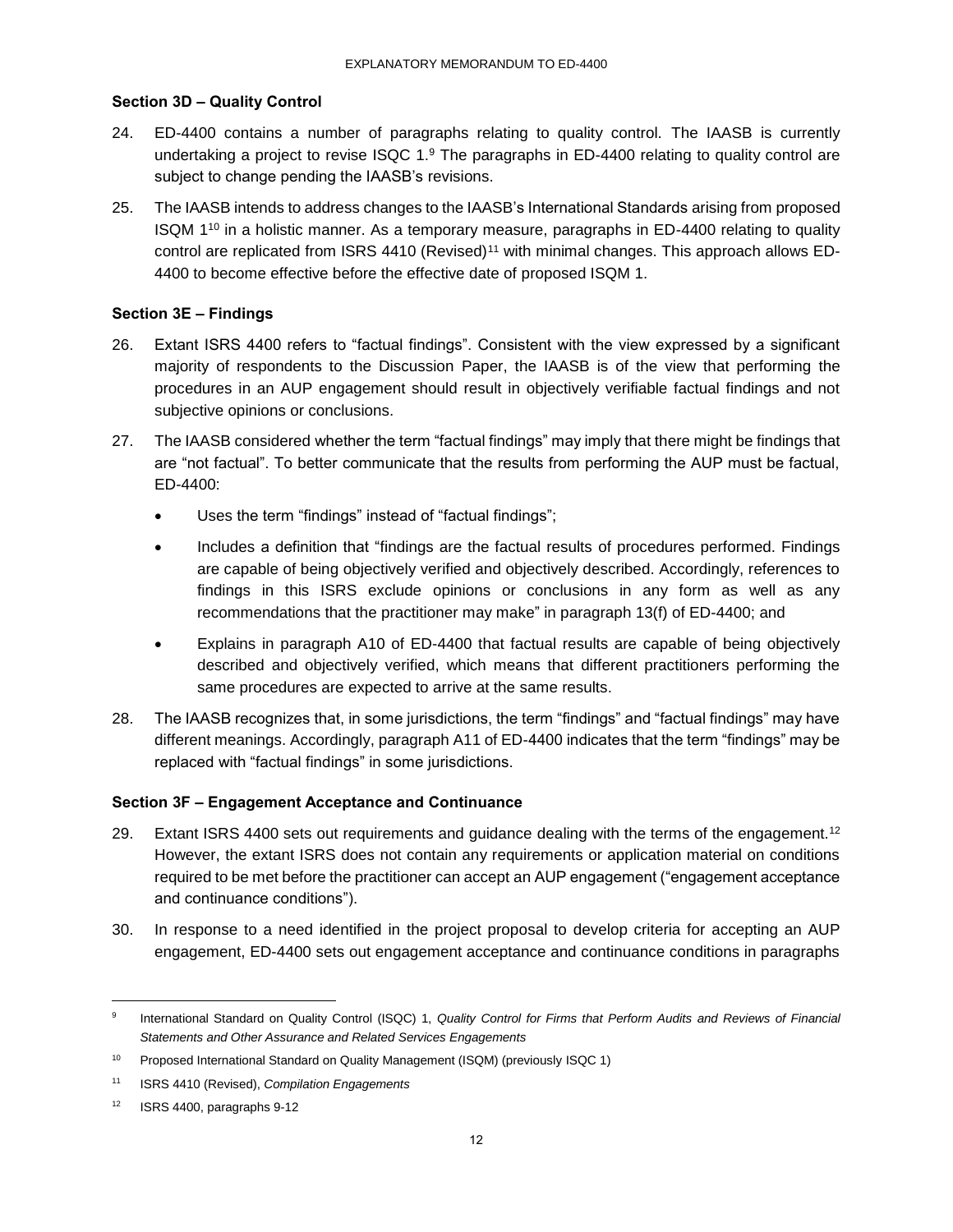20-21 and A20-A29 of ED-4400. These paragraphs were developed to reinforce the unique characteristics of an AUP engagement, namely:

- That the engaging party acknowledges that the expected procedures to be performed by the practitioner are appropriate for the purpose of the engagement; and
- That the AUP and related findings can be described objectively, in terms that are clear, not misleading, and not subject to varying interpretations.

### *Engaging Party's Acknowledgement*

- 31. Paragraph 20(a) of ED-4400 sets out the engagement acceptance and continuance condition for the practitioner to determine that the engaging party acknowledges that the expected procedures to be performed by the practitioner are appropriate for the purpose of the engagement.
- 32. In developing this requirement, the IAASB considered whether to extend the engaging party's acknowledgement to cover acknowledgement that the procedures are appropriate for the purpose of the intended users. The IAASB ultimately decided not to do so as it may not be practicable for the engaging party to be able to acknowledge that the procedures are appropriate for the intended users.
- 33. Nonetheless, the IAASB recognizes the importance of AUP that are appropriate for the intended users. Therefore, the IAASB developed guidance in paragraph A26 of ED-4400 on actions that the practitioner may take to be satisfied that the engagement acceptance and continuance conditions are met. This guidance may also assist the practitioner and the engaging party to agree on procedures that are appropriate for intended users.

### *Terminology*

- 34. Misleading terminology is a major contributor to ongoing market confusion over what an AUP engagement entails and is a contributor to the expectation gap between practitioners and users and other stakeholders. Paragraph 20(b) of ED-4400 sets out the engagement acceptance and continuance condition for the AUP and related findings to be capable of being described objectively, in terms that are clear, not misleading, and not subject to varying interpretations.
- 35. Further, in response to broad calls for guidance on what constitutes unclear or misleading terminology, paragraphs A23-A25 of ED-4400 provide examples of potentially inappropriate terminology and guidance on the steps a practitioner may take to address circumstances in which the terminology may be unclear, misleading or subject to varying interpretations.

### **Section 3G – Practitioner's Expert**

- 36. Extant ISRS 4400 does not deal with the use of an expert. A significant majority of respondents to the Discussion Paper were of the view that it would be useful to develop new requirements and application material to address the use of the work of a practitioner's expert in an AUP engagement, including the practitioner's responsibilities when using the work of a practitioner's expert and consideration of whether it is appropriate to include references to a practitioner's expert in the AUP report.
- 37. As a response, the IAASB developed a requirement and application material dealing with the use of a practitioner's expert in paragraphs 28 and A35-A36 of ED-4400. In developing the requirement and application material, the IAASB is cognizant of the concern that the use of a practitioner's expert may imply the application of significant professional judgment beyond that contemplated in an AUP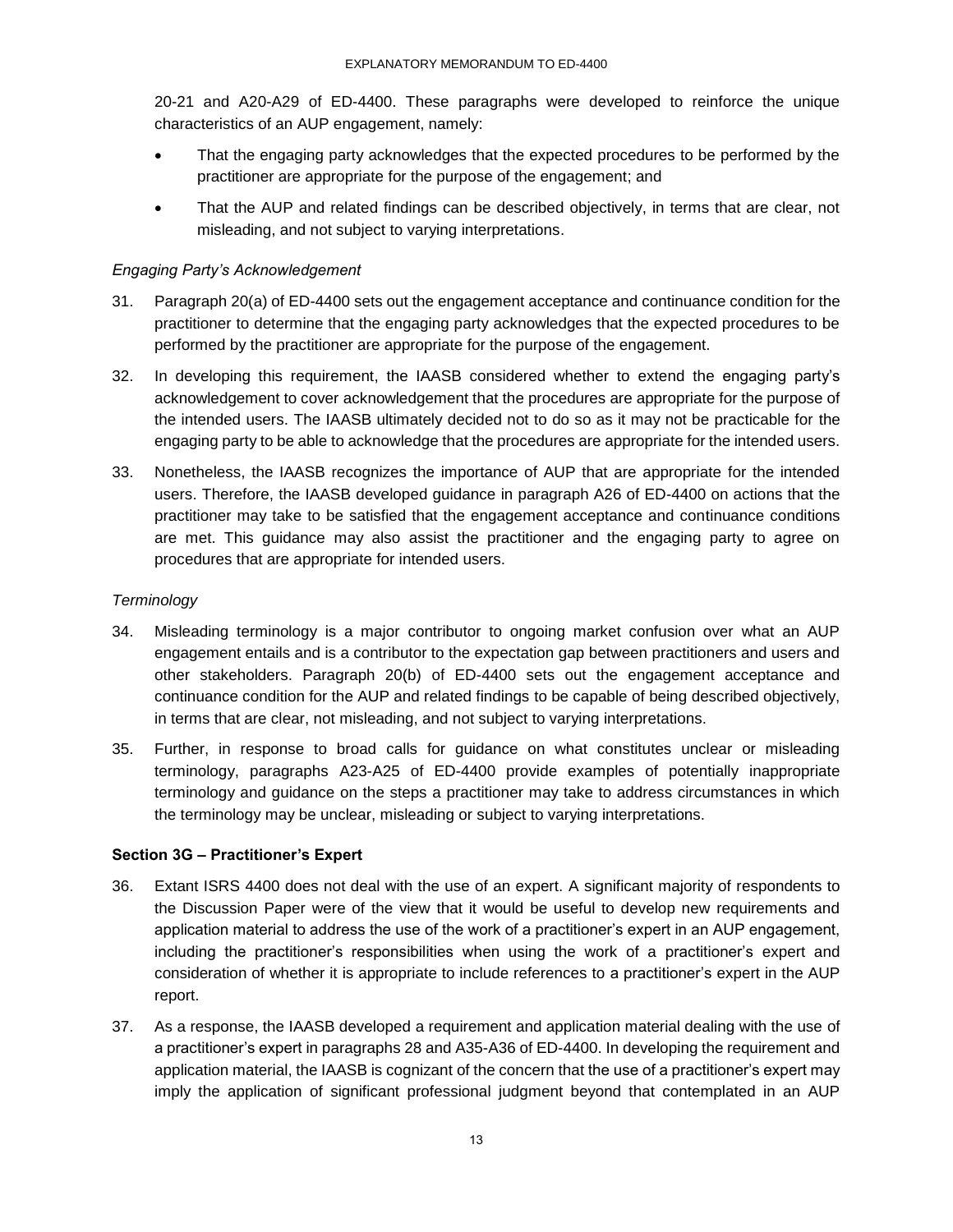engagement. The IAASB believes that a practitioner's expert can appropriately assist the practitioner within the context of an AUP engagement by applying the expert's competence and capabilities. ED-4400 includes some examples (such as a chemist determining the toxin levels in a sample of grains) of how a practitioner's expert can assist the practitioner in an AUP engagement.

38. On the issue of referring to a practitioner's expert in the AUP report, the IAASB recognizes the importance that the wording of the AUP report does not imply that the practitioner's responsibility is reduced because of the involvement of a practitioner's expert. This is reflected in paragraphs 31 and A44 of ED-4400, which follow a similar approach to ISAE 3000 (Revised).<sup>13</sup>

## **Section 3H – AUP Report Restrictions**

- 39. Extant ISRS 4400 requires the practitioner's report to include a statement that the report is restricted to those parties that have agreed to the procedures to be performed since others, unaware of the reasons for the procedures, may misinterpret the results.<sup>14</sup> It is unclear who the "parties that have agreed to the procedures to be performed" are. A narrow interpretation is that the AUP report is restricted to signatories to the engagement letter.
- 40. Responses to the Discussion Paper confirmed that AUP reports are often required to be provided to users such as regulators who are not parties to the terms of the engagement, or posted online as required by law or regulation. ED-4400 no longer restricts the AUP report to parties that have agreed to the procedures to be performed, and provides guidance, in paragraph A43 of ED-4400, on the practitioner's considerations when restricting the use of the AUP report to better meet users' needs. This paragraph is based on paragraph A21 of ISA 800.<sup>15</sup>

### **Section 3I – Other Changes**

41. In addition to the matters discussed above, ED-4400 introduces several key aspects of an AUP engagement, including:

### *Non-Financial Subject Matters*

- 42. Extant ISRS 4400 is "directed toward engagements regarding financial information. However, it may provide useful guidance for engagements regarding non-financial information, provided the practitioner has adequate knowledge of the subject matter in question and reasonable criteria exist on which to base findings."<sup>16</sup>
- 43. Responses to the Discussion Paper confirmed that AUP engagements are increasingly performed on non-financial subject matters. Clarifying that the scope includes non-financial subject matters in paragraphs 2 and A1-A2 of ED-4400 addresses market demand for such engagements.

l

<sup>13</sup> ISAE 3000 (Revised), paragraphs 70 and A185-A186

<sup>14</sup> ISRS 4400, paragraph 6

<sup>15</sup> International Standard on Auditing (ISA) 800 (Revised), *Special Considerations — Audits of Financial Statements Prepared in Accordance with Special Purpose Frameworks*

<sup>16</sup> ISRS 4400, paragraph 2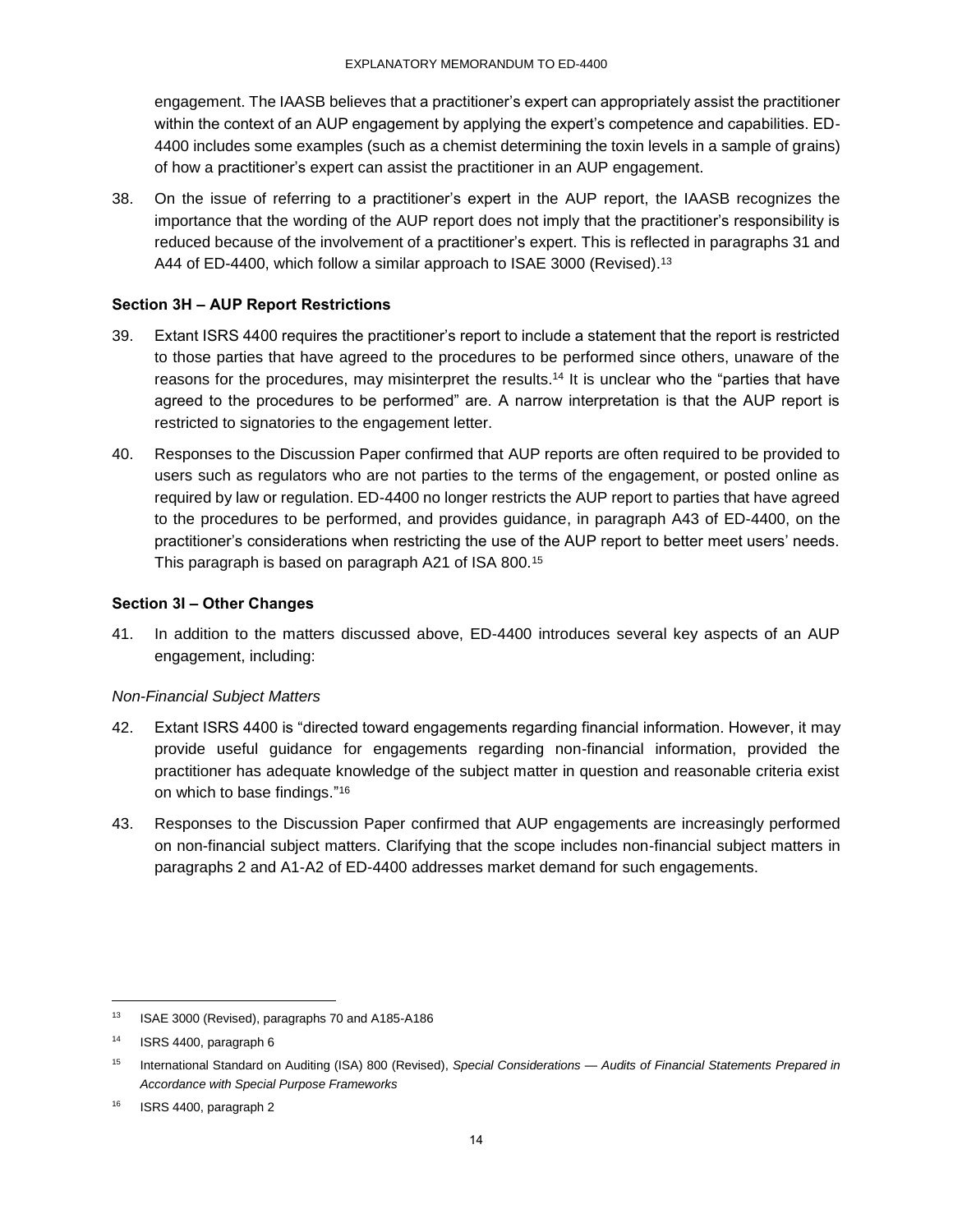### *Written Representations*

- 44. Extant ISRS 4400 does not include requirements or application material that deal with written representations. Several respondents to the Discussion Paper suggested that the IAASB consider whether the practitioner should be required to request written representations from management.
- 45. The IAASB considered a requirement for the practitioner to request written representations but decided not to do so for the following reasons:
	- The engaging party may not be the responsible party. In such cases, it may not be practicable for the practitioner to request written representations from the responsible party;
	- Written representations are primarily intended to serve as evidence to support a practitioner's opinion or assurance conclusion. Since an AUP engagement is not an assurance engagement, the IAASB does not see a need to require the practitioner to request written representations; and
	- Acknowledgement of the engaging party's responsibilities is already addressed in agreeing the terms of engagement.
- 46. However, the IAASB recognizes that, in practice, some practitioners do request written representations. Therefore, the IAASB included guidance in paragraph A34 of ED-4400.

### *Recommendations Arising from the Performance of AUP Engagements*

- 47. Extant ISRS 4400 does not contemplate the practitioner recommending changes or improvements on matters that arose from the performance of AUP engagements. Responses to the Discussion Paper indicate that practitioners may be requested to make recommendations together with an AUP engagement. For example, regulators may request recommendations on improving controls relating to deficiencies identified in the AUP report.
- 48. To better meet users' needs, paragraph 33 of ED-4400 requires the AUP report to be clearly distinguished from other engagement reports (such as recommendations) and paragraph A45 of ED-4400 provides guidance on how recommendations can be distinguished from the AUP report.

### *Documentation*

l

49. Extant ISRS 4400 does not contain requirements and application material on documentation. In response to respondents' request for documentation requirements and application material, paragraphs 34 and A46 of ED-4400 set out the requirement and application material on documentation. These paragraphs are derived from ISAE 3000 (Revised).<sup>17</sup>

<sup>17</sup> ISAE 3000 (Revised), paragraphs 79 and A196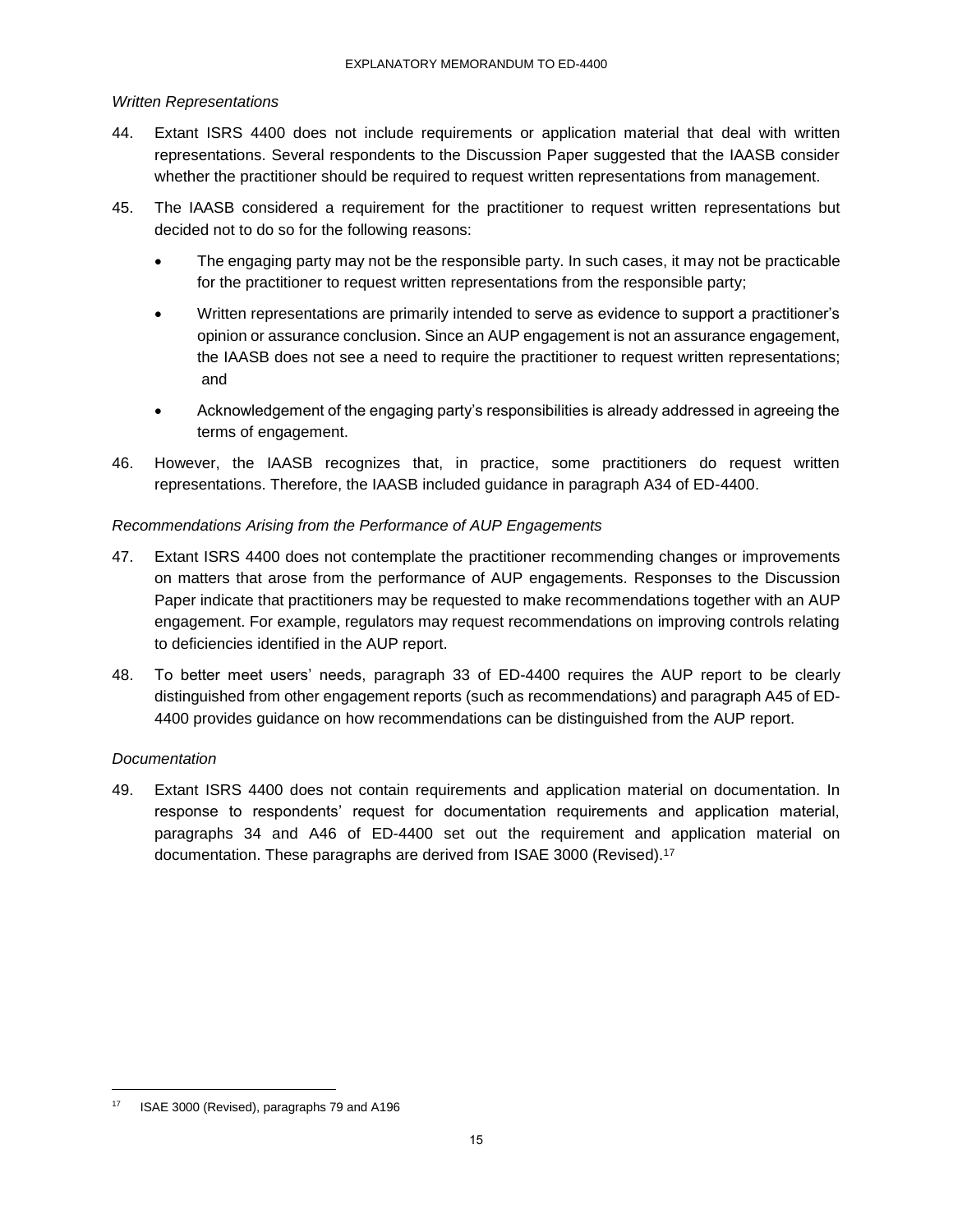# **Section 4 Request for Comments**

Respondents are asked to comment on the clarity, understandability and practicality of application of the requirements and related application material of ED-4400. In this regard, comments will be most helpful if they are identified with specific aspects of ED-4400 and include the reasons for any concern about clarity, understandability and practicality of application, along with suggestions for improvement.

# **Overall Question**

## *Public Interest Issues Addressed in ED-4400*

1) Has ED-4400 been appropriately clarified and modernized to respond to the needs of stakeholders and address public interest issues?

# **Specific Questions**

# *Professional Judgment*

2) Do the definition, requirement and application material on professional judgment in paragraphs 13(j), 18 and A14-A16 of ED-4400 appropriately reflect the role professional judgment plays in an AUP engagement?

### *Practitioner's Objectivity and Independence*

- 3) Do you agree with not including a precondition for the practitioner to be independent when performing an AUP engagement (even though the practitioner is required to be objective)? If not, under what circumstances do you believe a precondition for the practitioner to be independent would be appropriate, and for which the IAASB would discuss the relevant independence considerations with the IESBA?
- 4) What are your views on the disclosures about independence in the AUP report in the various scenarios described in the table in paragraph 22 of the Explanatory Memorandum, and the related requirements and application material in ED-4400? Do you believe that the practitioner should be required to make an independence determination when not required to be independent for an AUP engagement? If so, why and what disclosures might be appropriate in the AUP report in this circumstance.

### *Findings*

5) Do you agree with the term "findings" and the related definitions and application material in paragraphs 13(f) and A10-A11 of ED-4400?

### *Engagement Acceptance and Continuance*

6) Are the requirements and application material regarding engagement acceptance and continuance, as set out in paragraphs 20-21 and A20-A29 of ED-4400, appropriate?

# *Practitioner's Expert*

7) Do you agree with the proposed requirements and application material on the use of a practitioner's expert in paragraphs 28 and A35-A36 of ED-4400, and references to the use of the expert in an AUP report in paragraphs 31 and A44 of ED-4400?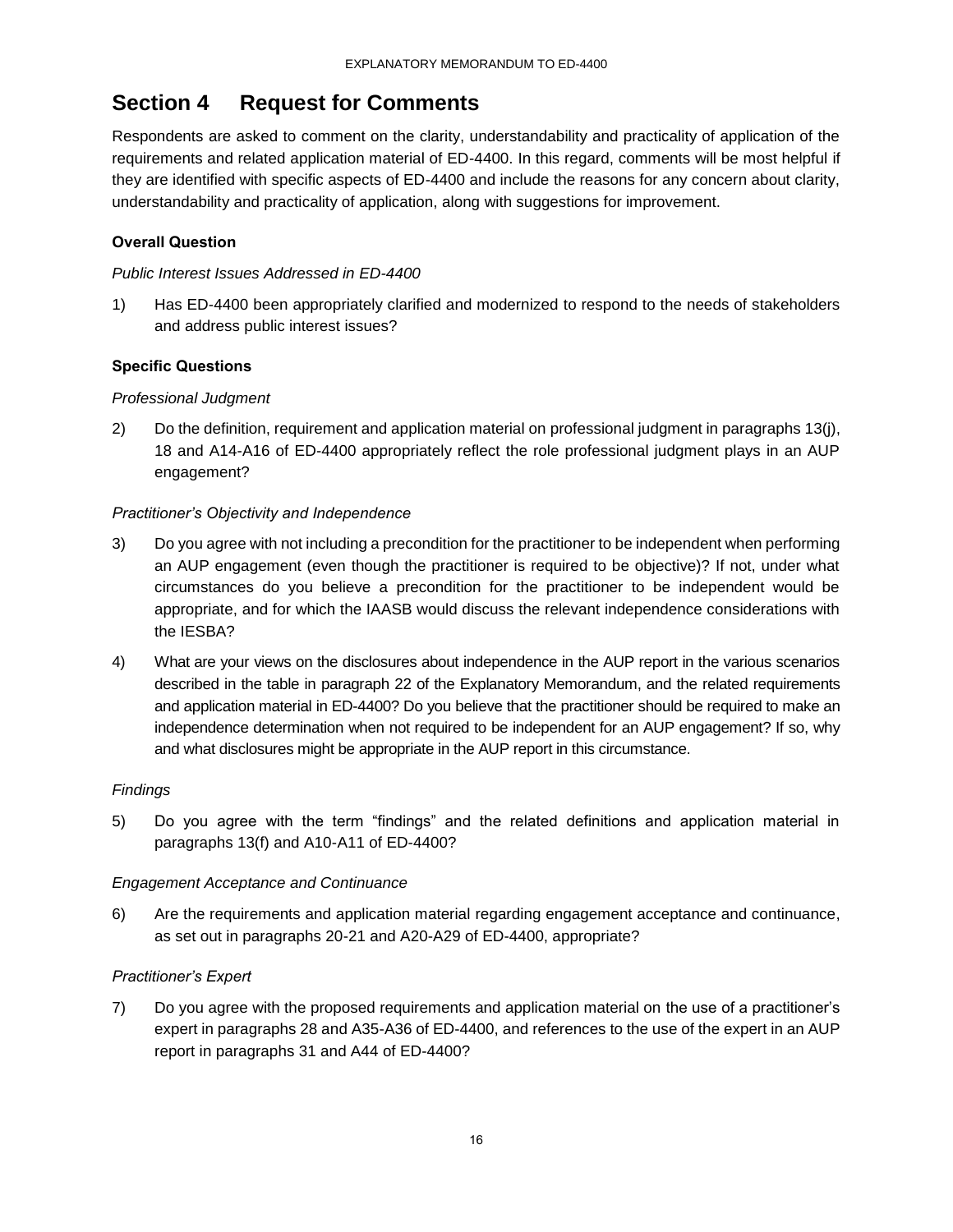### *AUP Report*

- 8) Do you agree that the AUP report should not be required to be restricted to parties that have agreed to the procedures to be performed, and how paragraph A43 of ED-4400 addresses circumstances when the practitioner may consider it appropriate to restrict the AUP report?
- 9) Do you support the content and structure of the proposed AUP report as set out in paragraphs 30-32 and A37-A44 and Appendix 2 of ED-4400? What do you believe should be added or changed, if anything?

### **Request for General Comments**

- 10) In addition to the requests for specific comments above, the IAASB is also seeking comments on the matters set out below:
	- (a) Translations—recognizing that many respondents may intend to translate the final ISRS for adoption in their own environments, the IAASB welcomes comment on potential translation issues respondents note in reviewing the ED-4400.
	- (b) Effective Date—Recognizing that ED-4400 is a substantive revision and given the need for national due process and translation, as applicable, the IAASB believes that an appropriate effective date for the standard would be for AUP engagements for which the terms of engagement are agreed approximately 18–24 months after the approval of the final ISRS. Earlier application would be permitted and encouraged. The IAASB welcomes comments on whether this would provide a sufficient period to support effective implementation of the ISRS. Respondents are also asked to comment on whether a shorter period between the approval of the final ISRS and the effective date is practicable.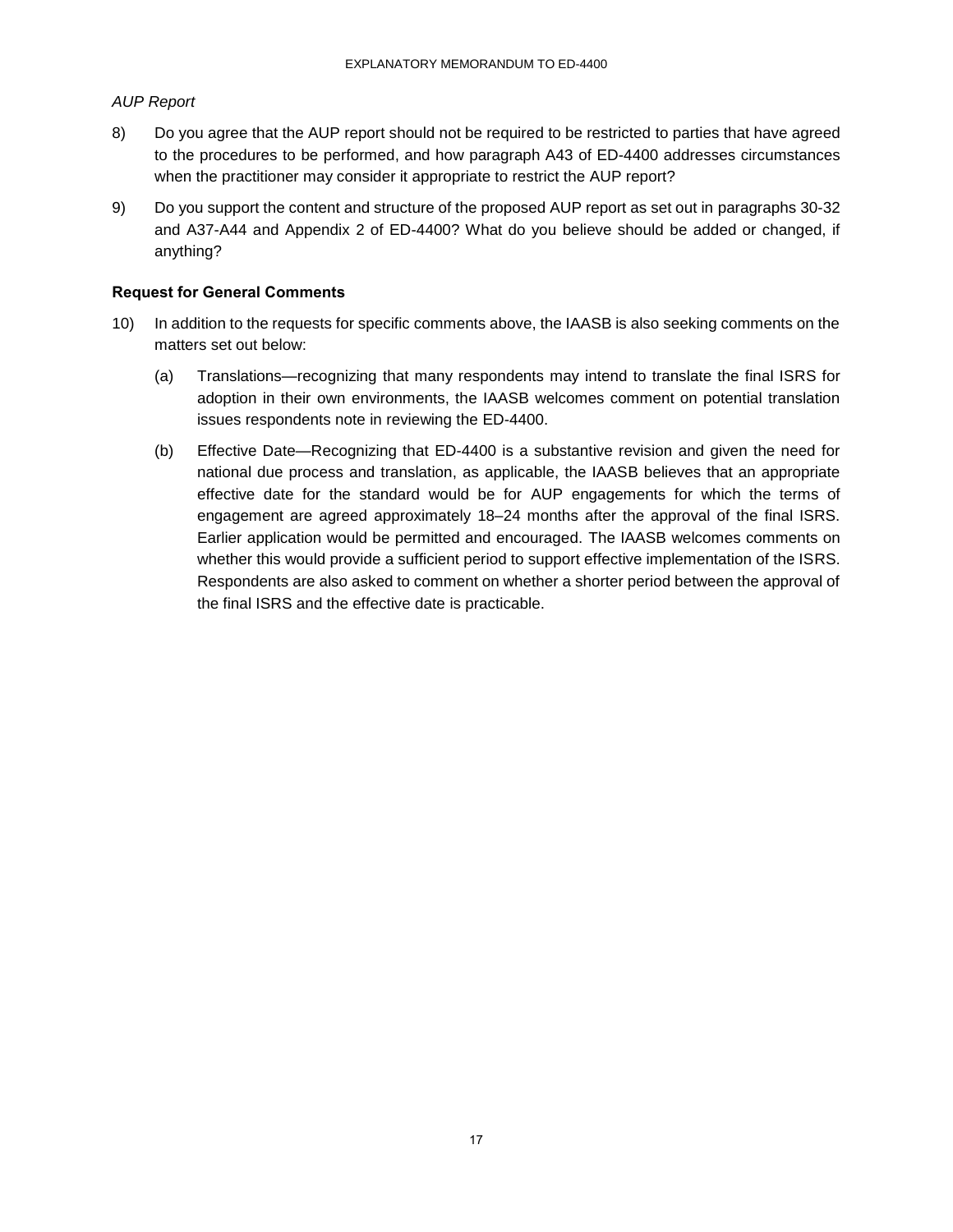# **INTERNATIONAL STANDARD ON RELATED SERVICES 4400 (REVISED) AGREED-UPON PROCEDURES ENGAGEMENTS**

(Effective for agreed-upon procedures engagements for which the terms of engagement are agreed on or after [DATE])

# **CONTENTS**

Paragraph

| Introduction                                                                 |           |
|------------------------------------------------------------------------------|-----------|
|                                                                              | $1 - 3$   |
|                                                                              | 4–6       |
|                                                                              | $7 - 10$  |
|                                                                              | 11        |
|                                                                              | 12        |
|                                                                              | 13        |
| <b>Requirements</b>                                                          |           |
| Conduct of an Agreed-Upon Procedures Engagement in Accordance with this ISRS | $14 - 16$ |
|                                                                              | 17        |
|                                                                              | 18        |
|                                                                              | 19        |
|                                                                              | $20 - 21$ |
|                                                                              | $22 - 25$ |
|                                                                              | $26 - 27$ |
|                                                                              | 28        |
|                                                                              | $29 - 32$ |
| Undertaking an Agreed-Upon Procedures Engagement Together with Another       |           |
|                                                                              | 33<br>34  |
|                                                                              |           |
| <b>Application and Other Explanatory Material</b>                            |           |
|                                                                              | $A1 - AB$ |
|                                                                              | A9-A11    |
|                                                                              | A12-A13   |
|                                                                              | A14-A16   |
|                                                                              | A17-A19   |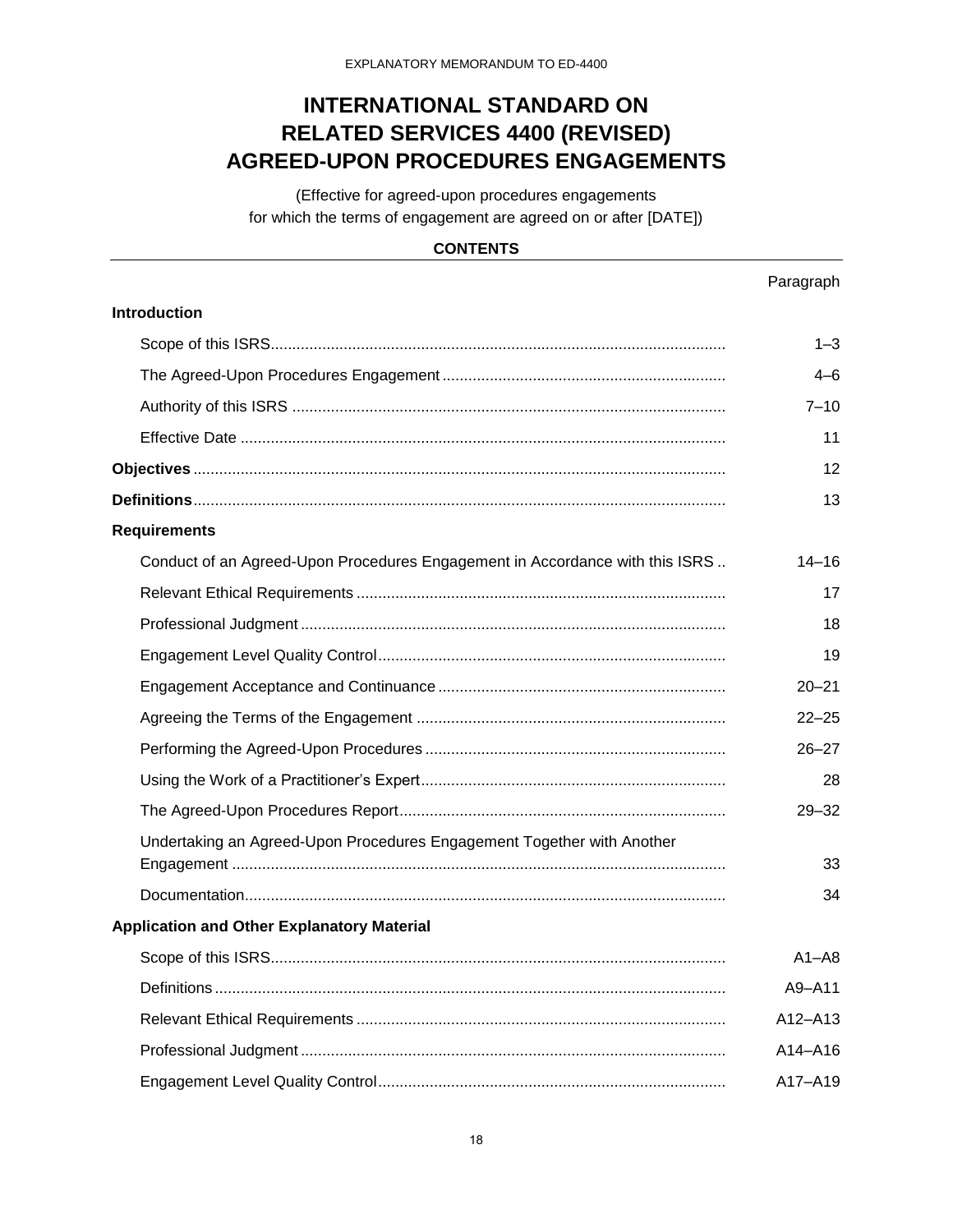#### EXPLANATORY MEMORANDUM TO ED-4400

|                                                                                    | $A20 - A29$ |
|------------------------------------------------------------------------------------|-------------|
|                                                                                    | $A30 - A32$ |
|                                                                                    | $A33 - A34$ |
|                                                                                    | $A35 - A36$ |
|                                                                                    | $A37 - A44$ |
| Undertaking an Agreed-Upon Procedures Engagement Together with Another             | A45         |
|                                                                                    | A46         |
| Appendix 1: Ilustrative Engagement Letter for an Agreed-Upon Procedures Engagement |             |
|                                                                                    |             |

Appendix 2: llustrations of Agreed-Upon Procedures Report

International Standard on Related Services (ISRS) 4400 (Revised), *Agreed-Upon Procedures Engagements*, should be read in the context of the *Preface to the International Quality Control, Auditing, Review, Other Assurance, and Related Services Pronouncements*.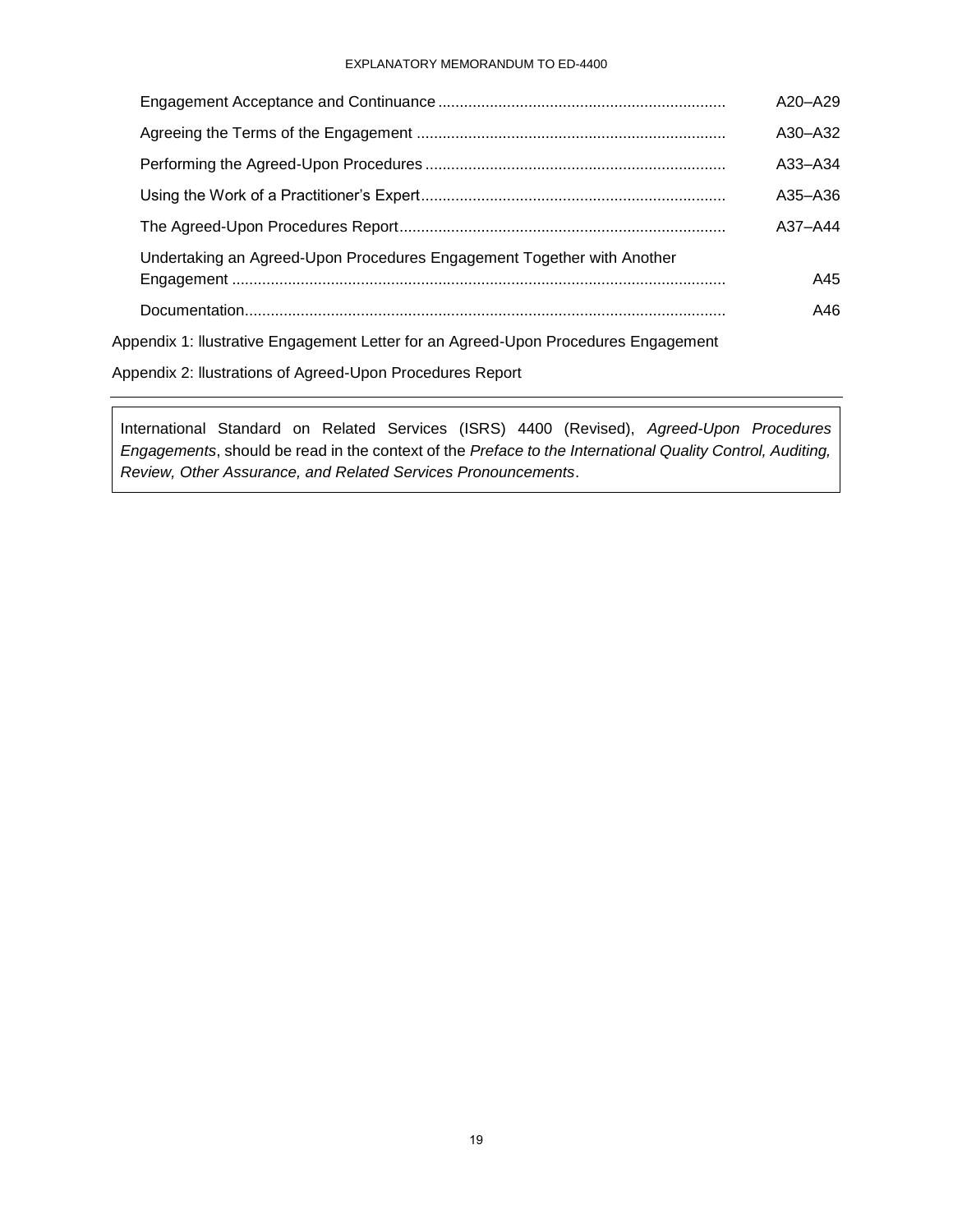The grey shaded materials are adapted from ISRS 4410 (Revised), *Compilation Engagements*, and relate to International Standard on Quality Control (ISQC) 1, *Quality Control for Firms that Perform Audits and Reviews of Financial Statements and Other Assurance and Related Services Engagements*.

# **Introduction**

## **Scope of this ISRS**

- 1. This International Standard on Related Services (ISRS) deals with:
	- (a) The practitioner's responsibilities when engaged to perform agreed-upon procedures; and
	- (b) The form and content of the agreed-upon procedures report.
- 2. This ISRS applies to the performance of agreed-upon procedures engagements on financial or nonfinancial subject matters. (Ref: Para. A1–A2)

# *Relationship with ISQC 1 18*

l

3. Quality control systems, policies and procedures are the responsibility of the firm. ISQC 1 applies to firms of professional accountants in respect of a firm's agreed-upon procedures engagements. The provisions of this ISRS regarding quality control at the level of individual agreed-upon procedures engagements are premised on the basis that the firm is subject to ISQC 1 or requirements that are at least as demanding. (Ref: Para. A3–A8)

### **The Agreed-Upon Procedures Engagement**

- 4. In an agreed-upon procedures engagement, the practitioner performs procedures agreed upon by the practitioner and the engaging party and communicates the procedures performed and the related findings in the agreed-upon procedures report. The value of an agreed-upon procedures engagement performed in accordance with this ISRS results from:
	- (a) The practitioner's compliance with professional standards, including relevant ethical requirements; and
	- (b) Clear communication of the procedures performed and the related findings.

The engaging party acknowledges the appropriateness of the procedures for the purpose of the engagement. The engaging party and intended users assess for themselves the procedures and findings reported by the practitioner and draw their own conclusions from the work performed by the practitioner.

5. In an agreed-upon procedures engagement, the practitioner does not perform an audit, review or other assurance engagement. The agreed-upon procedures engagement does not involve obtaining evidence for the purpose of the practitioner expressing an opinion or conclusion in any form.

<sup>18</sup> International Standard on Quality Control (ISQC) 1, *Quality Control for Firms that Perform Audits and Reviews of Financial Statements and Other Assurance and Related Services Engagements*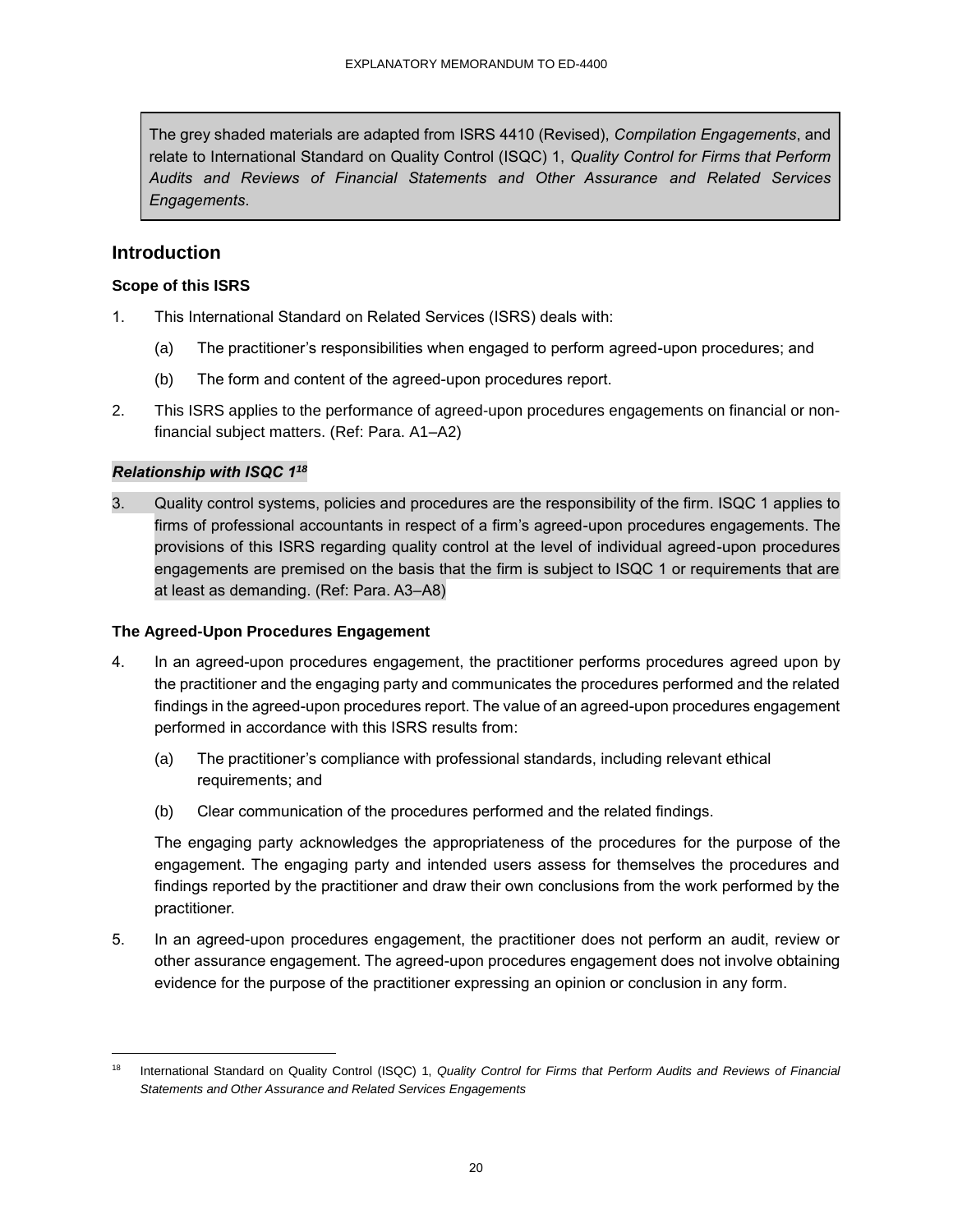6. Law, regulation or relevant ethical requirements may establish responsibilities for the practitioner regarding fraud or an entity's non-compliance with laws or regulations.*<sup>19</sup>* The practitioner's responsibilities in responding to identified or suspected fraud or non-compliance with laws and regulations may include communicating with the engaging party, assessing the appropriateness of the engaging party's response, determining whether further action is needed, and preparing adequate documentation.

### **Authority of this ISRS**

- 7. This ISRS contains the objectives of the practitioner in following the ISRS, which provide the context in which the requirements of this ISRS are set. The objectives are intended to assist the practitioner in understanding what needs to be accomplished in an agreed-upon procedures engagement.
- 8. This ISRS contains requirements, expressed using "shall," that are designed to enable the practitioner to meet the stated objectives.
- 9. In addition, this ISRS contains introductory material, definitions, and application and other explanatory material, that provide context relevant to a proper understanding of this ISRS.
- 10. The application and other explanatory material provides further explanation of the requirements and guidance for carrying them out. While such guidance does not in itself impose a requirement, it is relevant to the proper application of the requirements. The application and other explanatory material may also provide background information on matters addressed in this ISRS that assists in the application of the requirements.

## **Effective Date**

11. This ISRS is effective for agreed-upon procedures engagements for which the terms of engagement are agreed on or after [DATE].

# **Objectives**

- 12. The practitioner's objectives in an agreed-upon procedures engagement under this ISRS are to:
	- (a) Agree the procedures to be performed with the engaging party;
	- (b) Perform the agreed-upon procedures; and
	- (c) Communicate the procedures performed and the related findings in accordance with the requirements of this ISRS.

# **Definitions**

l

- 13. For purposes of this ISRS, the following terms have the meanings attributed below:
	- (a) Agreed-upon procedures Procedures that have been agreed to by the practitioner and the engaging party.

<sup>19</sup> The International Ethics Standards Board for Accountants' *International Code of Ethics for Professional Accountants (including International Independence Standards)* (IESBA Code) (Section 360) requires the practitioner to take steps to respond to identified or suspected non-compliance with laws and regulations and determine whether further action is needed.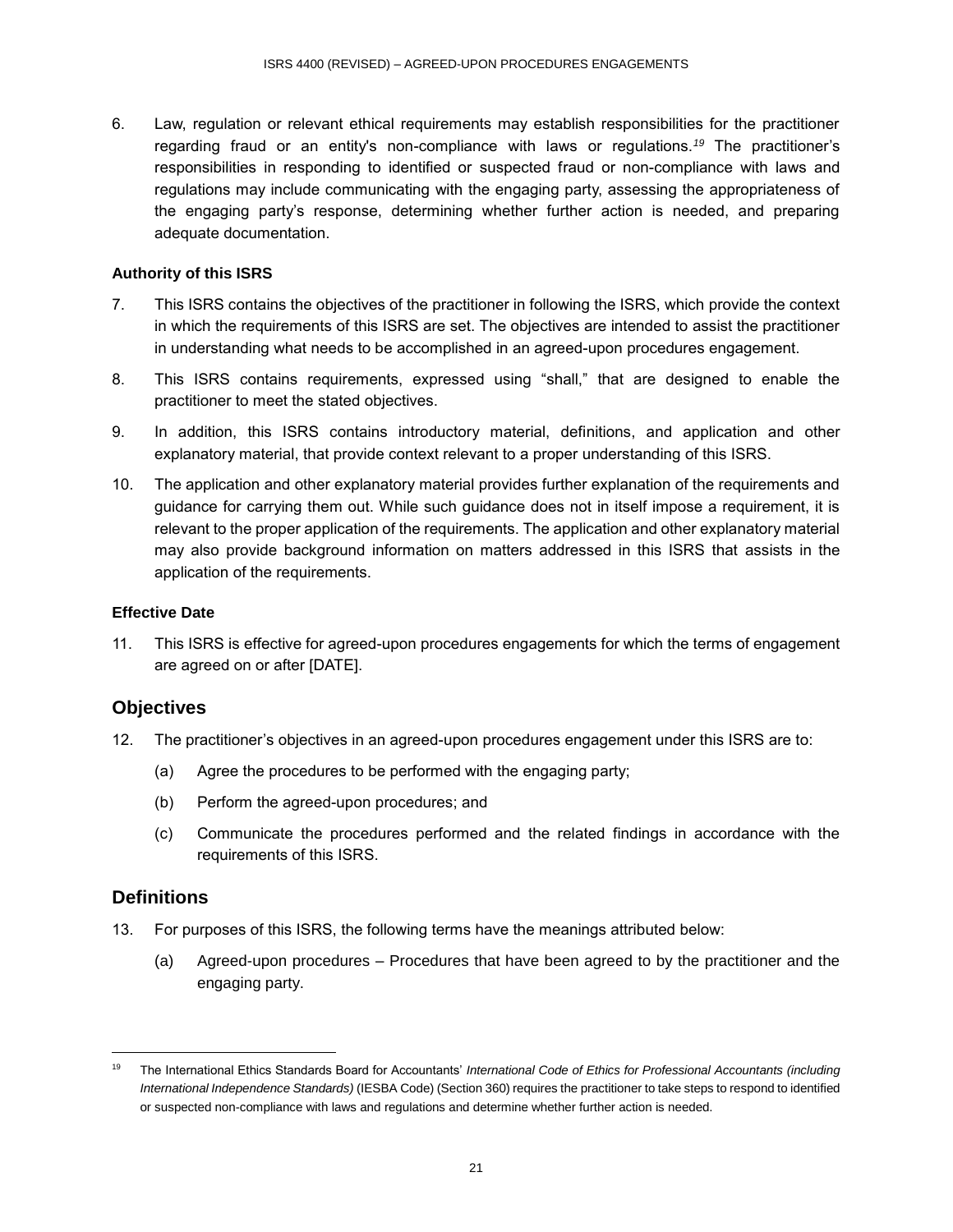- (b) Agreed-upon procedures engagement An engagement in which a practitioner is engaged to carry out procedures to which the practitioner and the engaging party have agreed and to communicate the procedures performed and the related findings in an agreed-upon procedures report. The practitioner does not express an opinion or conclusion on the results of the procedures performed.
- (c) Engagement partner The partner or other person in the firm who is responsible for the engagement and its performance, and for the agreed-upon procedures report that is issued on behalf of the firm, and who, where required, has the appropriate authority from a professional, legal or regulatory body.
- (d) Engaging party The party(ies) that engages the practitioner to perform the agreed-upon procedures engagement. (Ref: Para. A9)
- (e) Engagement team All partners and staff performing the agreed-upon procedures engagement, and any individuals engaged by the firm or a network firm who perform procedures on the engagement. This excludes a practitioner's external expert engaged by the firm or a network firm.
- (f) Findings Findings are the factual results of procedures performed. Findings are capable of being objectively verified and objectively described. Accordingly, references to findings in this ISRS exclude opinions or conclusions in any form as well as any recommendations that the practitioner may make. (Ref: Para. A10–A11)
- (g) Intended users The individual(s) or organization(s), or group(s) that the practitioner expects will use the agreed-upon procedures report. In some cases, there may be intended users other than those to whom the agreed-upon procedures report is addressed.
- (h) Practitioner The individual(s) conducting the engagement (usually the engagement partner or other members of the engagement team, or, as applicable, the firm). Where this ISRS expressly intends that a requirement or responsibility be fulfilled by the engagement partner, the term "engagement partner" rather than "practitioner" is used.
- (i) Practitioner's expert An individual or organization possessing expertise in a field other than assurance, whose work in that field is used by the practitioner in performing agreed-upon procedures. A practitioner's expert may be either a practitioner's internal expert (who is a partner or staff, including temporary staff, of the practitioner's firm or a network firm) or a practitioner's external expert.
- (j) Professional judgment The application of relevant training, knowledge and experience, within the context provided by professional standards, in making informed decisions about the courses of action that are appropriate in the circumstances of the agreed-upon procedures engagement.
- (k) Relevant ethical requirements Ethical requirements the engagement team is subject to when undertaking agreed-upon procedures engagements. These requirements ordinarily comprise the IESBA Code together with national requirements that are more restrictive.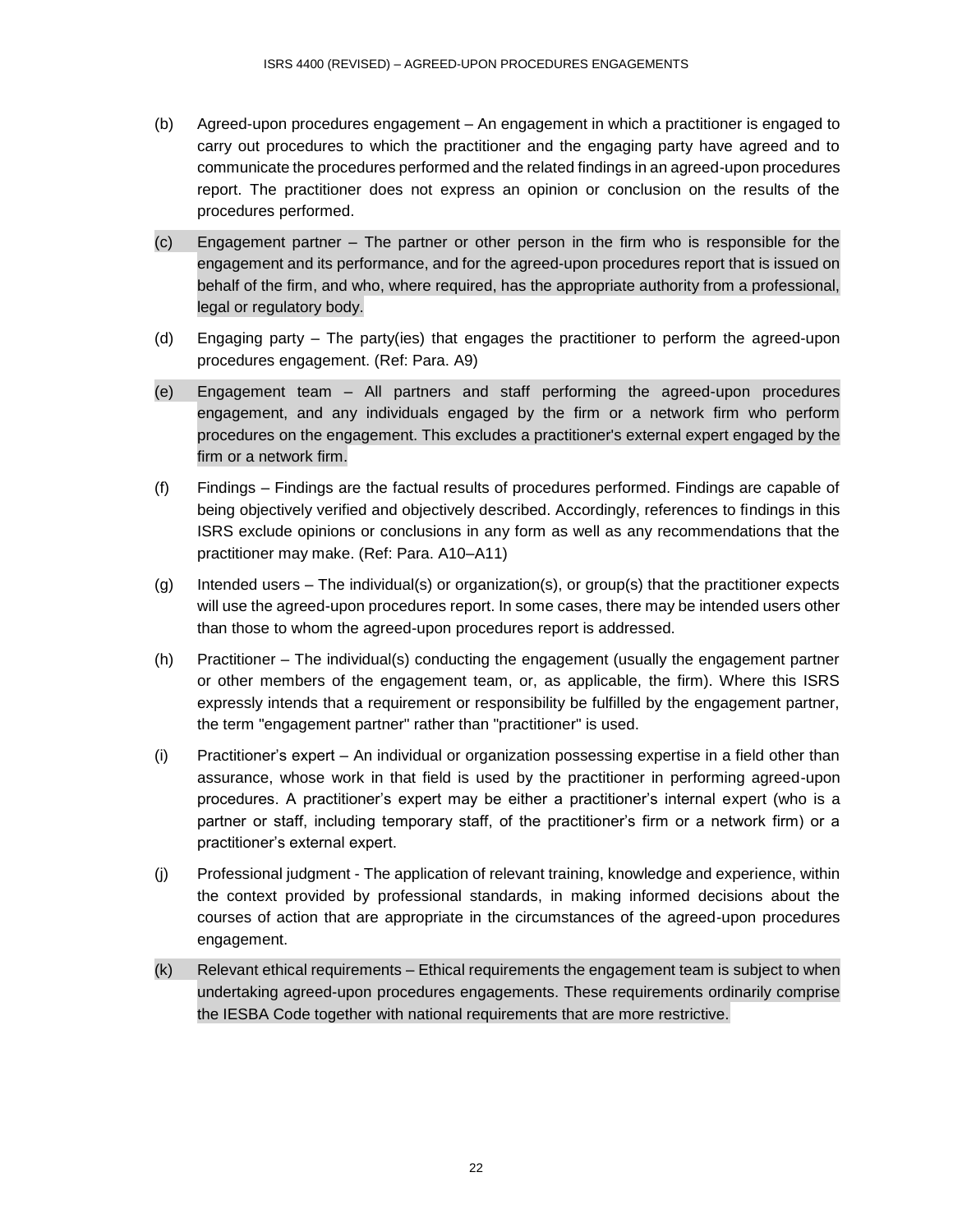# **Requirements**

### **Conduct of an Agreed-Upon Procedures Engagement in Accordance with this ISRS**

14. The practitioner shall have an understanding of the entire text of this ISRS, including its application and other explanatory material, to understand its objectives and to apply its requirements properly.

### *Complying with Relevant Requirements*

- 15. The practitioner shall comply with each requirement of this ISRS unless a particular requirement is not relevant to the agreed-upon procedures engagement, for example, if the circumstances addressed by the requirement do not exist in the engagement.
- 16. The practitioner shall not represent compliance with this ISRS unless the practitioner has complied with all requirements of this ISRS relevant to the agreed-upon procedures engagement.

### **Relevant Ethical Requirements**

17. The practitioner shall fulfill the practitioner's responsibilities in accordance with relevant ethical requirements. (Ref: Para. A12–A13)

### **Professional Judgment**

18. The practitioner shall apply professional judgment in accepting and conducting an agreed-upon procedures engagement, taking into account the circumstances of the engagement. (Ref: Para. A14– A16)

### **Engagement Level Quality Control**

- 19. The engagement partner shall take responsibility for:
	- (a) The overall quality of the agreed-upon procedures engagement including, if applicable, work performed by a practitioner's expert; and (Ref: Para. A17)
	- (b) The engagement being performed in accordance with the firm's quality control policies and procedures by:
		- (i) Following appropriate procedures regarding the acceptance and continuance of client relationships and engagements; (Ref: Para. A18)
		- (ii) Being satisfied that the engagement team, and any practitioner's experts who are not part of the engagement team, collectively have the appropriate competence and capabilities to perform the agreed-upon procedures engagement;
		- (iii) Being alert for indications of non-compliance by members of the engagement team with relevant ethical requirements, and determining the appropriate actions if matters come to the engagement partner's attention indicating that members of the engagement team have not complied with relevant ethical requirements; (Ref: Para. A19)
		- (iv) Directing, supervising and performing the engagement in compliance with professional standards and applicable legal and regulatory requirements; and
		- (v) Taking responsibility for appropriate engagement documentation being maintained.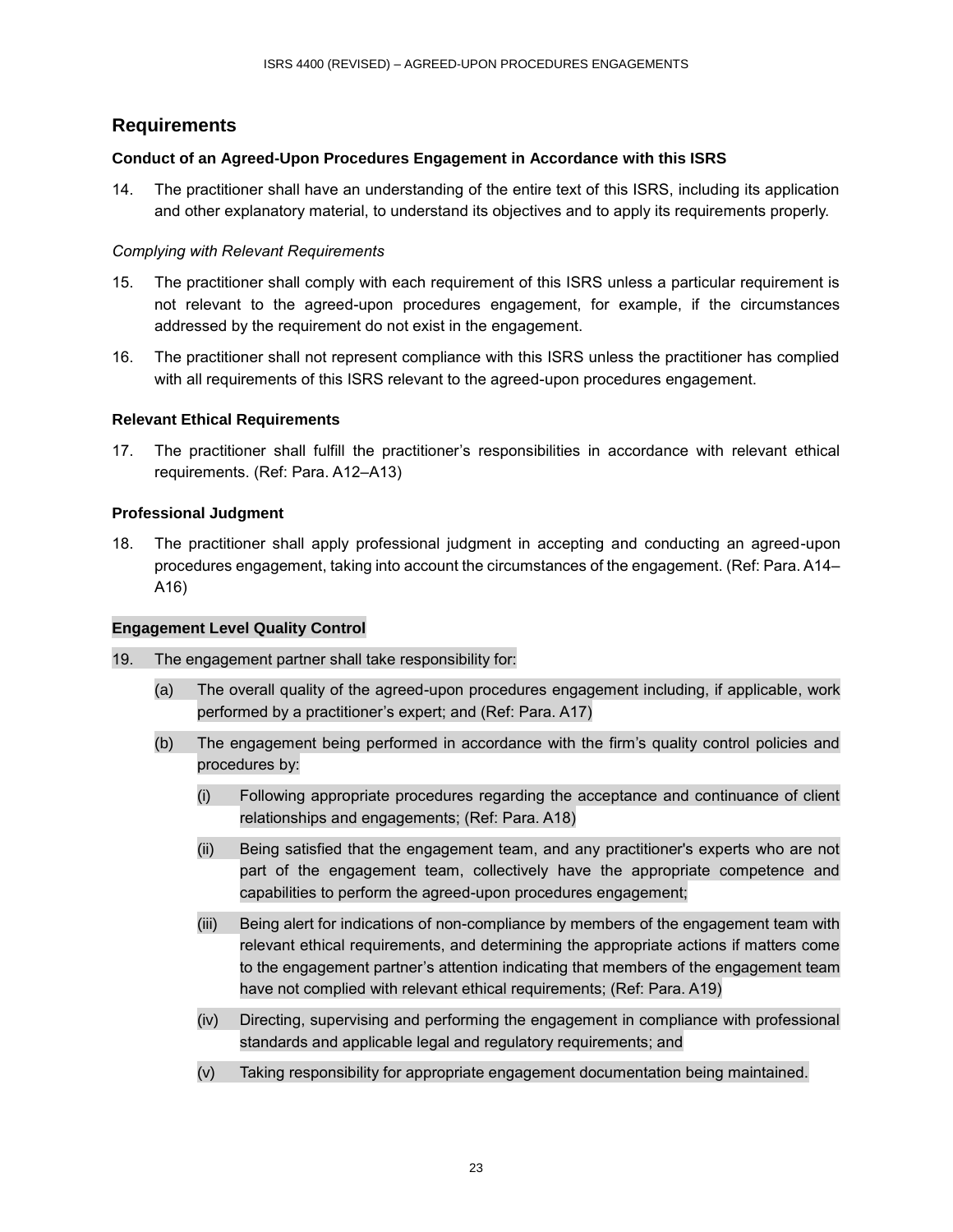### **Engagement Acceptance and Continuance**

- 20. Before accepting an agreed-upon procedures engagement, the practitioner shall determine that the following conditions are present: (Ref: Para. A20–A29)
	- (a) The engaging party acknowledges that the expected procedures to be performed by the practitioner are appropriate for the purpose of the engagement; and
	- (b) The agreed-upon procedures and related findings can be described objectively, in terms that are clear, not misleading, and not subject to varying interpretations.
- 21. Before accepting an agreed-upon procedures engagement, the practitioner shall obtain an understanding of the purpose of the engagement. The practitioner shall not accept the engagement if the practitioner is aware of any facts or circumstances suggesting that the procedures the practitioner is being asked to perform are inappropriate for the purpose of the agreed-upon procedures engagement. (Ref: Para. A26, A29)

### **Agreeing the Terms of the Engagement**

- 22. The practitioner shall agree the terms of the agreed-upon procedures engagement with the engaging party. These terms shall include the following:
	- (a) The nature of the agreed-upon procedures engagement, including a statement that the procedures to be performed do not constitute a reasonable or limited assurance engagement and accordingly, the practitioner does not express an opinion or conclusion;
	- (b) Acknowledgement by the engaging party that the procedures are appropriate for the purpose of the engagement;
	- (c) The purpose of the engagement and the intended users of the agreed-upon procedures report as identified by the engaging party;
	- (d) Acknowledgement of the relevant ethical requirements with which the practitioner will comply in conducting the agreed-upon procedures engagement and whether the practitioner is required to be independent;
	- (e) Identification of the subject matters on which the agreed-upon procedures will be performed;
	- (f) The nature, timing and extent of the procedures to be performed;
	- (g) Reference to the expected form and content of the agreed-upon procedures report; and
	- (h) Identification of the addressee of the agreed-upon procedures report.
- 23. Where the agreed-upon procedures are modified over the course of the engagement, the practitioner shall agree amended terms of engagement with the engaging party that reflect the modified procedures. (Ref: Para. A30)
- 24. The practitioner shall record the agreed terms of engagement in an engagement letter or other suitable form of written agreement. (Ref: Para. A31)

#### *Recurring Engagements*

25. On recurring agreed-upon procedures engagements, the practitioner shall evaluate whether circumstances, including changes in the engagement acceptance considerations, require the terms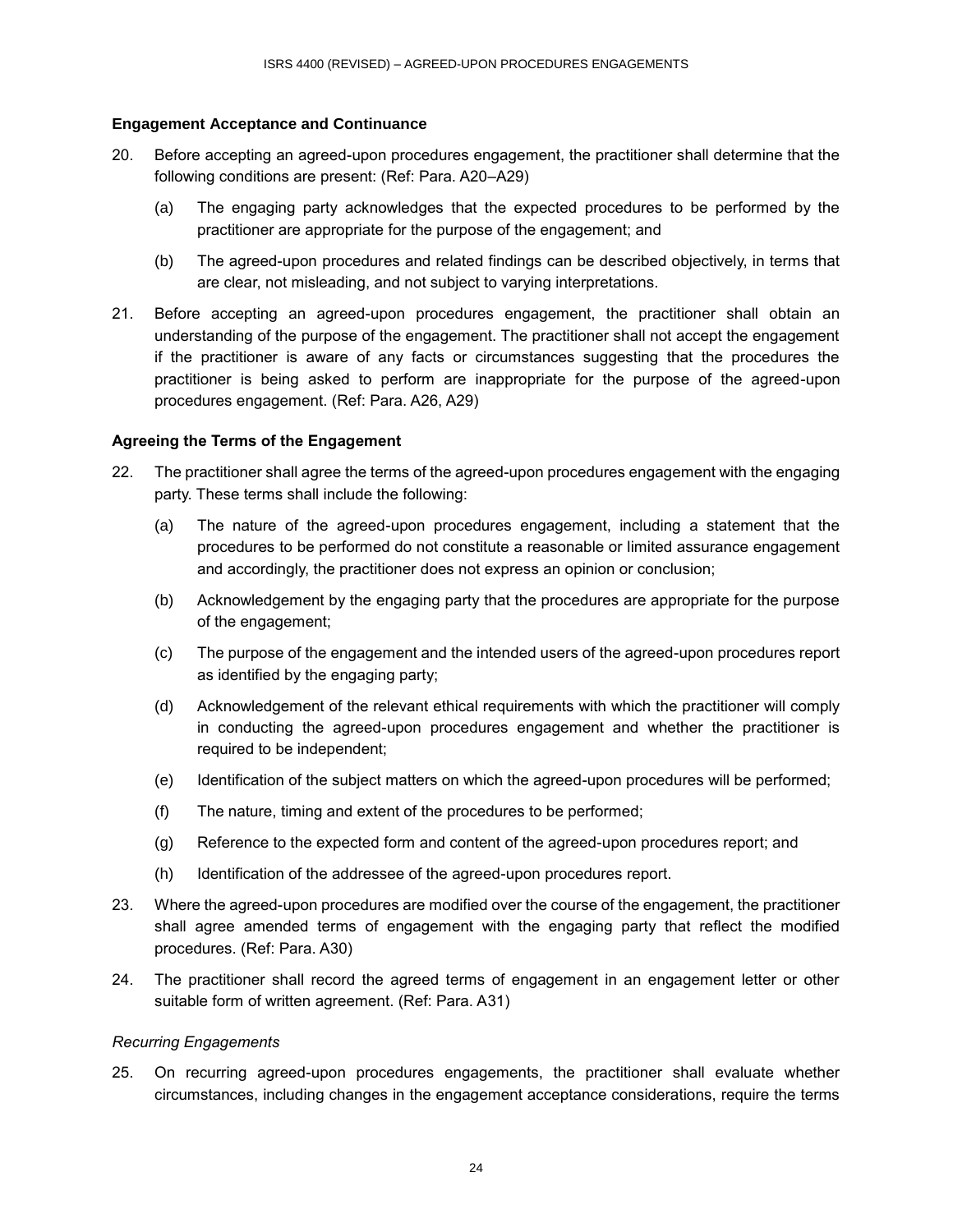of the engagement to be revised and whether there is a need to remind the engaging party of the existing terms of engagement. (Ref: Para. A32)

### **Performing the Agreed-Upon Procedures**

- 26. The practitioner shall perform the procedures as agreed upon in the terms of the engagement. (Ref: Para. A33)
- 27. The practitioner shall consider whether it is necessary to request written representations from the engaging party. (Ref: Para. A34)

### **Using the Work of a Practitioner's Expert**

- 28. If the practitioner uses the work of a practitioner's expert, the practitioner shall: (Ref: Para. A35–A36)
	- (a) Evaluate the expert's competence, capabilities and objectivity;
	- (b) Determine whether the practitioner will be able to be involved in the work of the expert to an extent that is sufficient to take responsibility for the findings included in the agreed-upon procedures report;
	- (c) Determine whether the nature, timing and extent of the work performed by the expert is consistent with the work agreed with the expert; and
	- (d) Determine whether the findings reported by the expert adequately describe the results of the work performed.

### **The Agreed-Upon Procedures Report**

- 29. The agreed-upon procedures report shall be in writing.
- 30. The agreed-upon procedures report shall include: (Ref: Para. A37-A39)
	- (a) A title that clearly indicates that the report is an agreed-upon procedures report;
	- (b) An addressee as set forth in the terms of the engagement;
	- (c) Identification of the subject matters on which the procedures have been performed;
	- (d) A statement that the engagement was performed in accordance with ISRS 4400 (Revised);
	- (e) A statement that the firm of which the practitioner is a member applies ISQC 1, or other professional requirements, or requirements in law or regulation, that are at least as demanding as ISQC 1. If the practitioner is not a professional accountant, the statement shall identify the professional requirements, or requirements in law or regulation, applied that are at least as demanding as ISQC 1;
	- (f) With respect to independence:
		- (i) If required to be independent by relevant ethical requirements, terms of the engagement, or other reasons, a statement that the practitioner is independent and the basis therefor; or
		- (ii) If not required to be independent by relevant ethical requirements, terms of the engagement, or other reasons, either:
			- a. A statement that the practitioner is not required to be independent; or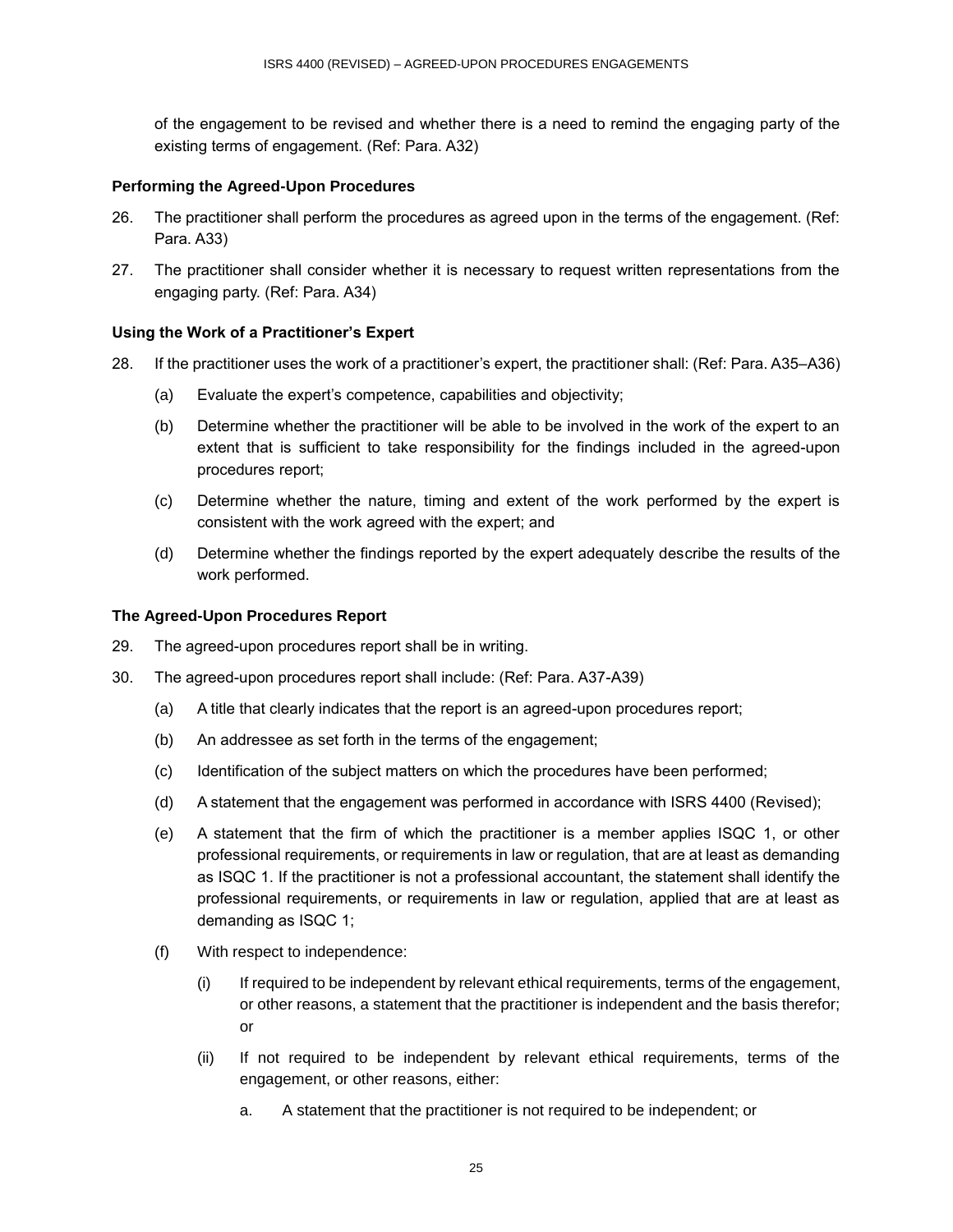- b. If a determination has been made that the practitioner is independent, a statement to that effect and the basis therefor; (Ref: Para. A40)
- (g) When it is known that the practitioner is not independent, a statement to that effect; (Ref: Para. A41–A42)
- (h) A description of an agreed-upon procedures engagement stating that:
	- (i) An agreed-upon procedures engagement involves the practitioner performing the procedures that have been agreed to by the practitioner and the engaging party, and reporting the findings based on the procedures performed; and
	- (ii) The engaging party has acknowledged that the procedures are appropriate for the purpose of the engagement, and that the practitioner makes no representation regarding their appropriateness;
- (i) A description of the procedures performed detailing the nature and extent, and if applicable, the timing, of each procedure;
- (j) The findings from each procedure performed, including details on exceptions found;
- (k) A statement that the agreed-upon procedures engagement does not constitute a reasonable or limited assurance engagement and accordingly, the practitioner does not express an opinion or conclusion;
- (l) A statement that, had the practitioner performed additional procedures, other matters might have come to the practitioner's attention that would have been reported;
- (m) Identification of the purpose of the agreed-upon procedures report and a statement that the agreed-upon procedures report may not be suitable for another purpose; (Ref: Para. A43)
- (n) The practitioner's signature;
- (o) The date of the agreed-upon procedures report; and
- (p) The location in the jurisdiction where the practitioner practices.
- 31. If the practitioner refers to the work performed by a practitioner's expert in the agreed-upon procedures report, the wording of the report shall not imply that the practitioner's responsibility for performing the procedures and reporting the findings is reduced because of the involvement of an expert. (Ref: Para. A44)
- 32. The practitioner shall date the agreed-upon procedures report on the date the practitioner has completed the agreed-upon procedures engagement in accordance with this ISRS.

#### **Undertaking an Agreed-Upon Procedures Engagement Together with another Engagement**

33. The agreed-upon procedures report shall be clearly distinguished from other engagement reports. (Ref: Para. A45)

#### **Documentation**

- 34. The practitioner shall include in the engagement documentation: (Ref: Para. A46)
	- (a) The written terms of engagement and, if applicable, the agreement of the engaging party as to modifications to the procedures;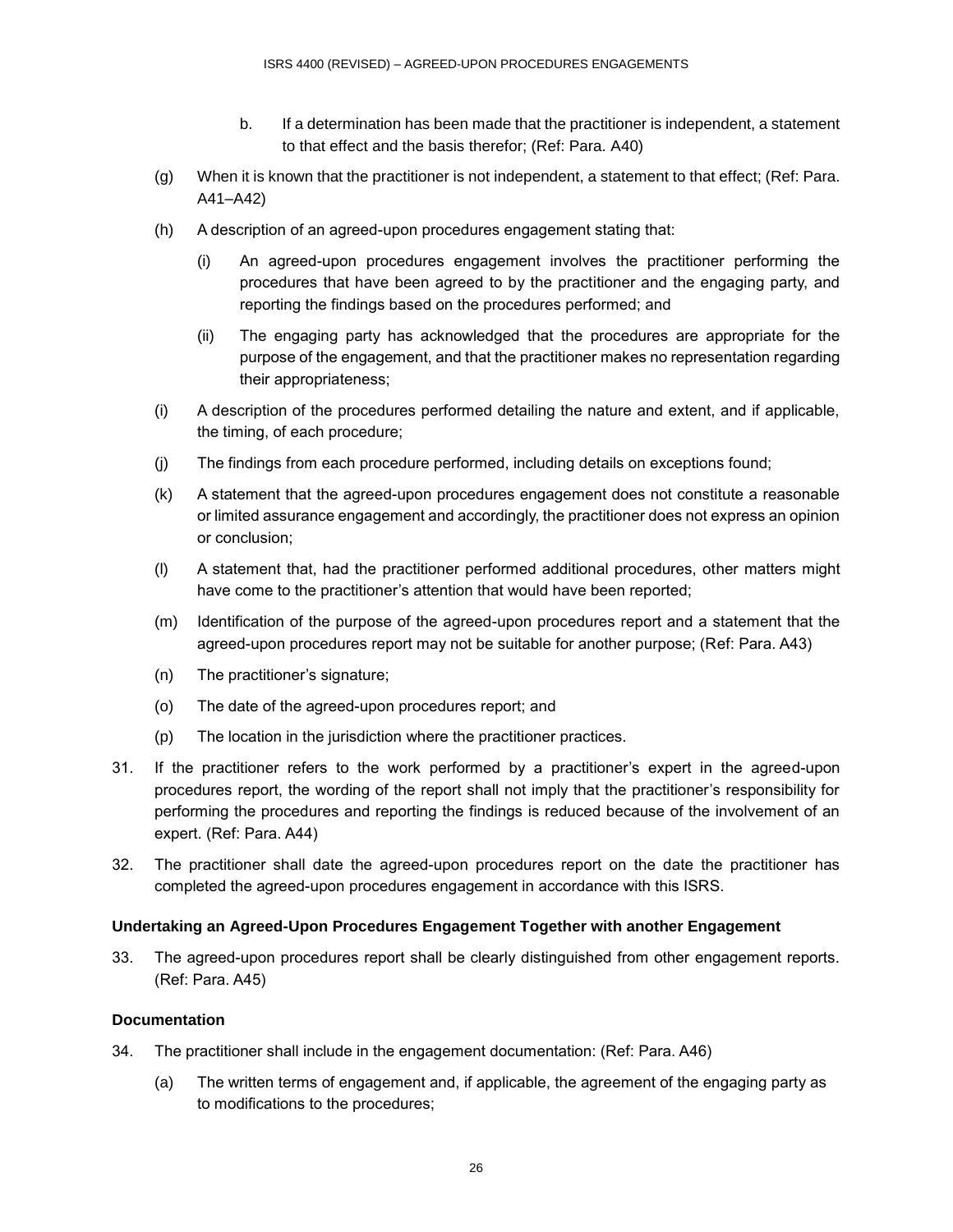- (b) The nature, timing and extent of the agreed-upon procedures performed; and
- (c) The findings resulting from the agreed-upon procedures performed.

\*\*\*

# **Application and Other Explanatory Material**

## **Scope of this ISRS** (Ref: Para. 2)

- A1. Reference to "subject matters" in this ISRS encompasses anything on which agreed-upon procedures are performed, including information, documents, measurements or compliance with laws and regulations.
- A2. Examples of financial and non-financial subject matters on which an agreed-upon procedures engagement may be performed include:
	- Financial information relating to:
		- o The entity's financial statements or specific classes of transactions, account balances or disclosures within the financial statements.
		- o Eligibility of expenditures claimed from a funding program.
		- o Revenues for determining royalties, rent or franchise fees based on a percentage of revenues.
		- o Capital adequacy ratios for regulatory authorities.
	- Non-financial subject matters relating to:
		- o Numbers of passengers reported to a civil aviation authority.
		- $\circ$  Observation of destruction of fake or defective goods reported to a regulatory authority.
		- $\circ$  Data generating processes for lottery draws reported to a regulatory authority.
		- o Volume of greenhouse gas emissions reported to a regulatory authority.
		- o Compliance with contract or regulation.

The above list is not exhaustive. Additional types of agreed-upon procedures engagements may arise as external reporting demands evolve.

# *Relationship with ISQC 1* (Ref: Para. 3)

- A3. ISQC 1 deals with the firm's responsibilities to establish and maintain its system of quality control for related services engagements, including agreed-upon procedures engagements. Those responsibilities are directed at establishing:
	- The firm's quality control system; and
	- The firm's related policies designed to achieve the objective of the quality control system and its procedures to implement and monitor compliance with those policies.
- A4. Under ISQC 1, the firm has an obligation to establish and maintain a system of quality control to provide it with reasonable assurance that: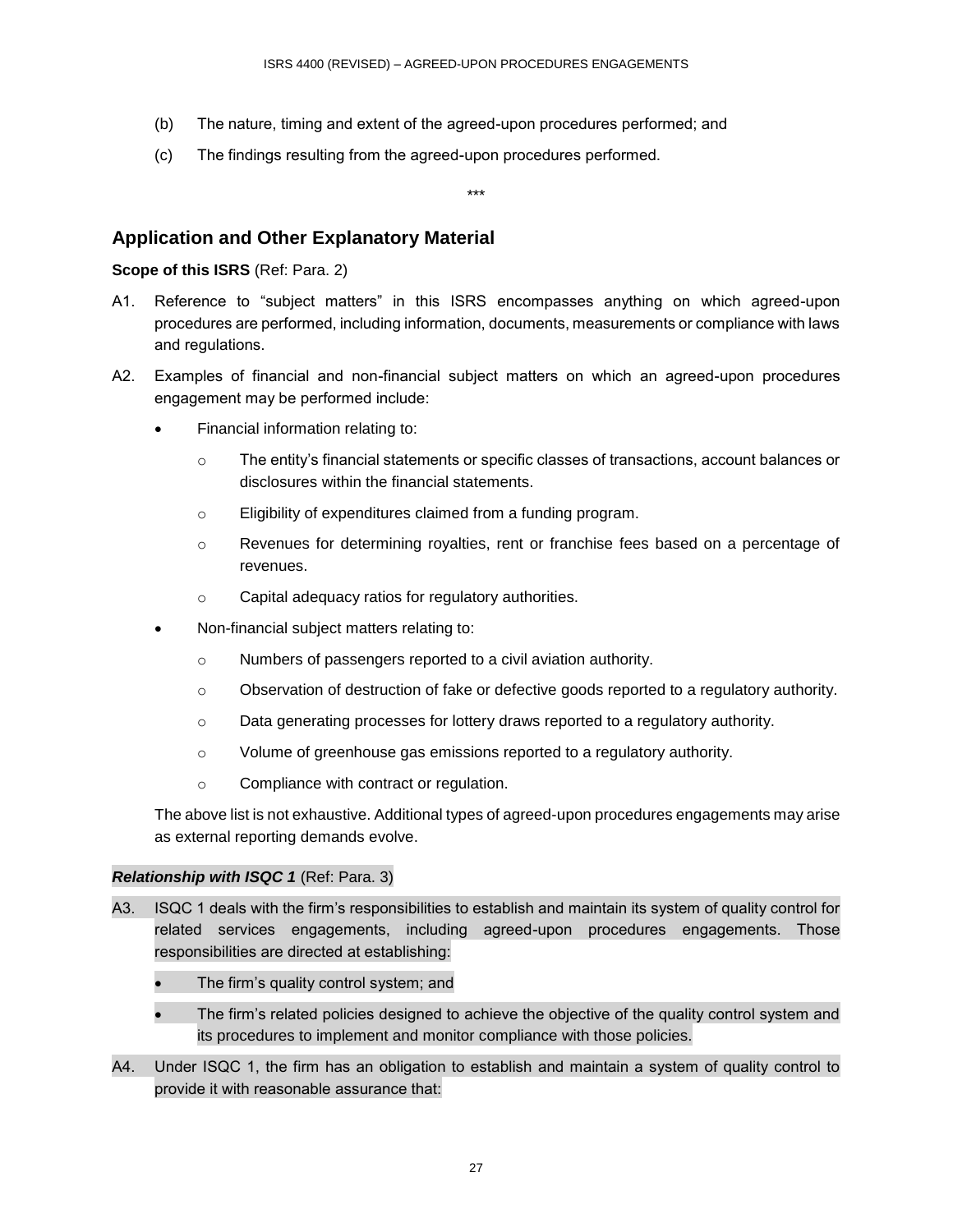- (a) The firm and its personnel comply with professional standards and applicable legal and regulatory requirements; and
- (b) Reports issued by the firm or engagement partners are appropriate in the circumstances.<sup>20</sup>
- A5. A jurisdiction that has not adopted ISQC 1 in relation to agreed-upon procedures engagements may set out requirements for quality control in firms performing such engagements. The provisions of this ISRS regarding quality control at the engagement level are premised on the basis that quality control requirements adopted are at least as demanding as those of ISQC 1. This is achieved when those requirements impose obligations on the firm to achieve the aims of the requirements of ISQC 1, including an obligation to establish a system of quality control that includes policies and procedures that address each of the following elements:
	- Leadership responsibilities for quality within the firm;
	- Relevant ethical requirements;
	- Acceptance and continuance of client relationships and specific engagements;
	- Human resources;
	- Engagement performance; and
	- Monitoring.
- A6. Within the context of the firm's system of quality control, engagement teams have a responsibility to implement quality control procedures applicable to the engagement.
- A7. Unless information provided by the firm or other parties suggests otherwise, the engagement team is entitled to rely on the firm's system of quality control. For example, the engagement team may rely on the firm's system of quality control in relation to:
	- Competence of personnel through their recruitment and formal training.
	- Maintenance of client relationships through acceptance and continuance systems.
	- Adherence to legal and regulatory requirements through the monitoring process.

In considering deficiencies identified in the firm's system of quality control that may affect the agreedupon procedures engagement, the engagement partner may consider measures taken by the firm to rectify the situation that the engagement partner considers are sufficient in the context of that agreedupon procedures engagement.

A8. A deficiency in the firm's system of quality control does not necessarily indicate that an agreed-upon procedures engagement was not performed in accordance with professional standards and applicable legal and regulatory requirements, or that the agreed-upon procedures report was not appropriate.

l

<sup>20</sup> ISQC 1, paragraph 11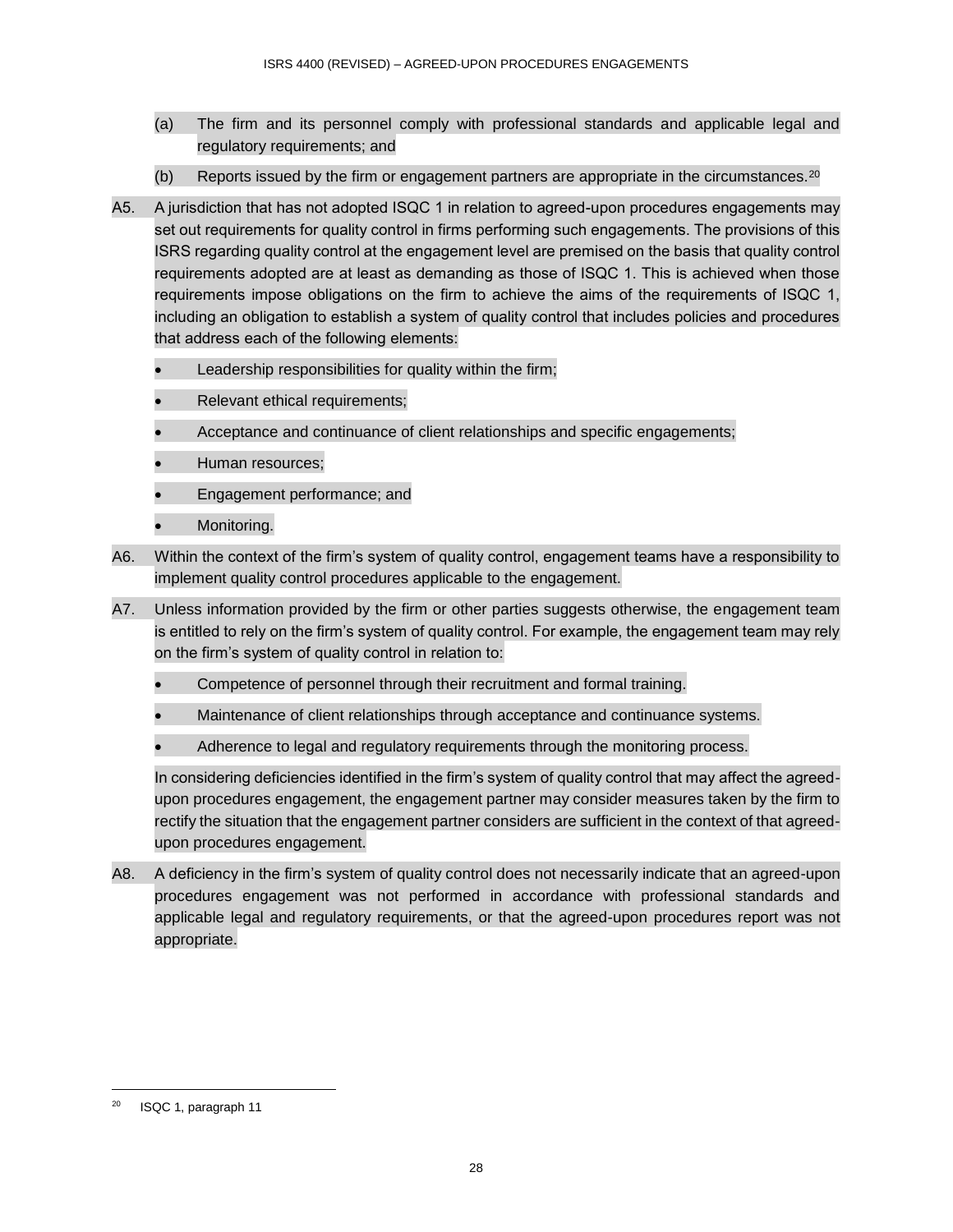## **Definitions**

### *Engaging Party* (Ref: Para. 13(d))

A9. The engaging party may be, under different circumstances, the responsible party, a regulator or other intended user.

*Findings* (Ref: Para. 13(f))

- A10. Factual results are capable of being objectively described and objectively verified, which means that different practitioners performing the same procedures are expected to arrive at the same results.
- A11. In some jurisdictions, the term "findings" may be replaced with "factual findings".

### **Relevant Ethical Requirements** (Ref: Para. 17)

- A12. A practitioner performing an agreed-upon procedures engagement is required to fulfill the practitioner's responsibilities in accordance with relevant ethical requirements. Relevant ethical requirements ordinarily comprise the IESBA Code, together with national requirements that are more restrictive. The IESBA Code requires practitioners to comply with fundamental principles including objectivity, which requires practitioners not to compromise their professional or business judgment because of bias, conflict of interest or the undue influence of others. Accordingly, relevant ethical requirements to which the practitioner is subject would, at a minimum, require the practitioner to be objective when performing an agreed-upon procedures engagement.
- A13. The IESBA Code does not contain independence requirements for agreed-upon procedures engagements. Accordingly, there is no requirement for the practitioner to determine independence. However, national ethical codes, laws or regulations, the firm's policies and procedures, or the terms of engagement may specify requirements pertaining to independence.

### **Professional Judgment** (Ref: Para. 18)

- A14. Professional judgment is applied in the acceptance and proper conduct of an agreed-upon procedures engagement. Professional judgment is necessary to interpret and apply relevant ethical requirements and this ISRS, and in making informed decisions about courses of actions throughout the agreed-upon procedures engagement.
- A15. Professional judgment may be applied in an agreed-upon procedures engagement as follows:
	- Discussing the nature, timing and extent of the procedures to be performed (taking into account the purpose of the engagement) with the engaging party, and in some cases, the intended users or the responsible party (if these parties are not the engaging party) or the practitioner's expert.
	- Describing the findings in an objective manner.
	- Determining whether any of the terminology used to describe the procedures or findings is unclear, misleading, or subject to varying interpretations.
	- Determining the resources necessary to carry out the procedures as agreed in the terms of the engagement, including the need to involve a practitioner's expert.
	- Determining appropriate actions if the practitioner becomes aware of: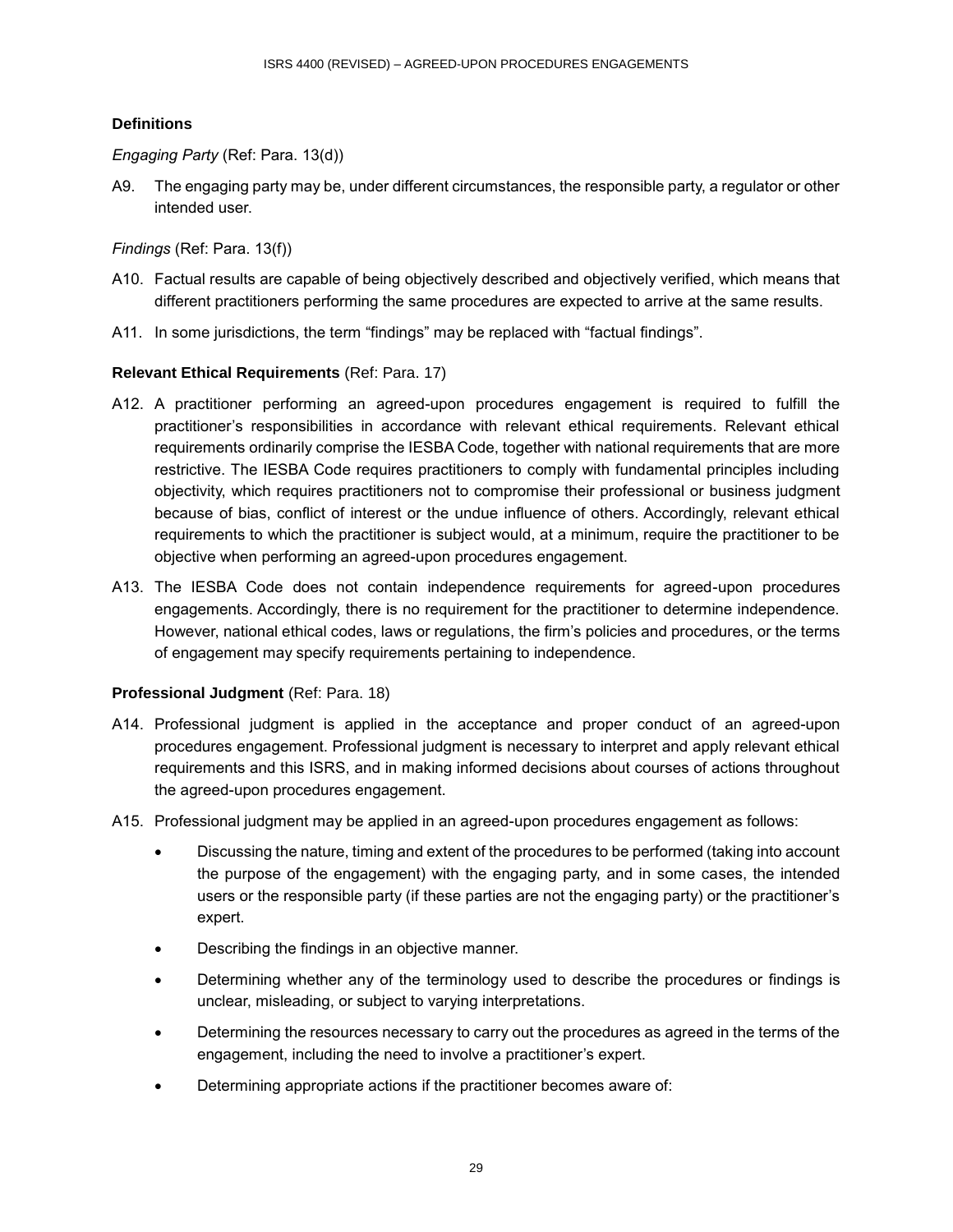- $\circ$  Facts or circumstances suggesting that the procedures to which the practitioner is being asked to agree are inappropriate for the purpose of the agreed-upon procedures engagement.
- o Matters that may indicate fraud or an instance of non-compliance or suspected noncompliance with laws or regulations.
- $\circ$  Other matters that cast doubt on the integrity of the information relevant to the agreedupon procedures engagement, or indicate that the information may be misleading.
- A16. Unlike in an assurance engagement, the procedures performed in an agreed-upon procedures engagement are not designed by the practitioner to obtain reasonable or limited assurance evidence that provides a basis for an opinion or conclusion. Rather, an agreed-upon procedures engagement involves the performance of the specific procedures that have been agreed upon with the engaging party, where the engaging party has acknowledged that the procedures performed are appropriate for the purpose of the engagement. The more a procedure requires professional judgment, the more the practitioner may need to consider whether the condition that the agreed-upon procedures and findings can be described objectively, in terms that are clear, not misleading, and not subject to varying interpretations is present.

### **Engagement Level Quality Control (Ref: Para. 19)**

- A17. The actions of the engagement partner and appropriate messages to the other members of the engagement team, in taking responsibility for the overall quality on each engagement, emphasize the importance to achieving the quality of the engagement of:
	- (a) Performing work that complies with professional standards and regulatory and legal requirements;
	- (b) Complying with the firm's quality control policies and procedures as applicable; and
	- (c) Issuing the practitioner's report for the engagement in accordance with this ISRS.
- A18. ISQC 1 requires the firm to obtain such information as it considers necessary in the circumstances before accepting an engagement with a new client, when deciding whether to continue an existing engagement, and when considering acceptance of a new engagement with an existing client. Information that assists the engagement partner in determining whether acceptance or continuance of client relationships and agreed-upon procedures engagements is appropriate may include information concerning the integrity of the principal owners, key management and those charged with governance. If the engagement partner has cause to doubt management's integrity to a degree that is likely to affect proper performance of the engagement, it may not be appropriate to accept the engagement.
- A19. ISQC 1 sets out the responsibilities of the firm for establishing policies and procedures designed to provide it with reasonable assurance that the firm and its personnel comply with relevant ethical requirements. This ISRS sets out the engagement partner's responsibilities with respect to the engagement team's compliance with relevant ethical requirements.

#### **Engagement Acceptance and Continuance** (Ref: Para. 20–21)

A20. The procedures to be performed during the agreed-upon procedures engagement may be prescribed by law or regulation. In some cases, law or regulation may also prescribe the way the procedures or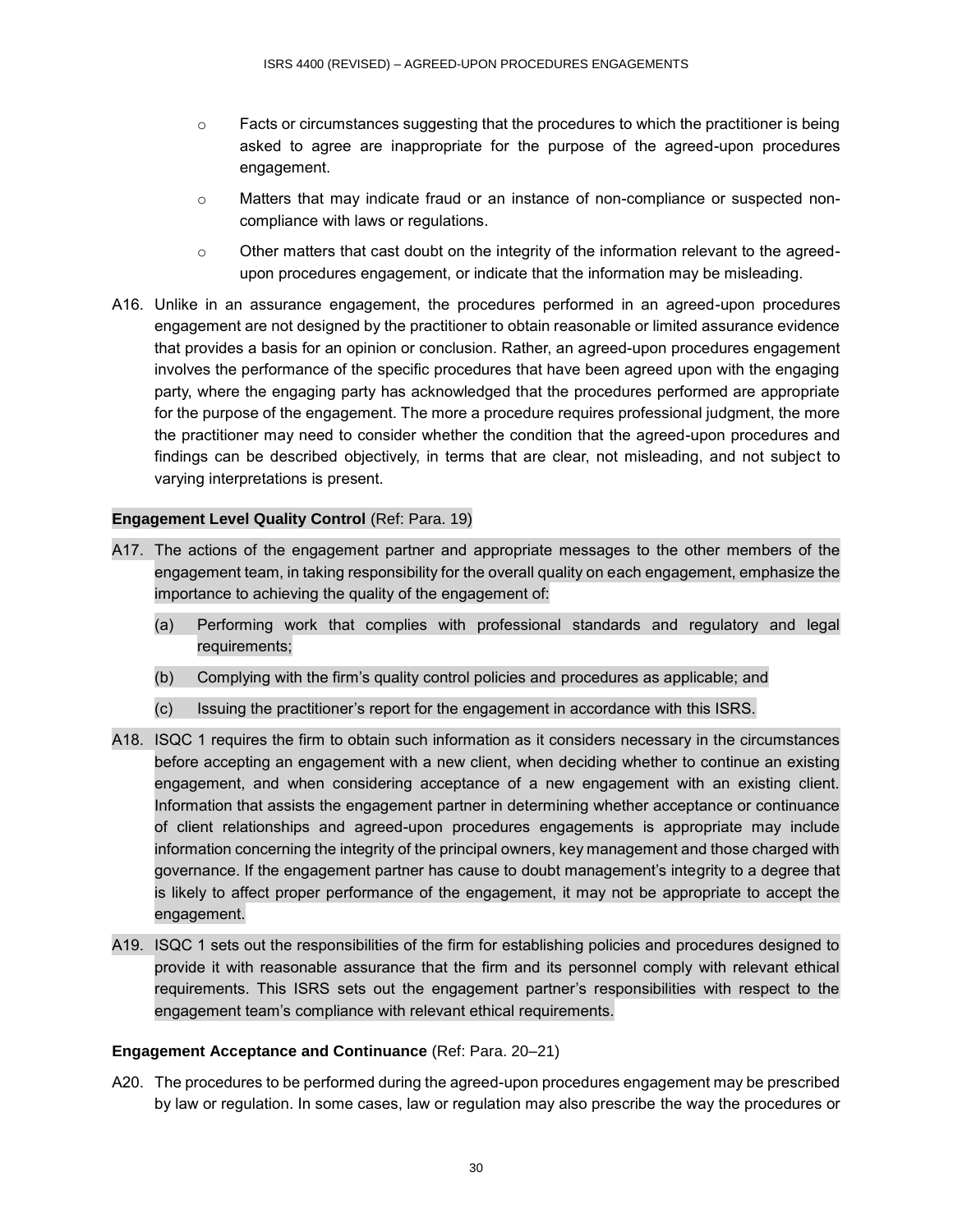findings are to be described in the agreed-upon procedures report. As set out in paragraph 20(b), a condition of accepting an agreed-upon procedures engagement is that the practitioner has determined that the agreed-upon procedures and findings can be described objectively, in terms that are clear, not misleading, and not subject to varying interpretations.

- A21. In some circumstances, law or regulation may prescribe only the nature of the procedures to be performed. In such circumstances, in accordance with paragraph 22(f), the practitioner agrees the timing and extent of procedures to be performed with the engaging party so that the engaging party has a basis to acknowledge that the procedures to be performed are appropriate for the purpose of the engagement.
- A22. The practitioner is required to determine that the agreed-upon procedures can be described objectively, in terms that are clear, not misleading, and not subject to varying interpretations. This means that the agreed-upon procedures to be performed are expected to be described at a level of specificity sufficient for an intended user to understand the nature and extent and if applicable, the timing, of the procedures performed. It is important to recognize that any term could potentially be used in an unclear or misleading manner, depending on context or the absence thereof. Assuming that the terms are appropriate in the context in which they are used, examples of descriptions of actions that may be acceptable include:
	- Confirm;
	- Compare;
	- Agree;
	- Trace;
	- Inspect;
	- Inquire;
	- Recalculate; and
	- Observe.
- A23. Terms that may be unclear, misleading, or subject to varying interpretations depending on the context in which they are used, may include, for example:
	- Terms that are associated with assurance under the IAASB's Standards such as "present fairly" or "true and fair", "audit", "review", "assurance", "opinion", or "conclusion".
	- Terms that imply expression of an assurance opinion or conclusion such as "we certify" or "we have ensured" with regard to the findings.
	- Unclear or vague phrases such as "we obtained all the explanations and performed such procedures as we considered necessary."
	- Terms that are subject to varying interpretations such as "material" or "significant".
	- Imprecise descriptions of procedures such as "discuss" without specifying with whom the discussion is held or the specific questions asked.
	- Terms that suggest that the findings do not reflect factual results such as "in our view", "from our perspective" or "we take the position that".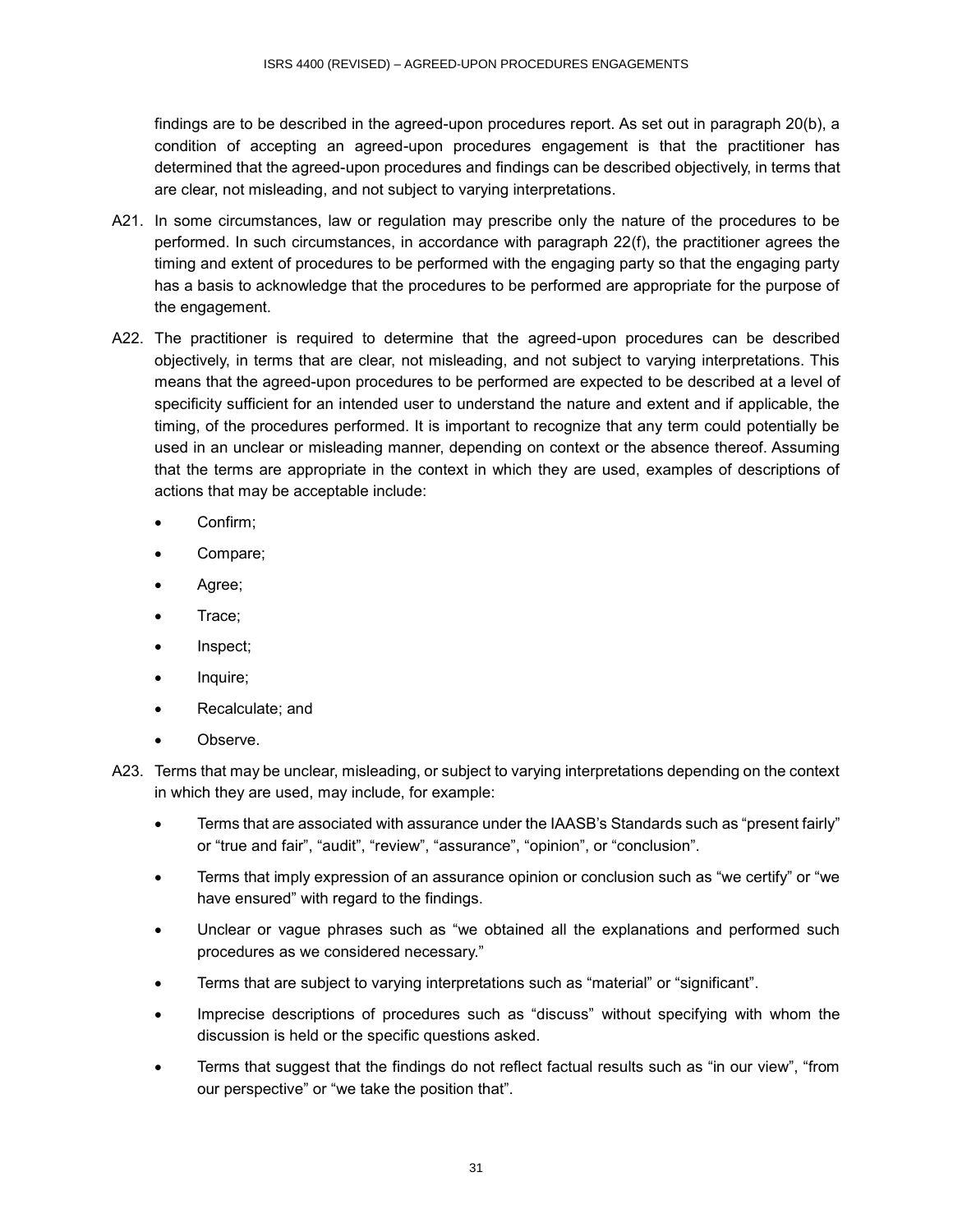- A24. For example, a procedure such as "review cost allocations to determine if they are reasonable" is unlikely to meet the condition for terms to be clear, not misleading, or not subject to varying interpretations because:
	- The term "review" may be misinterpreted by some users to mean that the cost allocation was the subject of a limited assurance engagement even though no such assurance is intended by the procedure.
	- The term "reasonable" is subject to varying interpretations as to what constitutes "reasonable".
- A25. In cases where law or regulation specifies a procedure or describes a procedure using terms that are unclear, misleading, or subject to varying interpretations, the practitioner may satisfy the condition in paragraph 20(b) by, for example, obtaining the agreement of the engaging party to:
	- Modify the procedure or the description of the procedure so that it is no longer unclear, misleading, or subject to varying interpretations.
	- If a term that is unclear, misleading or subject to varying interpretations cannot be amended, for example because of law or regulation, include a definition of the term in the agreed-upon procedures report.
- A26. Other actions that may satisfy the practitioner that the conditions in paragraphs 20 and 21 are met include:
	- Comparing the procedures to be performed with written requirements set out, for example, in law or regulation, or in a contractual agreement (sometimes referred to as the "Terms of Reference"), where appropriate.
	- Requesting the engaging party to:
		- $\circ$  Distribute a copy of the anticipated procedures and the form and content of the agreedupon procedures report as set out in the terms of engagement to the intended user(s).
		- $\circ$  Obtain acknowledgement from the intended user(s) of the procedures to be performed.
		- $\circ$  Discuss the procedures to be performed with appropriate representatives of the intended user(s).
	- Reading correspondence between the engaging party and the intended user(s) if the engaging party is not the intended user.
- A27. If the conditions in paragraph 20 are not met, it is unlikely that an agreed-upon procedures engagement is able to meet the needs of the engaging party. In such cases, the practitioner may suggest other services, such as an assurance engagement, that may be more appropriate.
- A28. Facts or circumstances suggesting that the procedures may be inappropriate for the purpose of the agreed-upon procedures engagement may include, for example, procedures on subject matters that are unreliable or procedures that deal with existence of inventory when the purpose of the engagement is concerned with the completeness of inventory.
- A29. All the conditions in paragraphs 20 and 21 also apply to procedures that have been added or modified during the course of the engagement.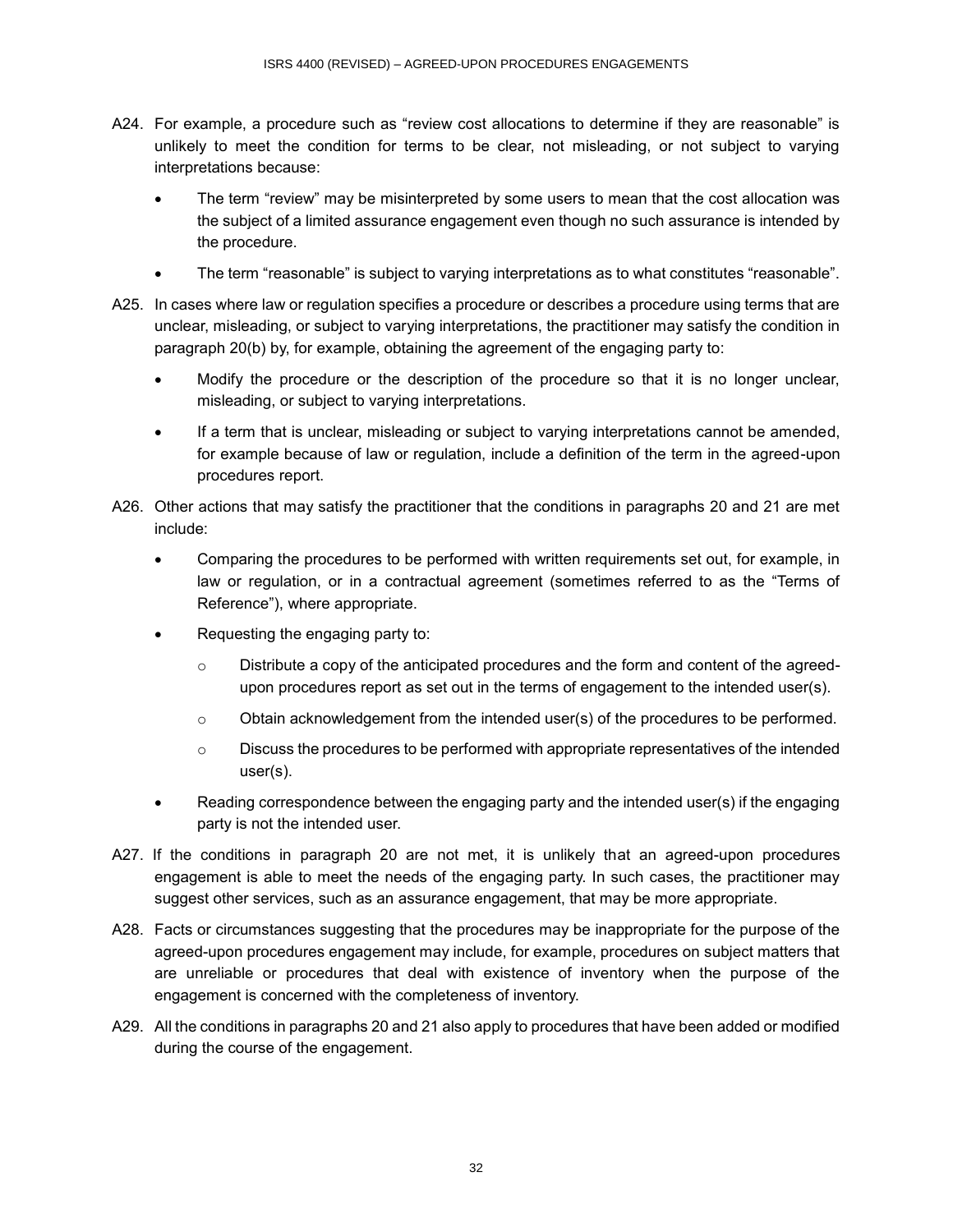# **Agreeing the Terms of the Engagement** (Ref: Para. 23–25)

- A30. In some cases, agreeing the terms of engagement and performing the agreed-upon procedures takes place in a linear and discrete manner. In other cases, agreeing the terms of engagement and performing the agreed-upon procedures is an iterative process, with changes to the agreed-upon procedures being agreed as the engagement progresses in response to new information coming to light. If procedures that have been previously agreed upon need to be modified, paragraph 23 requires the practitioner to agree amended terms of engagement with the engaging party. The amended terms of engagement may, for example, take the form of an updated engagement letter, an addendum to an existing engagement letter, or other form of written acknowledgement.
- A31. An illustrative engagement letter for an agreed-upon procedures engagement is set out in Appendix 1.

# *Recurring Engagements*

- A32. The practitioner may decide not to send a new engagement letter or other written agreement for a recurring engagement. However, the following factors may indicate that it is appropriate to revise the terms of the engagement, or to remind the engaging party of the existing terms of the engagement:
	- Any indication that the engaging party misunderstands the purpose and scope of the engagement.
	- Any revised or special terms of the engagement, including any changes in the previously agreed-upon procedures.
	- A change in legal, regulatory or contractual requirements affecting the engagement.

### **Performing the Agreed-Upon Procedures** (Ref: Para. 26–27)

- A33. In some circumstances, the procedures agreed upon may need to be modified over the course of the engagement. In such circumstances, paragraph 23 requires the practitioner to agree amended terms of engagement with the engaging party to reflect the modified procedures.
- A34. The practitioner may, for example, request representations that the engaging party has provided the practitioner with access to all records relevant to the agreed-upon procedures engagement or that the engaging party has disclosed to the practitioner its knowledge of identified or suspected fraud or non-compliance with laws and regulations.

### **Using the Work of a Practitioner's Expert** (Ref: Para. 28)

- A35. A practitioner's expert may assist the practitioner in discussing the procedures to be performed or performing the agreed-upon procedures by applying the expert's competence and capabilities. For example, an agreed-upon procedures engagement may involve a chemist determining the toxin levels in a sample of grains, an engineer or lawyer in dealing with engineering or legal aspects of a contract, or a procurement officer to check whether acquisitions meet procurement guidelines.
- A36. As set out in paragraph 19(a), the engagement partner is required to take responsibility for the overall quality of the agreed-upon procedures engagement including, if applicable, work performed by a practitioner's expert.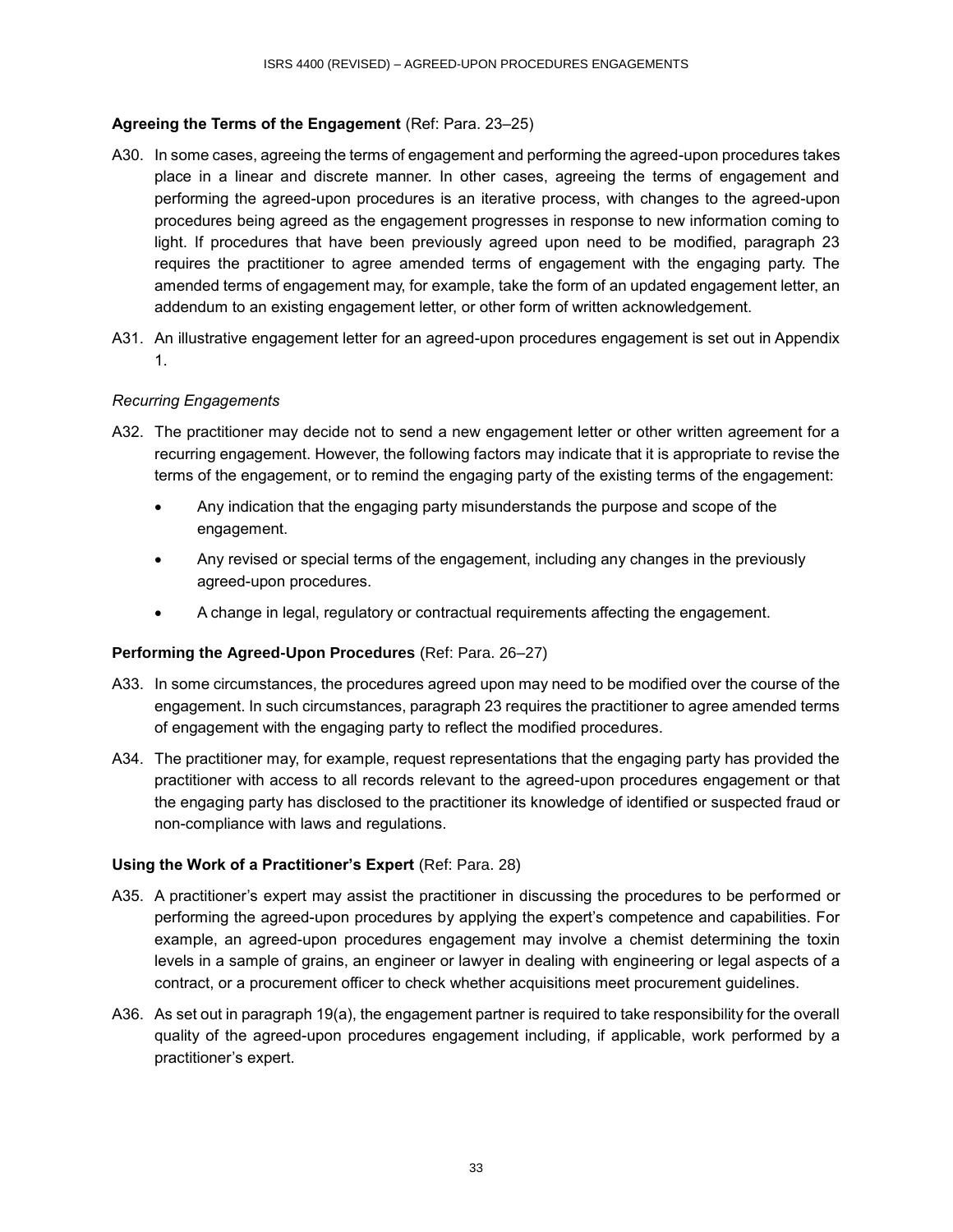## **The Agreed-Upon Procedures Report** (Ref: Para. 30–31)

- A37. If applicable, the practitioner may wish to clarify that the agreed-upon procedures report does not extend to information beyond subject matters on which the agreed-upon procedures is performed to avoid misunderstanding. For example, if the practitioner was engaged to perform agreed-upon procedures on an entity's accounts receivable and inventory, the practitioner may wish to include a statement that the agreed-upon procedures report relates only to these accounts and does not extend to the entity's financial statements taken as a whole.
- A38. If the responsible party is not the engaging party, the practitioner may consider obtaining the responsible party's agreement in order to include the name of the responsible party in the agreedupon procedures report.
- A39. Appendix 2 contains illustrations of agreed-upon procedures reports.
- A40. In some circumstances, the practitioner may have determined that the practitioner is independent even though the relevant ethical requirements do not require such a determination. For example, the practitioner may have made the independence determination in connection with performing an audit engagement for the entity.
- A41. In other circumstances, the practitioner may have determined that the practitioner is not independent even though the relevant ethical requirements do not require such a determination. For example, the practitioner may have determined that the practitioner is not independent when previously considering whether to accept an assurance engagement for the entity.
- A42. If a statement is made that the practitioner is not independent, the practitioner may wish to include an explanation as to why the practitioner is not independent.
- A43. In addition to the statement required by paragraph 30(m), the practitioner may consider it appropriate to indicate that the agreed-upon procedures report is intended solely for the engaging party and the intended users. Depending on the law or regulation of the particular jurisdiction, this may be achieved by restricting the distribution or use of the agreed-upon procedures report.
- A44. In some cases, law or regulation may require a reference, in the agreed-upon procedures report, to a practitioner's expert who performed any of the agreed-upon procedures. For example, such a reference may be required for the purposes of transparency in the public sector. As set out in paragraph 19(a), the engagement partner takes responsibility for the overall quality of the agreedupon procedures engagement, including, if applicable, work performed by the practitioner's expert. The practitioner's responsibility is not reduced by the reference to the practitioner's expert in the agreed-upon procedures report.

# **Undertaking an Agreed-Upon Procedures Engagement Together with another Engagement** (Ref: Para. 33)

A45. A practitioner may be requested to perform other engagements together with the agreed-upon procedures engagement, such as providing recommendations arising from the agreed-upon procedures engagement. Such requests may take the form of one request for the practitioner to perform agreed-upon procedures and make recommendations, and the terms of the various engagements may be set out in a single engagement letter. To avoid misunderstanding, paragraph 33 requires that the agreed-upon procedures report be clearly distinguished from the reports of other engagements. For example, the recommendations may be: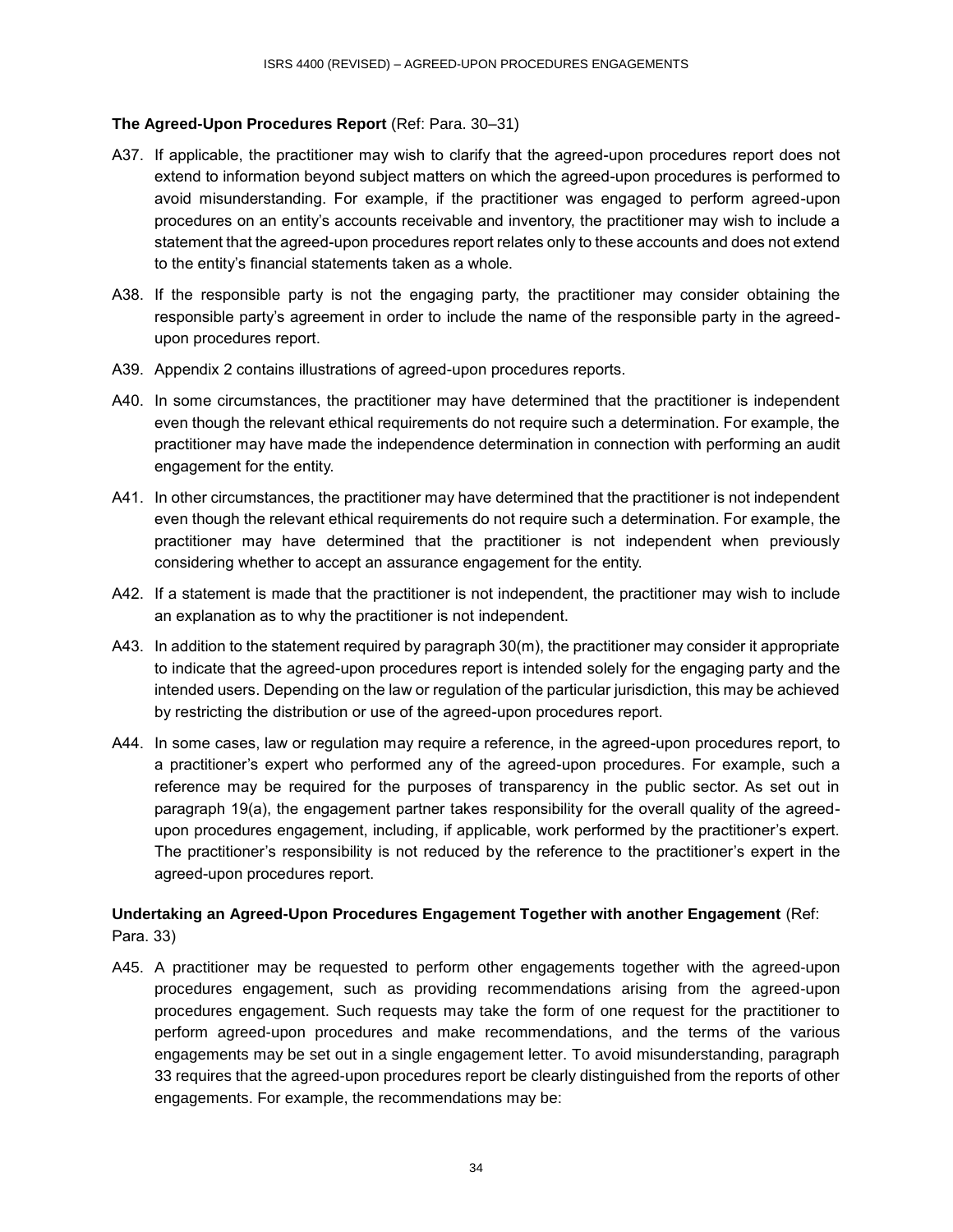- Provided in a separate document from the agreed-upon procedures report; or
- Included in a document that contains both the agreed-upon procedures report and recommendations but the recommendations are clearly differentiated from the agreed-upon procedures report, for example, by including the agreed-upon procedures report and the recommendations in separate sections of the document.

### **Documentation** (Ref: Para. 34)

- A46. Documentation of the nature, timing and extent of the agreed-upon procedures performed may include a record of, for example:
	- The identifying characteristics of the subject matters on which the agreed-upon procedures are performed. Identifying characteristics will vary depending on the nature of the agreed-upon procedure and the subject matters on which the agreed-upon procedure is performed. For example:
		- $\circ$  For a procedure on purchase orders, the practitioner may identify the documents selected by their dates and unique purchase order numbers.
		- o For a procedure requiring selection of all items over a specific amount from a given population, the practitioner may record the scope of the procedure and identify the population (for example, all journal entries over a specified amount from the journal register for a specific period, all timesheets for hours recorded over a certain number for specified months or every tenth item on a specific list).
		- $\circ$  For a procedure requiring inquiries of specific personnel, the practitioner may record the dates of the inquiries, the names and job designations of the personnel and the specific inquiries made.
		- $\circ$  For an observation procedure, the practitioner may record the process or matter being observed, the relevant individuals, their respective responsibilities, and where and when the observation was carried out.
	- Who performed the agreed-upon procedures and the date such procedures were performed.
	- If applicable, who reviewed the agreed-upon procedures performed, and the date and extent of such review.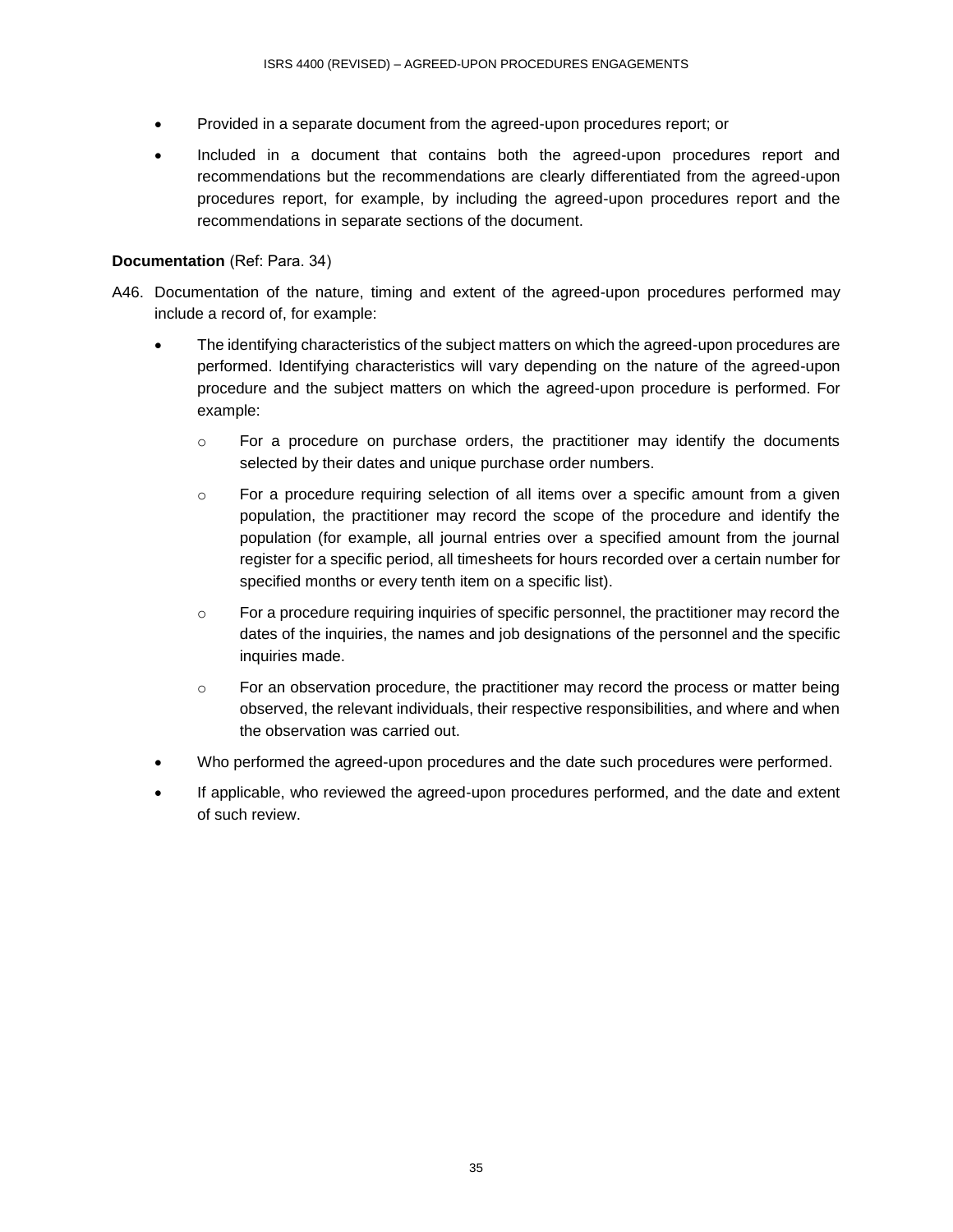# **Appendix 1**

(Ref: Para. A31)

# **Illustrative Engagement Letter for an Agreed-Upon Procedures Engagement**

The following is an example of an engagement letter for an agreed-upon procedures engagement that illustrates the relevant requirements and guidance contained in this ISRS. This letter is not authoritative and is intended only to be a guide that may be used in conjunction with the considerations outlined in this ISRS. It will need to be adapted according to the requirements and circumstances of individual agreedupon procedures engagements. It is drafted to refer to an agreed-upon procedures engagement for a single reporting period and would require adaptation if intended or expected to apply to a recurring engagement as described in this ISRS. It may be appropriate to seek legal advice that any proposed letter is suitable.

### To [Engaging Party]

You have requested that we perform an agreed-upon procedures engagement on the procurement of products. This letter is to confirm our understanding of the terms and objectives of our engagement and the nature and limitations of the services that we will provide. Our engagement will be conducted in accordance with the International Standard on Related Services (ISRS) 4400 (Revised), *Agreed-Upon Procedures Engagements*. In performing the agreed-upon procedures engagement, we will comply with the International Ethics Standards Board for Accountants' *International Code of Ethics for Professional Accountants (including International Independence Standards)*, which does not require us to be independent.

An agreed-upon procedures engagement performed under ISRS 4400 (Revised) involves our performing the procedures agreed with you, and communicating the findings in the agreed-upon procedures report based on the procedures performed. You acknowledge that the procedures are appropriate for the purpose of the engagement. We make no representation regarding the appropriateness of the procedures. The procedures we perform do not constitute a reasonable or limited assurance engagement. Accordingly, we do not express any opinion or conclusion on the procurement of products.

The procedures that we will perform are solely for the purpose of assisting you in determining whether your procurement of [xyz] products is compliant with your procurement policies.<sup>21</sup> Accordingly, our report will be addressed to you and our report may not be suitable for another purpose.

We have agreed to perform the following procedures and report to you the findings resulting from our work:

- Obtain from management of [Engaging Party] a listing of all contracts signed between [January 1, 20X8] and [December 31, 20X8] for [xyz] products ("listing") and identify contracts valued at over \$25,000.
- For each identified contract valued at over \$25,000 on the listing, compare the contract to records of bidding and determine whether the contract was subject to bidding by at least 3 contractors from [Engaging Party]'s "Pre-qualified Contractors List".
- For each contract valued at over \$25,000 in the listing, compare the amount payable per the signed contract to the amount ultimately paid by [Engaging Party] to the supplier and determine whether the amount ultimately paid is the same as the agreed amount in the contract.

l

 $21$  In this case, the engaging party is also the intended user.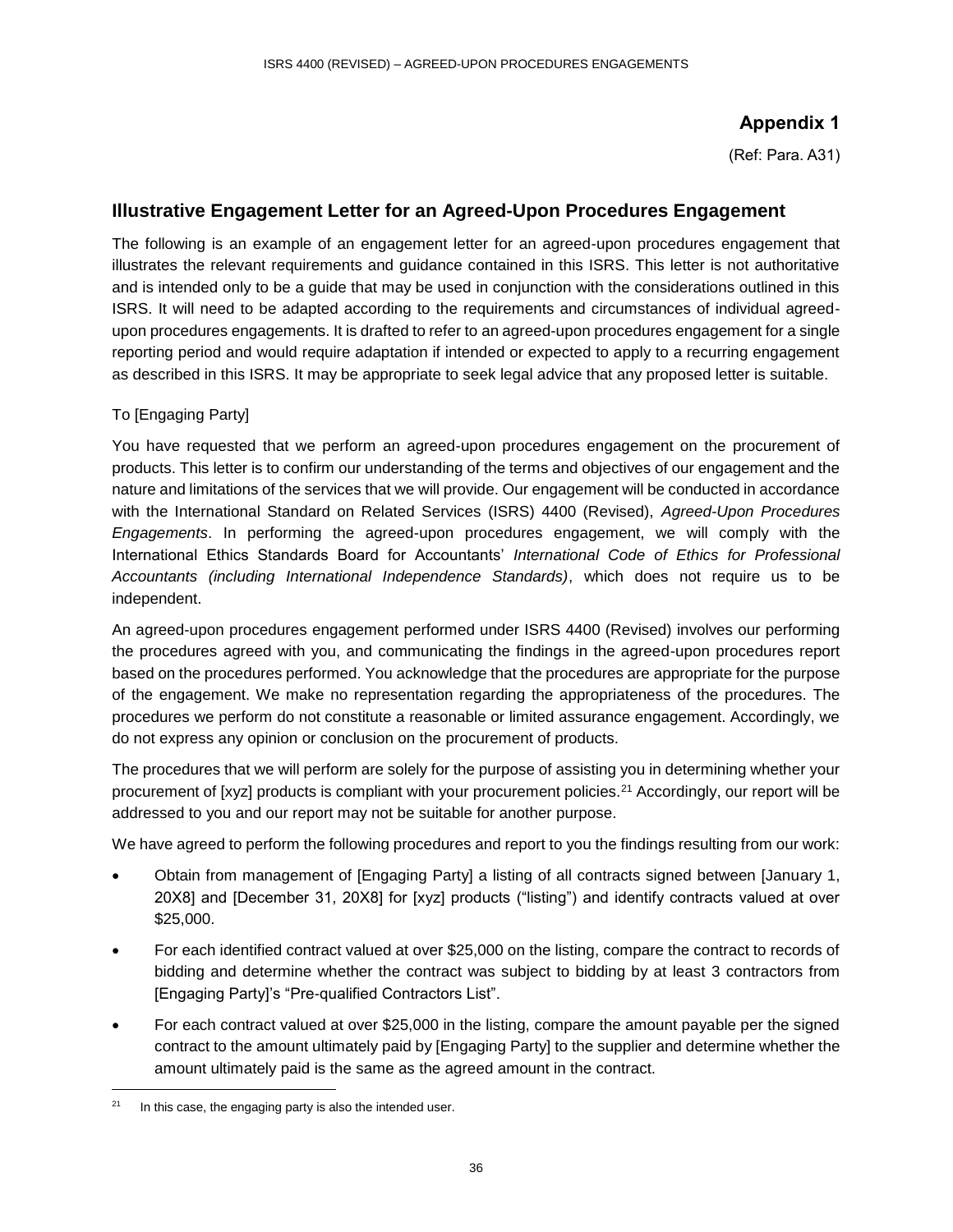The procedures are to be performed between [Date] and [Date].

Our Agreed-Upon Procedures Report

As part of our engagement, we will issue our report, which will be addressed to you and describe the agreedupon procedures and the findings of the procedures performed [Insert appropriate reference to the expected form and content of the agreed-upon procedures report].

Please sign and return the attached copy of this letter to indicate your acknowledgement of, and agreement with, the arrangements for our engagement, including the specific procedures which we have agreed will be performed and that they are appropriate for the purpose of the engagement.

[Insert other information, such as fee arrangements, billings and other specific terms, as appropriate.]

[Firm's name]

Acknowledged and agreed on behalf of [Engaging party's name] by:

[Signature]

[Name and Title]

[Date]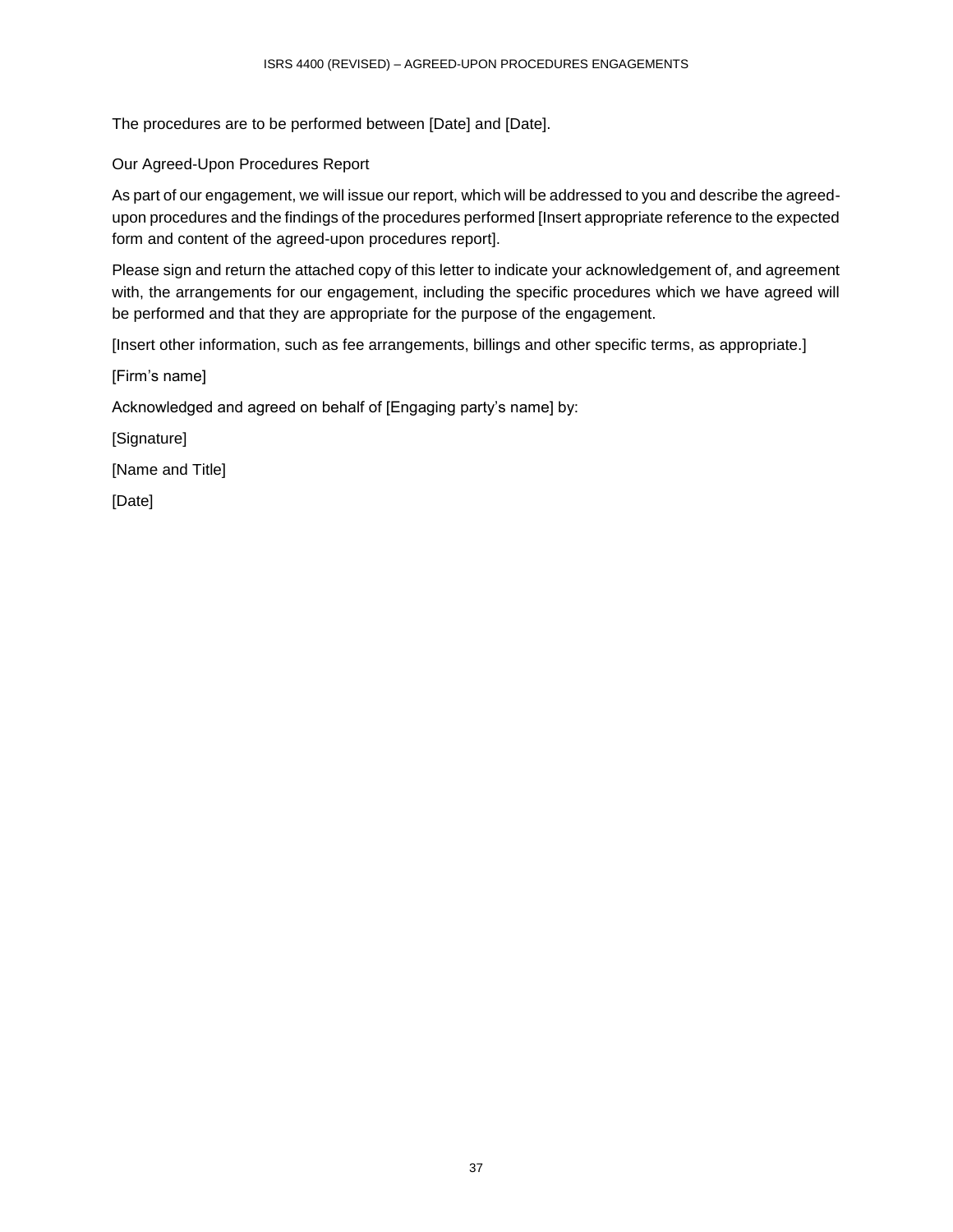# **Appendix 2**

(Ref: Para. A43)

# **Illustrations of Agreed-Upon Procedures Reports**

# **Illustration 1**

For purposes of this illustrative agreed-upon procedures report, the following circumstances are assumed:

- The engaging party is the addressee and the intended user.
- No exceptions were found.
- The practitioner did not engage an individual or organization that is not part of the engagement team to perform the agreed-upon procedures.
- There is no restriction on the use or distribution of the report.
- The practitioner is required to be independent in accordance with the terms of the engagement.

# AGREED-UPON PROCEDURES REPORT

# To [Addressee]

We have performed the procedures described below, which were agreed to by [Engaging Party], on the procurement of [xyz] products. Our engagement was undertaken in accordance with the International Standard on Related Services (ISRS) 4400 (Revised), *Agreed-Upon Procedures Engagements* ("ISRS 4400 (Revised)"). The terms of our engagement require us to be independent, and we are independent based on our determination in accordance with the independence provisions in [describe the relevant ethical requirements used]. Our firm applies International Standard on Quality Control (ISQC) 1, *Quality Control for Firms that Perform Audits and Reviews of Financial Statements, and Other Assurance and Related Services Engagements*, and accordingly, maintains a comprehensive system of quality control including documented policies and procedures regarding compliance with ethical requirements, professional standards and applicable legal and regulatory requirements.

An agreed-upon procedures engagement performed in accordance with ISRS 4400 (Revised) involves our performing of the procedures that have been agreed to by us and [Engaging Party], and reporting the findings based on the procedures performed. [Engaging Party] has acknowledged that the procedures are appropriate for the purpose of the engagement. We make no representation regarding the appropriateness of the procedures described below.

| <b>Procedure</b>                                                                                                                                            | <b>Finding</b>                                                                                                                                                                                                                                                                                                  |
|-------------------------------------------------------------------------------------------------------------------------------------------------------------|-----------------------------------------------------------------------------------------------------------------------------------------------------------------------------------------------------------------------------------------------------------------------------------------------------------------|
| Obtain from management of [Engaging]<br>between<br>[December 31, 20X8] for [xyz] products<br>("listing") and identify contracts valued at<br>over \$25,000. | We obtained from management a listing of contracts<br>Party] a listing of all contracts signed   for [xyz] products which were signed between<br>[January 1, 20X8] and   January 1, 20X8 and December 31, 20X8].<br>Of the 125 contracts on the listing, we identified 37<br>contracts valued at over \$25,000. |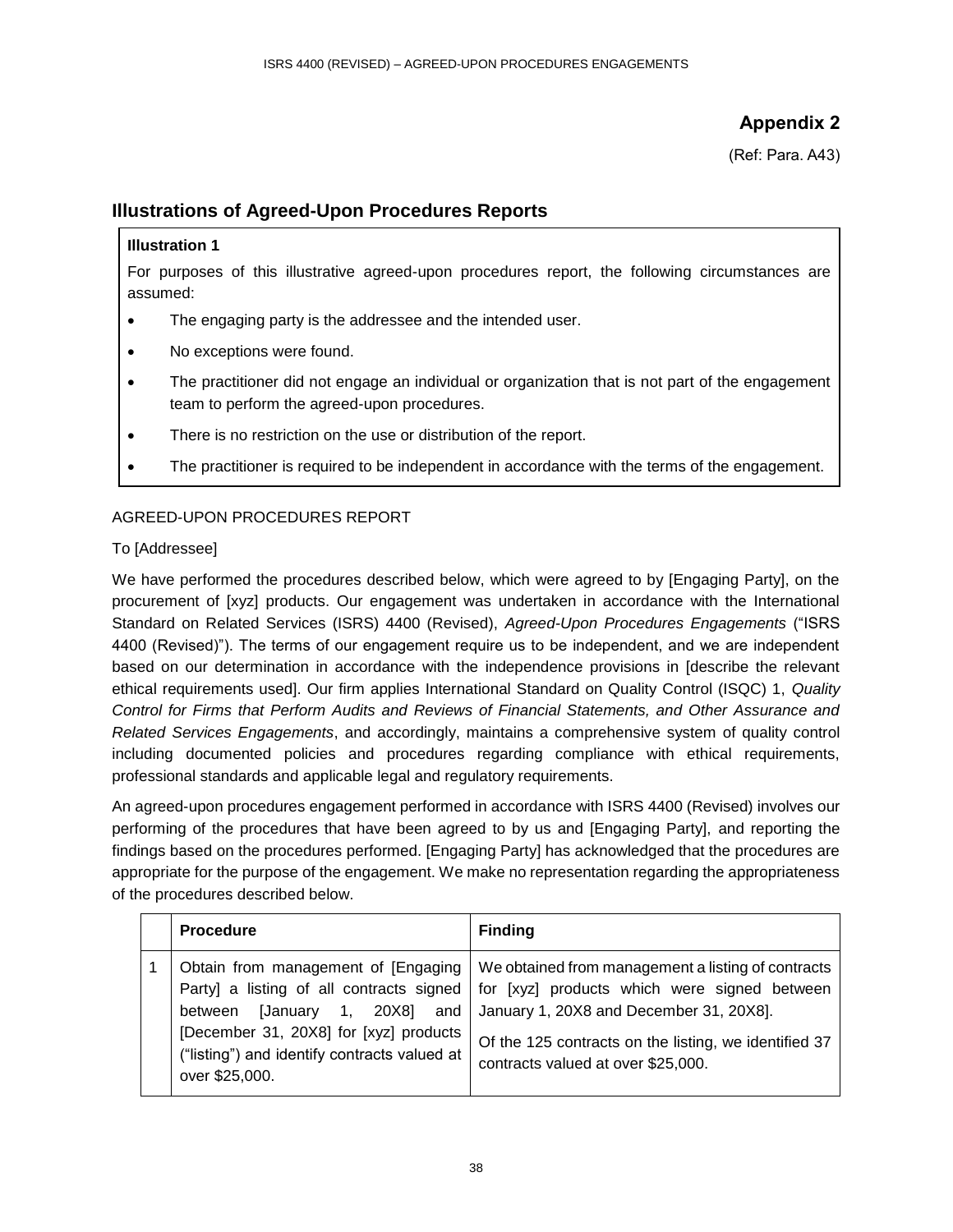| 2 | For each identified contract valued at<br>over \$25,000 on the listing, compare the<br>contract to records of bidding and<br>determine whether the contract was<br>subject to bidding by at least 3<br>contractors from [Engaging Party]'s "Pre-<br>qualified Contractors List".                        | We inspected the records of bidding related to the<br>37 contracts valued at over \$25,000. We found that<br>all of the 37 contracts were subject to bidding by at<br>least 3 contractors from the [Engaging Party]'s "Pre-<br>qualified Contractors List".                                                                                                     |
|---|---------------------------------------------------------------------------------------------------------------------------------------------------------------------------------------------------------------------------------------------------------------------------------------------------------|-----------------------------------------------------------------------------------------------------------------------------------------------------------------------------------------------------------------------------------------------------------------------------------------------------------------------------------------------------------------|
| 3 | For each contract valued at over \$25,000<br>in the listing, compare the amount<br>payable per the signed contract to the<br>amount ultimately paid by [Engaging]<br>Party] to the supplier and determine<br>whether the amount ultimately paid is the<br>same as the agreed amount in the<br>contract. | We obtained the signed contracts for the 37<br>contracts valued at over \$25,000 on the listing and<br>compared the amounts payable in the contracts to<br>the amounts ultimately paid by [Engaging Party] to<br>the supplier.<br>We found that the amounts ultimately paid were<br>same as the agreed amounts in the 37 contracts<br>with no exceptions noted. |

This agreed-upon procedures engagement does not constitute a reasonable or limited assurance engagement. Accordingly, we do not express any opinion or conclusion on the procurement of [xyz] products by [Engaging Party].

Had we performed additional procedures, other matters might have come to our attention that would have been reported.

Our report is solely for the purpose of assisting [Engaging Party] in determining whether its procurement of [xyz] products is compliant with its procurement policies and may not be suitable for another purpose.

[Practitioner's signature]

[Date of practitioner's report]

[Practitioner's address]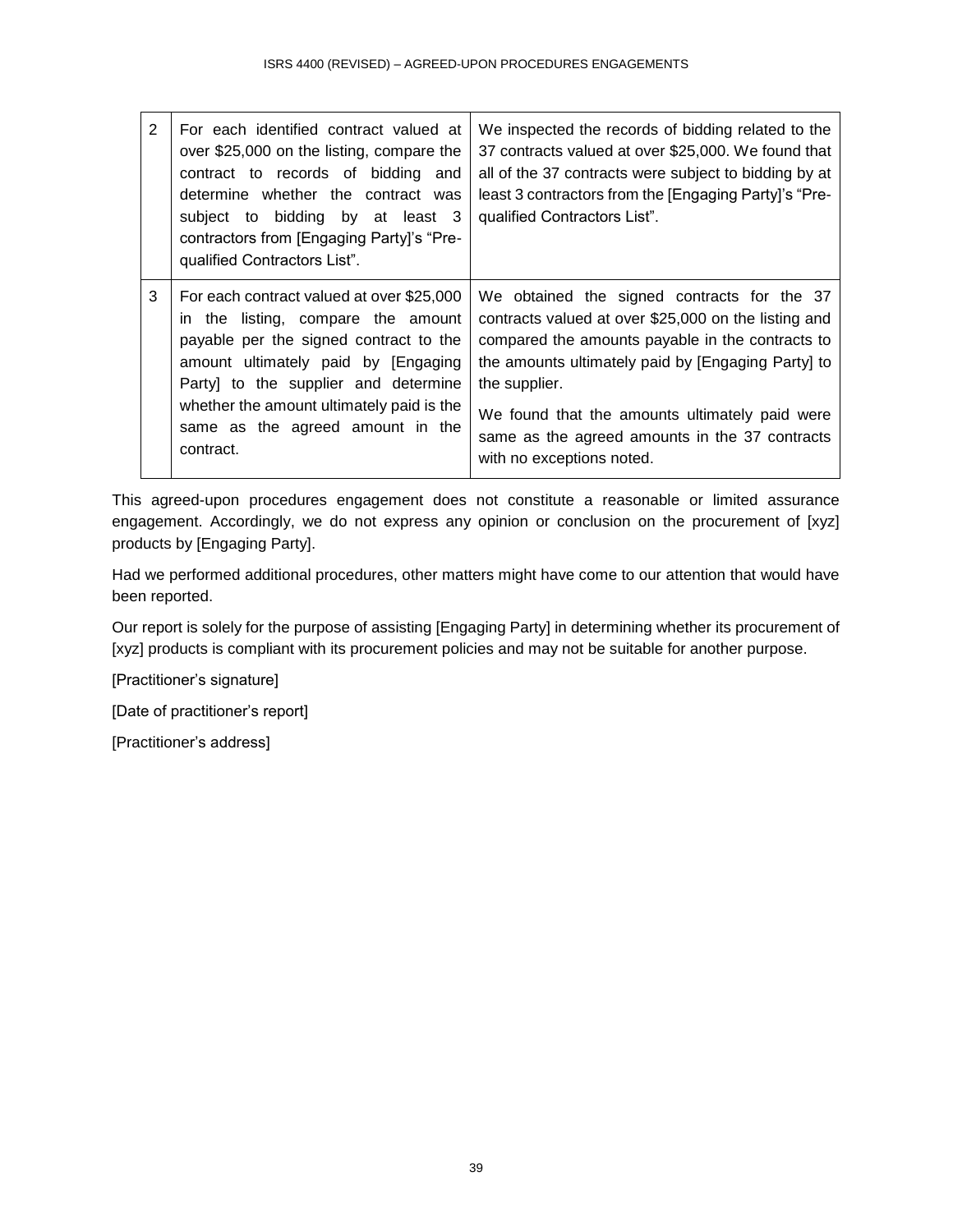# **Illustration 2**

For purposes of this illustrative agreed-upon procedures report, the following circumstances are assumed:

- The engaging party is the addressee and the intended user.
- Exceptions were found.
- The practitioner engaged a practitioner's expert to perform an agreed-upon procedure and a reference to that expert is included in the agreed-upon procedures report.
- There is a restriction on the use or distribution of the report.
- The relevant ethical requirements do not require the practitioner to be independent, and the practitioner has not made a determination regarding independence.

# AGREED-UPON PROCEDURES REPORT

### To [Addressee]

We have performed the procedures described below, which were agreed to by [Engaging Party], on the procurement of [xyz] products. Our engagement was undertaken in accordance with the International Standard on Related Services (ISRS) 4400 (Revised), *Agreed-Upon Procedures Engagements* ("ISRS 4400 (Revised)"). In performing this engagement, we are not required to be independent. Our firm applies International Standard on Quality Control (ISQC) 1, *Quality Control for Firms that Perform Audits and Reviews of Financial Statements, and Other Assurance and Related Services Engagements*, and accordingly, maintains a comprehensive system of quality control including documented policies and procedures regarding compliance with ethical requirements, professional standards and applicable legal and regulatory requirements.

An agreed-upon procedures engagement performed in accordance with ISRS 4400 (Revised) involves our performing of the procedures that have been agreed to by us and [Engaging Party] and reporting on findings based on the procedures performed. [Engaging Party] has acknowledged that the procedures are appropriate for the purpose of the engagement. We make no representation regarding the appropriateness of the procedures described below.

| <b>Procedure</b>                                                                                                                                                                                                                    | <b>Finding</b>                                                                                                                                                                                                                               |
|-------------------------------------------------------------------------------------------------------------------------------------------------------------------------------------------------------------------------------------|----------------------------------------------------------------------------------------------------------------------------------------------------------------------------------------------------------------------------------------------|
| Obtain from management of [Engaging]<br>Party] a listing of all contracts signed<br>[January 1, $20X8$ ] and<br>between<br>[December 31, 20X8] for [xyz] products<br>("listing") and identify contracts valued at<br>over \$25,000. | We obtained from management a listing of contracts<br>for [xyz] products which were signed between<br>January 1, 20X8 and December 31, 20X8].<br>Of the 125 contracts on the listing, we identified 37<br>contracts valued at over \$25,000. |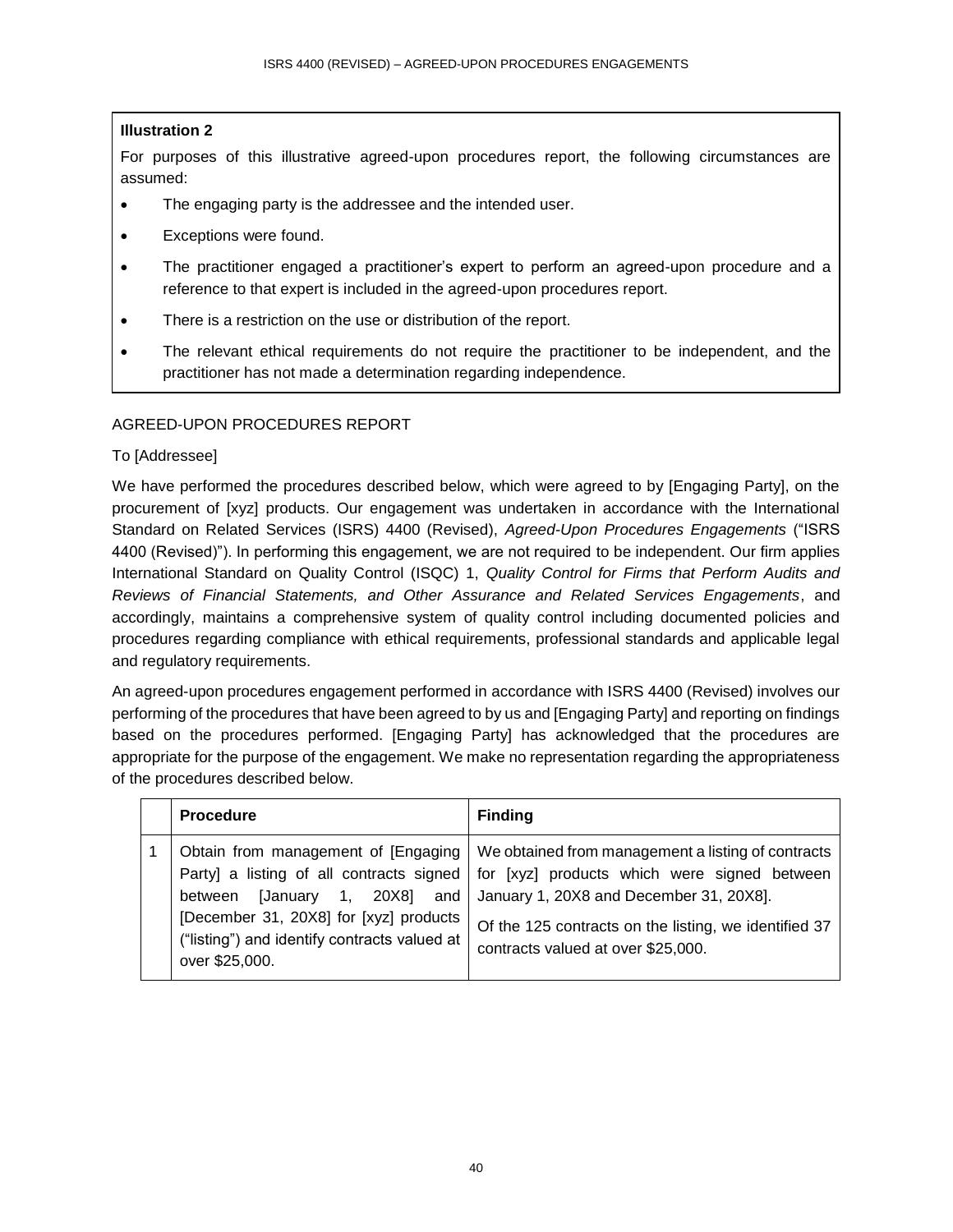| $\overline{2}$ | For each identified contract valued at<br>over \$25,000 on the listing, compare the<br>contract to records of bidding and<br>determine whether the contract was<br>subject to bidding by at least 3<br>contractors from [Engaging Party]'s "Pre-<br>qualified Contractors List".                       | We inspected the records of bidding related to the<br>37 contracts valued at over \$25,000. We found that<br>36 of the 37 contracts were subject to bidding by at<br>least 3 contractors from [Engaging Party]'s "Pre-<br>qualified Contractors List".<br>We found 1 contract valued at \$65,000 that was not<br>subjected to competitive bidding. Management has<br>represented to us that the reason that this contract<br>was not subject to competitive bidding was due to a<br>pressing emergency to meet a contractual deadline.                                              |
|----------------|--------------------------------------------------------------------------------------------------------------------------------------------------------------------------------------------------------------------------------------------------------------------------------------------------------|-------------------------------------------------------------------------------------------------------------------------------------------------------------------------------------------------------------------------------------------------------------------------------------------------------------------------------------------------------------------------------------------------------------------------------------------------------------------------------------------------------------------------------------------------------------------------------------|
| 3              | For each contract valued at over \$25,000<br>in the listing, compare the amount<br>payable per the signed contract to the<br>amount ultimately paid by [Engaging<br>Party] to the supplier and determine<br>whether the amount ultimately paid is the<br>same as the agreed amount in the<br>contract. | We obtained the signed contracts for the 37<br>contracts valued at over \$25,000 on the listing and<br>compared the amounts payable in the contracts to<br>the amounts ultimately paid by [Engaging Party] to<br>the supplier.<br>We found that the amounts payable in the signed<br>contracts differed from the amounts ultimately paid<br>by [Engaging Party] for 26 of the 37 contracts. In all<br>these cases, we found that the different amounts<br>were to accommodate an increase of 1% in the<br>sales tax rate of [jurisdiction] that was effective in<br>September 20X8. |

We engaged an external procurement officer to assist us in performing procedure 2. The engagement of the procurement officer to assist us in the performance of this procedure does not reduce our responsibility for the engagement.

This agreed-upon procedures engagement does not constitute a reasonable or limited assurance engagement. Accordingly, we do not express any opinion or conclusion on the procurement of [xyz] products by [Engaging Party].

Had we performed additional procedures, other matters might have come to our attention that would have been reported.

Our report is solely for the purpose of assisting [Engaging Party] in determining whether its procurement of [xyz] products is compliant with its procurement policies and may not be suitable for another purpose. This report is intended solely for [Engaging Party] and [Intended Users], and should not be distributed to any other parties.

[Practitioner's signature]

[Date of practitioner's report]

[Practitioner's address]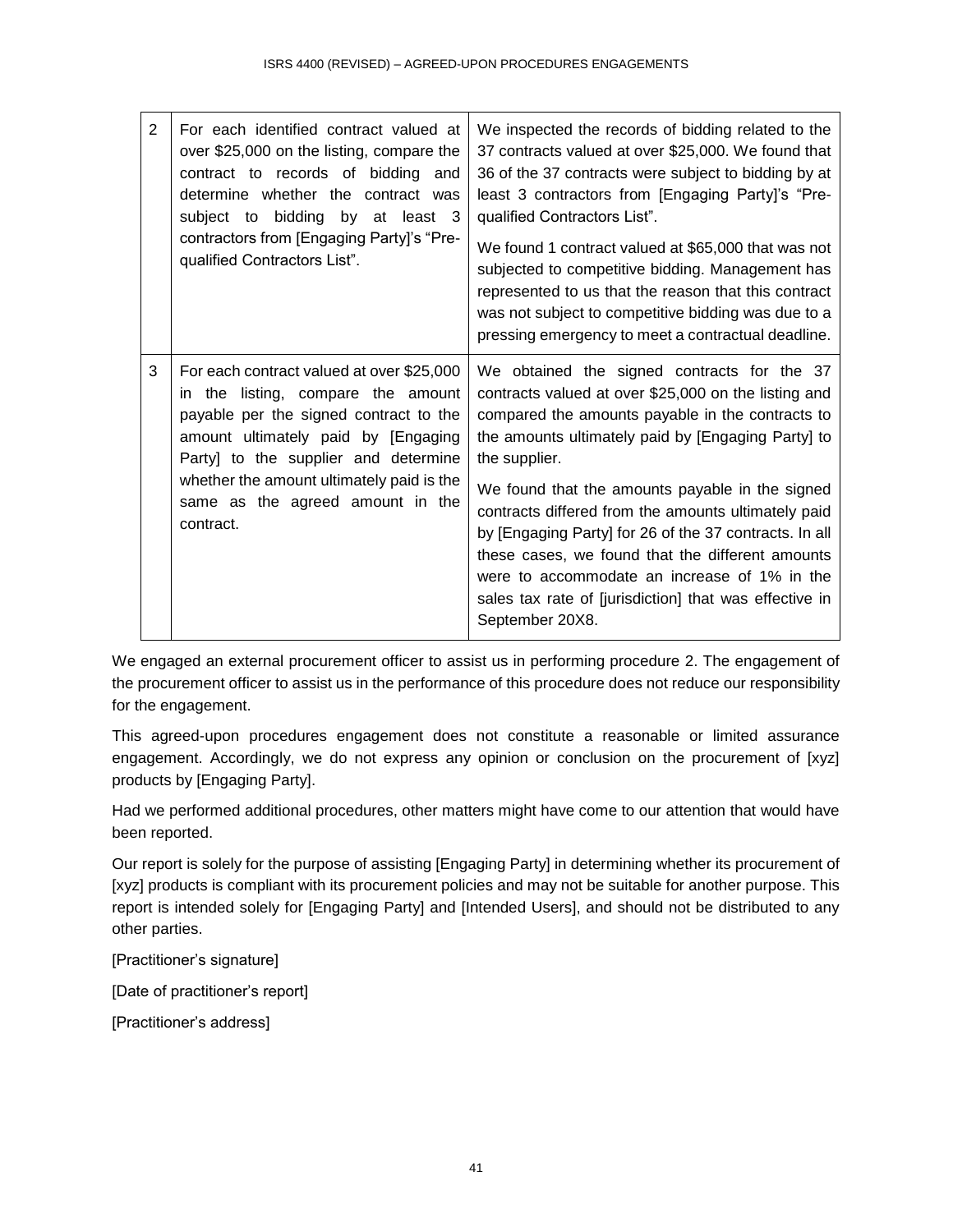The structures and processes that support the operations of the IAASB are facilitated by the International Federation of Accountants® or IFAC®.

The IAASB and IFAC do not accept responsibility for loss caused to any person who acts or refrains from acting in reliance on the material in this publication, whether such loss is caused by negligence or otherwise.

International Standards on Auditing, International Standards on Assurance Engagements, International Standards on Review Engagements, International Standards on Related Services, International Standards on Quality Control, International Auditing Practice Notes, Exposure Drafts, Consultation Papers, and other IAASB publications are published by, and copyright of, IFAC.

Copyright © November 2018 by IFAC. All rights reserved. Permission is granted to make copies of this work to achieve maximum exposure and feedback provided that each copy bears the following credit line: *"Copyright © November 2018 by the International Federation of Accountants® or IFAC®. All rights reserved. Used with permission of IFAC. Permission is granted to make copies of this work to achieve maximum exposure and feedback."*

The 'International Auditing and Assurance Standards Board', 'International Standards on Auditing', 'International Standards on Assurance Engagements', 'International Standards on Review Engagements', 'International Standards on Related Services', 'International Standards on Quality Control', 'International Auditing Practice Notes', 'IAASB', 'ISA', 'ISAE', 'ISRE', 'ISRS', 'ISQC', 'IAPN', and IAASB logo are trademarks of IFAC, or registered trademarks and service marks of IFAC in the US and other countries.

For copyright, trademark, and permissions information, please go to permissions or contact permissions@ifac.org.